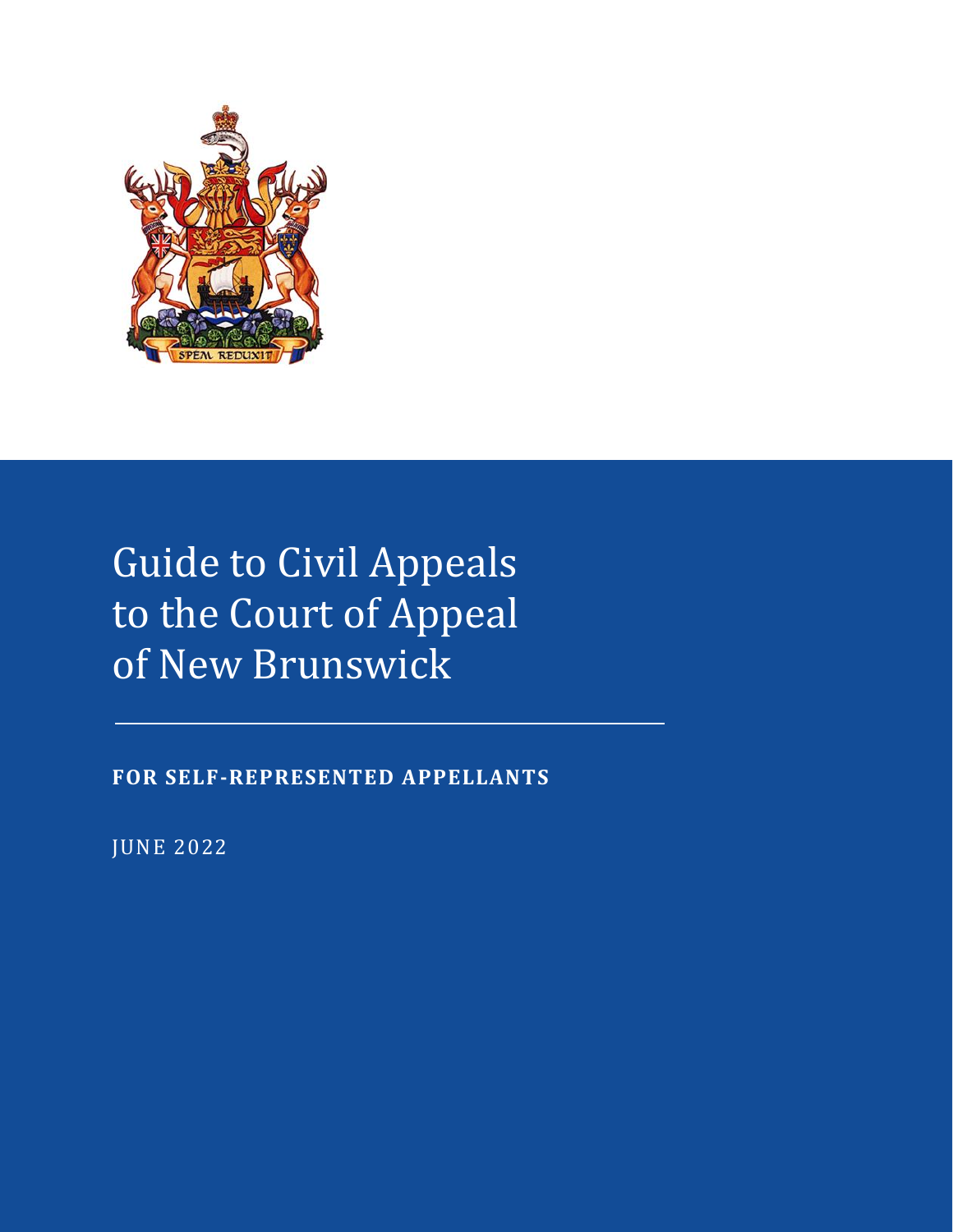# **Table of Contents**

| 1) Appeals from decisions or orders referred to in Rule 62.03 of the Rules of Court 9 |  |
|---------------------------------------------------------------------------------------|--|
|                                                                                       |  |
|                                                                                       |  |
|                                                                                       |  |
|                                                                                       |  |
|                                                                                       |  |
|                                                                                       |  |
|                                                                                       |  |
|                                                                                       |  |
|                                                                                       |  |
|                                                                                       |  |
|                                                                                       |  |
|                                                                                       |  |
|                                                                                       |  |
|                                                                                       |  |
|                                                                                       |  |
|                                                                                       |  |
|                                                                                       |  |
|                                                                                       |  |
|                                                                                       |  |
|                                                                                       |  |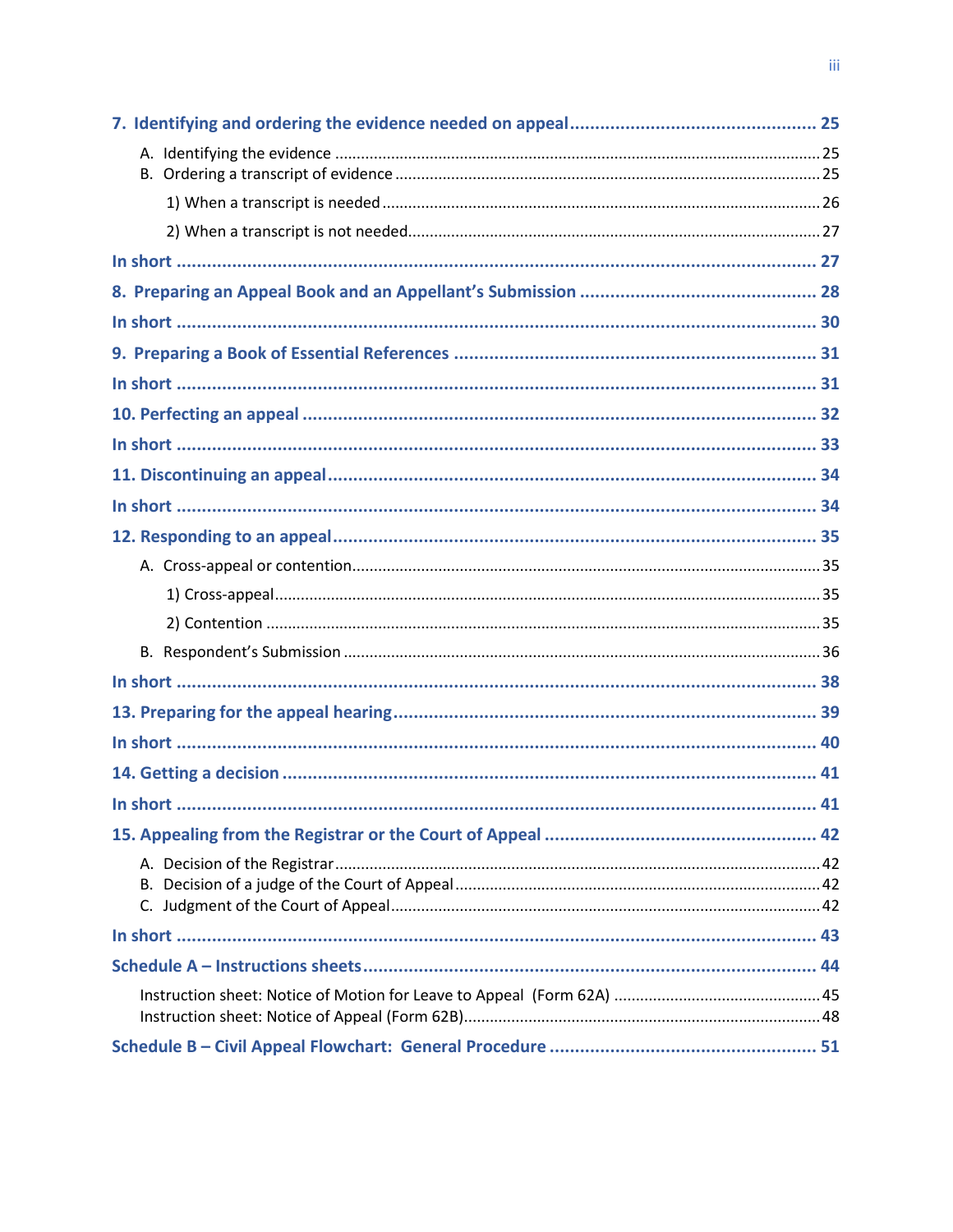## <span id="page-3-0"></span>**Introduction**

This is a guide for self-represented litigants in civil appeals to the [Court of Appeal of New](https://www.courtsnb-coursnb.ca/content/cour/en/appeal.html)  [Brunswick.](https://www.courtsnb-coursnb.ca/content/cour/en/appeal.html) It is not for use in legal submissions and does not bind the Court of Appeal.

**This guide is provided for information only.** It is not legal advice. It does not replace the advice of a lawyer and is not meant to discourage you from talking to a lawyer. **For legal advice, contact a lawyer or the New Brunswick Legal Aid Services Commission.**

This guide is intended to help you during the appeal process, whether you wish to appeal or to respond to an appeal. It is general in nature and outlines the usual process for civil appeals involving self-represented litigants.

Nothing in this guide should be interpreted in a manner that is inconsistent with Rule  $62$  of the New Brunswick *[Rules of Court](https://www2.gnb.ca/content/dam/gnb/Departments/ag-pg/PDF/en/rule/RULES.pdf)*, which applies to civil appeals to the Court of Appeal, or with any other rule, statute or regulations that may apply.

This guide tries to use plain language wherever possible, but it also provides definitions of legal words and expressions in **[section 1: Understanding legal terms](#page-4-0)**. Instruction sheets on how to fill out a Notice of Motion for Leave to Appeal (Form 62A) and a Notice of Appeal (Form 62B) are included for quick reference as **[Schedule A](file://///jusfp01/JUSDOCS$/MD5250/_Electronic%20Court%20Forms/_Guides/Guides/_Final%20From%20MCD/Civil/A%23_Schedule_)** to this guide.

Hyperlinks have been added throughout this guide. Underlined text in blue links to an email address, or to reference material that is available online. To open a target email or document on a computer, press the "Ctrl" button on your keyboard while clicking the link.

For more information, you may contact the Registrar:

Registrar Registrar Registrar Registrar Registrar Registrar Registrar Registrar Registrar Registrar Registrar Court of Appeal of New Brunswick Court of Appeal of New Brunswick Justice Building Justice Building 427 Queen Street, Room 201 427 Queen Street, Room 201 P.O. Box 6000 P.O. Box 6000 Fredericton, New Brunswick E3B 5H1 Fredericton, New Brunswick E3B 1B6 Tel.: (506) 453-2452 Tel.: (506) 453-2452 Fax: (506) 453-7921 Fax: (506) 453-7921 Email[: nbca-canb@gnb.ca](mailto:nbca-canb@gnb.ca) Email: [nbca-canb@gnb.ca](mailto:nbca-canb@gnb.ca)

By mail: By prepaid registered mail or prepaid courier:

Please note that registry staff does not give legal advice.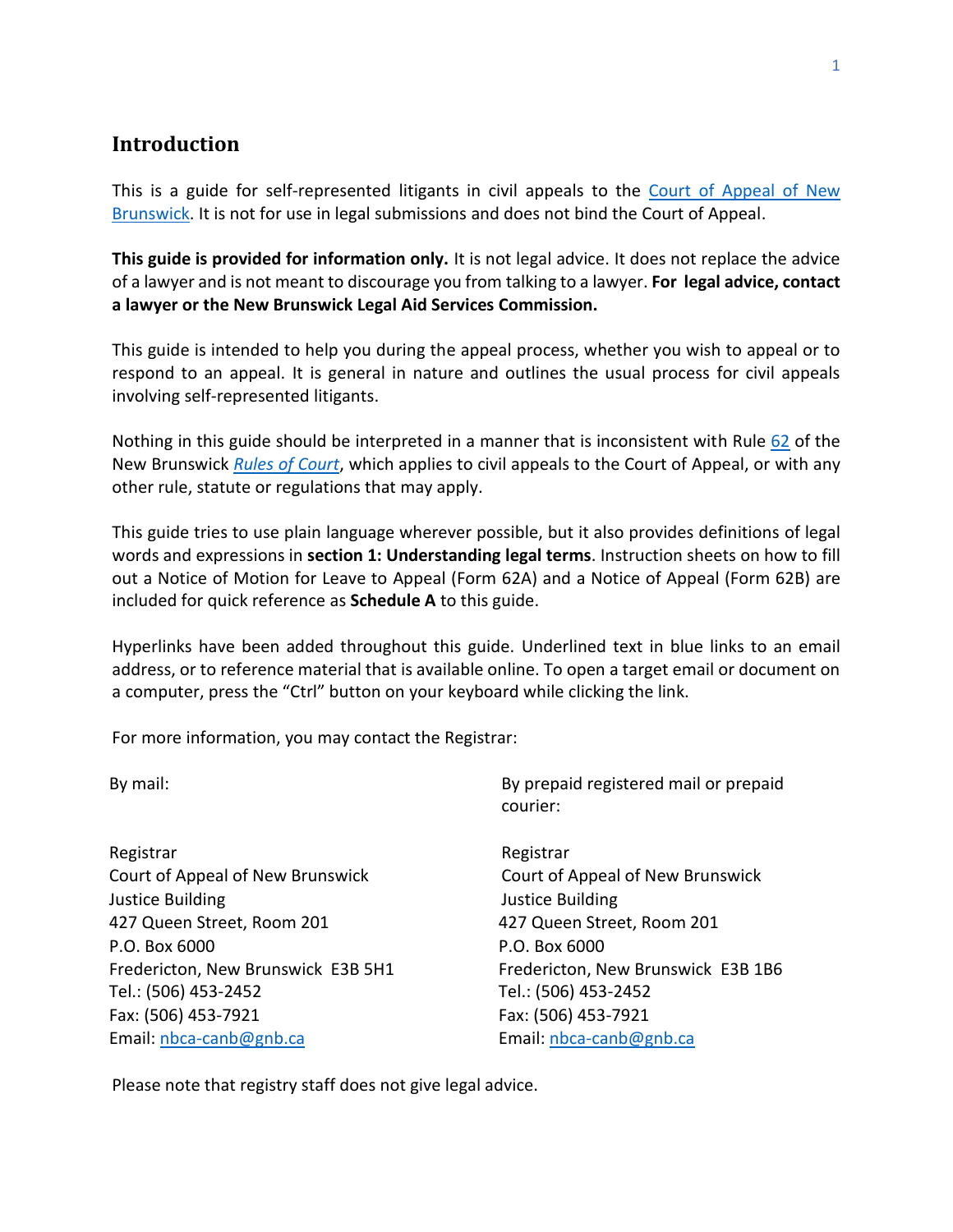# <span id="page-4-0"></span>**1. Understanding legal terms**

The following definitions apply in this guide.

**"Act"** means a written law that has been passed by the Parliament of Canada or a provincial or territorial legislature; also called legislation or statute;

**"action"** means a proceeding started by issuing a Notice of Action under Rule [16](http://laws.gnb.ca/en/ShowPdf/cr/Rule-16.pdf) of the New Brunswick *[Rules of Court](https://www2.gnb.ca/content/dam/gnb/Departments/ag-pg/PDF/en/rule/RULES.pdf)*;

**"affidavit"** means a document that is signed by a person, called a deponent or an affiant, and contains statements of fact within the person's personal knowledge and sworn or affirmed by the person to be true. If a rule allows it, the document may contain statements as to the person's information and belief and specify the person's source of information and the person's belief. A lawyer, notary public, or commissioner for taking affidavits must witness the person's signature and sign the affidavit next to that signature;

**"appellant"** means a party who is bringing an appeal; a party to an appeal who is opposed to the respondent to the appeal;

**"applicant"** means a party who is making an application to a court; the author of an application;

**"application"** means a proceeding an applicant starts by issuing a Notice of Application under Rule [16](http://laws.gnb.ca/en/ShowPdf/cr/Rule-16.pdf) of the New Brunswick *[Rules of Court](https://www2.gnb.ca/content/dam/gnb/Departments/ag-pg/PDF/en/rule/RULES.pdf)*, including to request that a court give its opinion, advice or direction on a question that affects the rights of the parties to the proceeding, or make an order directing that something be done in favour of the applicant;

**"civil appeal"** means an appeal brought to the Court of Appeal in a civil proceeding, including a family proceeding, or a proceeding under the *[Divorce Act](https://laws-lois.justice.gc.ca/PDF/D-3.4.pdf)*, R.S.C. 1985, c. 3 (2nd Supp.);

**"costs"** means a court order that the losing party in a court case pay an amount of money to the successful party as full or partial compensation for the time and money spent on the case. This amount may include all or part of court fees, disbursements, and legal fees;

**"court appealed from"** includes a court, commission, board, committee, tribunal or other adjudicative body whose order or decision may be appealed to the Court of Appeal;

**"intended appeal"** means a proposed appeal for which leave of the Court of Appeal is sought;

**"interlocutory"** means relating to a step taken by a party or a judge in the course of a broader proceeding, such as an interlocutory order or decision made by a judge during a court dispute between parties before the final resolution of the dispute at trial;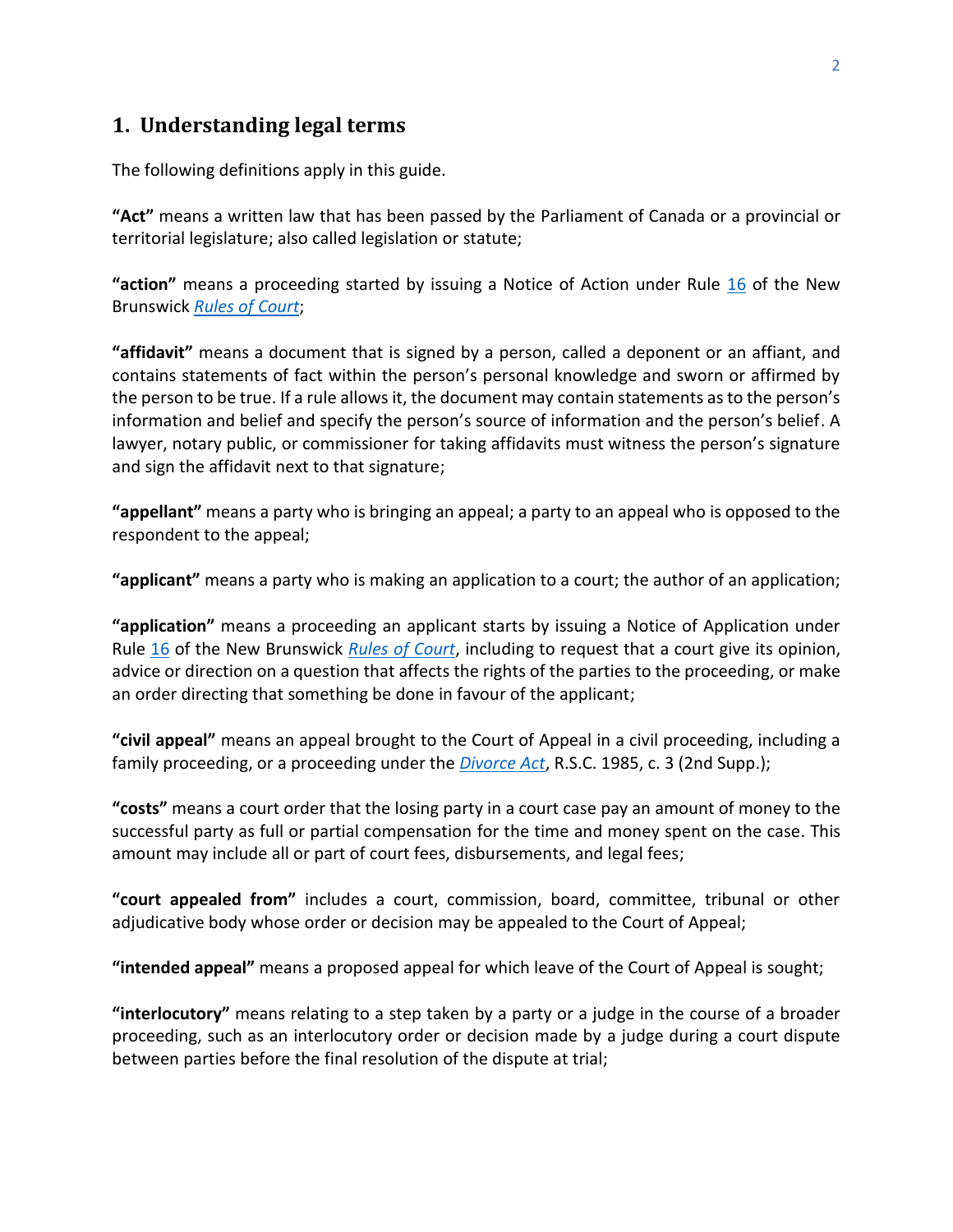**"leave"** means a court's permission to proceed with certain types of applications, motions or appeals, or to proceed in a certain way;

**"legislation"** has the same meaning as "Act";

**"motion"** means a request made by a moving party in the form of an interlocutory motion or a preliminary motion brought under Rule [37](http://laws.gnb.ca/en/ShowPdf/cr/Rule-37.pdf) of the New Brunswick *[Rules of Court](https://www2.gnb.ca/content/dam/gnb/Departments/ag-pg/PDF/en/rule/RULES.pdf)* to ask a court to decide an issue before or during a proceeding and to order that something be done in favour of the moving party;

**"moving party"** means a party who is bringing a motion before a court; the author of a motion;

**"perfected appeal**,**"** in relation to a civil appeal, means an appeal that complies with Rul[e 62.15](https://laws.gnb.ca/en/ShowPdf/cr/Rule-62.pdf) of the *[Rules of Court](https://www2.gnb.ca/content/dam/gnb/Departments/ag-pg/PDF/en/rule/RULES.pdf)* and may be scheduled for hearing;

**"proceeding"** means, in general, an action or application;

**"Registrar"** means the Registrar of the Court of Appeal and includes a deputy registrar of that court;

**"regulations"** means laws that are adopted under the authority of an Act and set out specific information or procedures to implement the Act;

**"respondent"** means a party who is responding to an application, a motion or an appeal;

**"self-represented litigant"** means a person who is a party to a court process, including a person who appears in court, without representation from a lawyer; and

**"statute"** has the same meaning as "Act."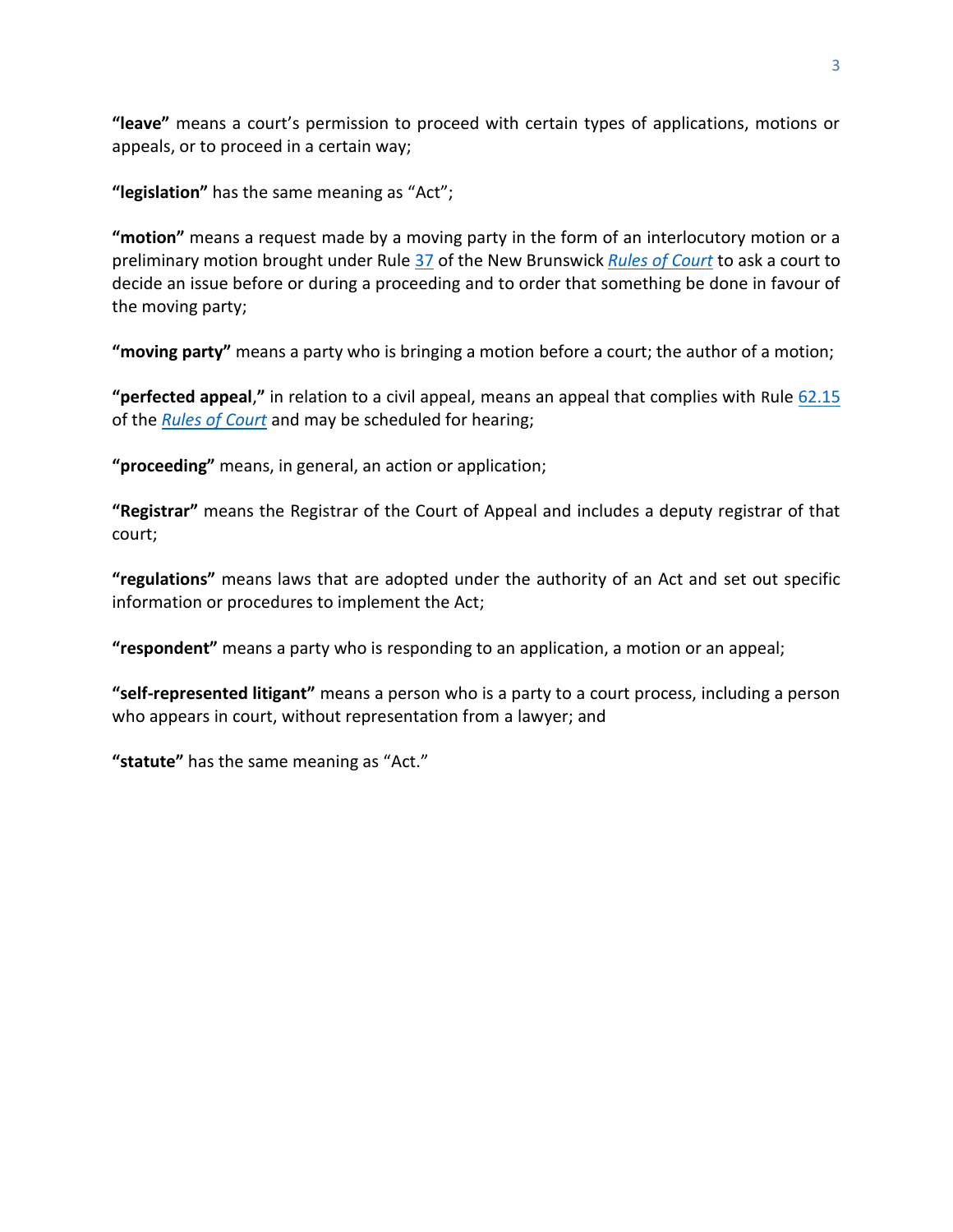# <span id="page-6-0"></span>**2. Deciding to appeal**

If you intend to take a civil appeal to the Court of Appeal of New Brunswick, you should know the process involves many steps. It takes time and effort, and costs money. If you are not successful on appeal, or you discontinue (abandon) your appeal, you may be ordered to pay "costs" to compensate the other party. Before you get started, there are things you should consider.

#### <span id="page-6-1"></span>**A. Understanding the appeal process**

In the [hierarchy of New Brunswick courts,](https://www.courtsnb-coursnb.ca/content/cour/en/overview.html) the Court of Appeal is the highest court in the province. It consists of the Chief Justice of New Brunswick and other judges, known as [Justices.](https://www.courtsnb-coursnb.ca/content/cour/en/appeal/content/judges.html) It usually sits in Fredericton and has a Registrar, whose office provides administrative services to the Court. The Court of Appeal hears appeals in criminal and civil matters. In civil matters, the Court of Appeal hears appeals from:

- (a) judgments that are made in the Court of Queen's Bench or by one of its judges;
- (b) decisions that may be appealed to the Court of Appeal, such as decisions of the Probate Court, or of certain provincial commissions, boards, committees, tribunals, or other adjudicative bodies; and
- (c) orders, decisions, rulings, allowances and disallowances of the Registrar that may be appealed to a judge of the Court of Appeal under [Rule 62.30](https://laws.gnb.ca/en/ShowPdf/cr/Rule-62.pdf) of the *[Rules of Court](https://www2.gnb.ca/content/dam/gnb/Departments/ag-pg/PDF/en/rule/RULES.pdf)*.

However, the Court of Appeal does not hear appeals from judgments of:

- (a) the **Federal Court**,
- (b) the [Tax Court of Canada,](https://www.tcc-cci.gc.ca/en/home)
- (c) the Courts Martial, or
- (d) federal tribunals.

A civil appeal to the Court of Appeal is not a new trial or hearing. In fact, the Court of Appeal rarely receives new evidence, including witness testimony. Instead, it reviews the record and the decision appealed from, and it considers the arguments made on appeal. To be successful on appeal, you cannot simply say the decision should have been in your favour. You must convince the Court of Appeal that the court appealed from made an error in law or in principle, or an obvious and significant error of fact. Some appeals are even limited to questions of law. See the Court of Appeal's website for more information[: Frequently Asked Questions.](https://www.courtsnb-coursnb.ca/content/cour/en/appeal/content/faq.html)

When deciding an appeal, the Court of Appeal may: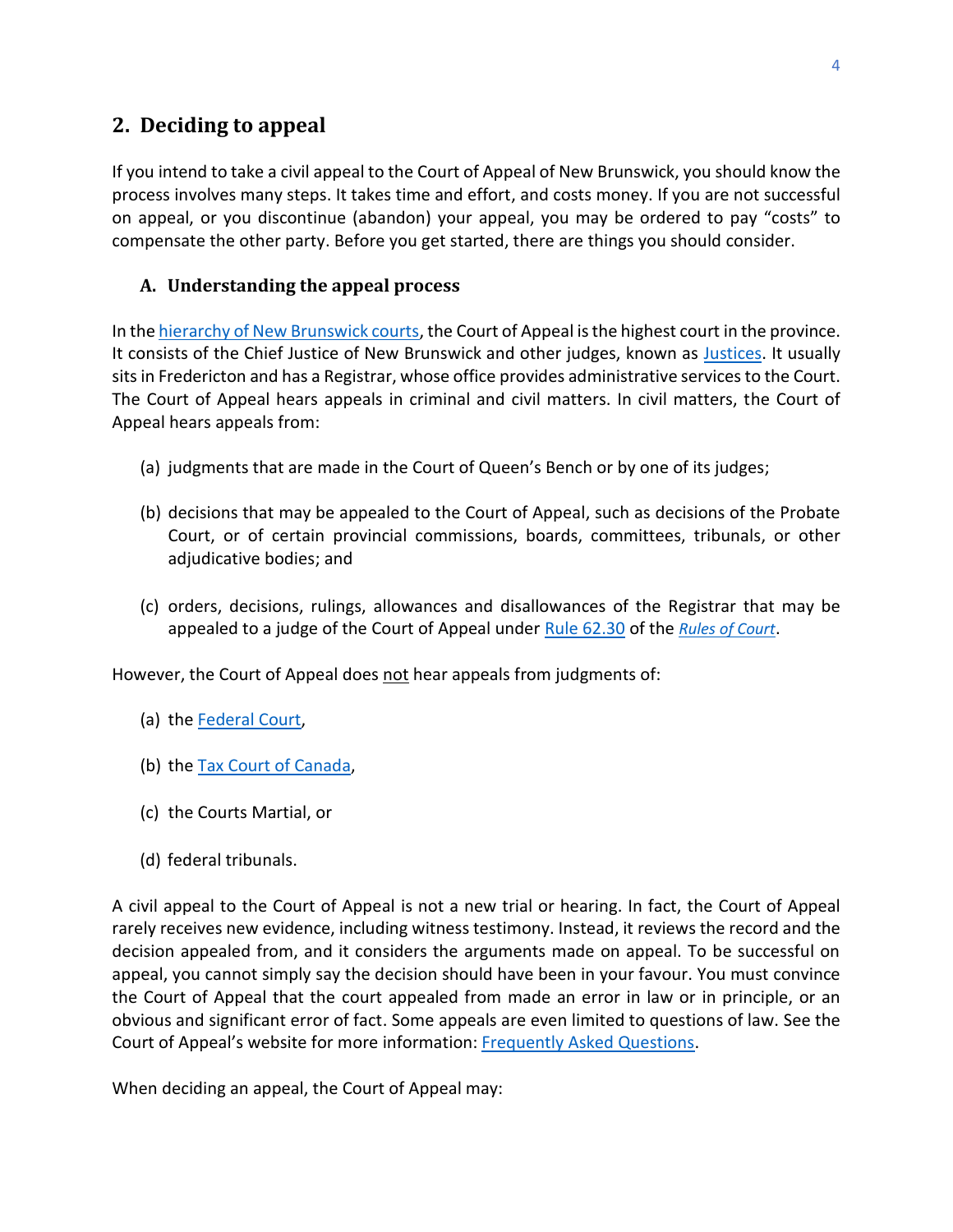- (1) allow the appeal and
	- (a) reverse (overturn, change to the contrary) the decision appealed from,
	- (b) vary (change in part) the decision appealed from, or
	- (c) set aside the decision appealed from and order that a new trial or hearing be held in the court appealed from (for a new decision to be made by that court); or
- (2) dismiss the appeal.

The Court of Appeal may also order the unsuccessful party to an appeal to pay money in the form of "costs" to the other party to the appeal.

A civil appeal to the Court of Appeal is generally the last recourse for a party, except in rare cases where the [Supreme Court of Canada](https://www.scc-csc.ca/home-accueil/index-eng.aspx) accepts to hear a further appeal. In the [Canadian appeal](https://www.justice.gc.ca/eng/csj-sjc/just/appeal-appel.html)  [process,](https://www.justice.gc.ca/eng/csj-sjc/just/appeal-appel.html) the Supreme Court is the highest court in the country. For more information on the role of the Supreme Court in the Canadian judicial system, see the following sections of that court's website: [The Canadian Judicial System](https://www.scc-csc.ca/court-cour/sys-eng.aspx) and [Role of the Court.](https://www.scc-csc.ca/court-cour/role-eng.aspx)

#### <span id="page-7-0"></span>**B. Complying with appeal procedures**

In New Brunswick, the *Rules of Court* apply to the Court of Queen's Bench and the Court of Appeal. These rules are regulations that are made under the *[Judicature Act](http://laws.gnb.ca/en/ShowPdf/cs/J-2.pdf)*, R.S.N.B. 1973, c. J-2. They "prescribe" (impose by regulation) the procedure and time limits to follow, along with the forms to use, in these courts. Rules [62](http://laws.gnb.ca/en/ShowPdf/cr/Rule-62.pdf) and [62.1](http://laws.gnb.ca/en/ShowPdf/cr/Rule-62.1.pdf) of the *Rules of Court* apply to civil appeals to the Court of Appeal. Rule[s 3](http://laws.gnb.ca/en/ShowPdf/cr/Rule-3.pdf) (Time)[, 4](https://laws.gnb.ca/en/ShowPdf/cr/Rule-4.pdf) (Court Documents), [59](http://laws.gnb.ca/en/ShowPdf/cr/Rule-59.pdf) (Costs) an[d 78](http://laws.gnb.ca/en/ShowPdf/cr/Rule-78.pdf) (Fees) also apply to these appeals. In some situations, other rules, such as Rules  $18$  (Service of Process) and  $37$  (Procedure on Motions), may apply.

The *Rules of Court* may be found by clicking here: *[Rules of Court](https://www2.gnb.ca/content/gnb/en/departments/public-safety/attorney-general/content/acts_regulations/content/rules_of_court/rules_of_court.html)*. They include official "forms of court" that official "forms of court" may be found by clicking here: [forms of court.](https://www2.gnb.ca/content/gnb/en/departments/public-safety/attorney-general/content/acts_regulations/content/rules_of_court/forms.html) These forms cannot be filled out directly on a computer. Unofficial "fillable" versions of some of these forms are also available on the Court of Appeal's website: [Forms of Court.](https://www.courtsnb-coursnb.ca/content/cour/en/appeal/content/forms-of-court.html)

The parties to an appeal submit forms and other documents for "filing" with the Registrar, who reviews these documents before they may be accepted as "filed." The Registrar has the authority to reject a document, or a part of it, for any of the reasons listed in Rule 62.29.1. The Registrar also accepts payment of filing fees prescribed by Rule 78.02. The Department of Justice and Public Safety of New Brunswick provides information on court fees on its website: [Court Fees](https://www2.gnb.ca/content/gnb/en/departments/public-safety/services/services_renderer.5615.Court_Fees_-_Court_of_Appeal.html#serviceDescription) – Court [of Appeal.](https://www2.gnb.ca/content/gnb/en/departments/public-safety/services/services_renderer.5615.Court_Fees_-_Court_of_Appeal.html#serviceDescription) The Court of Appeal additional information on its website: [Fees.](https://www.courtsnb-coursnb.ca/content/cour/en/appeal/content/fees.html)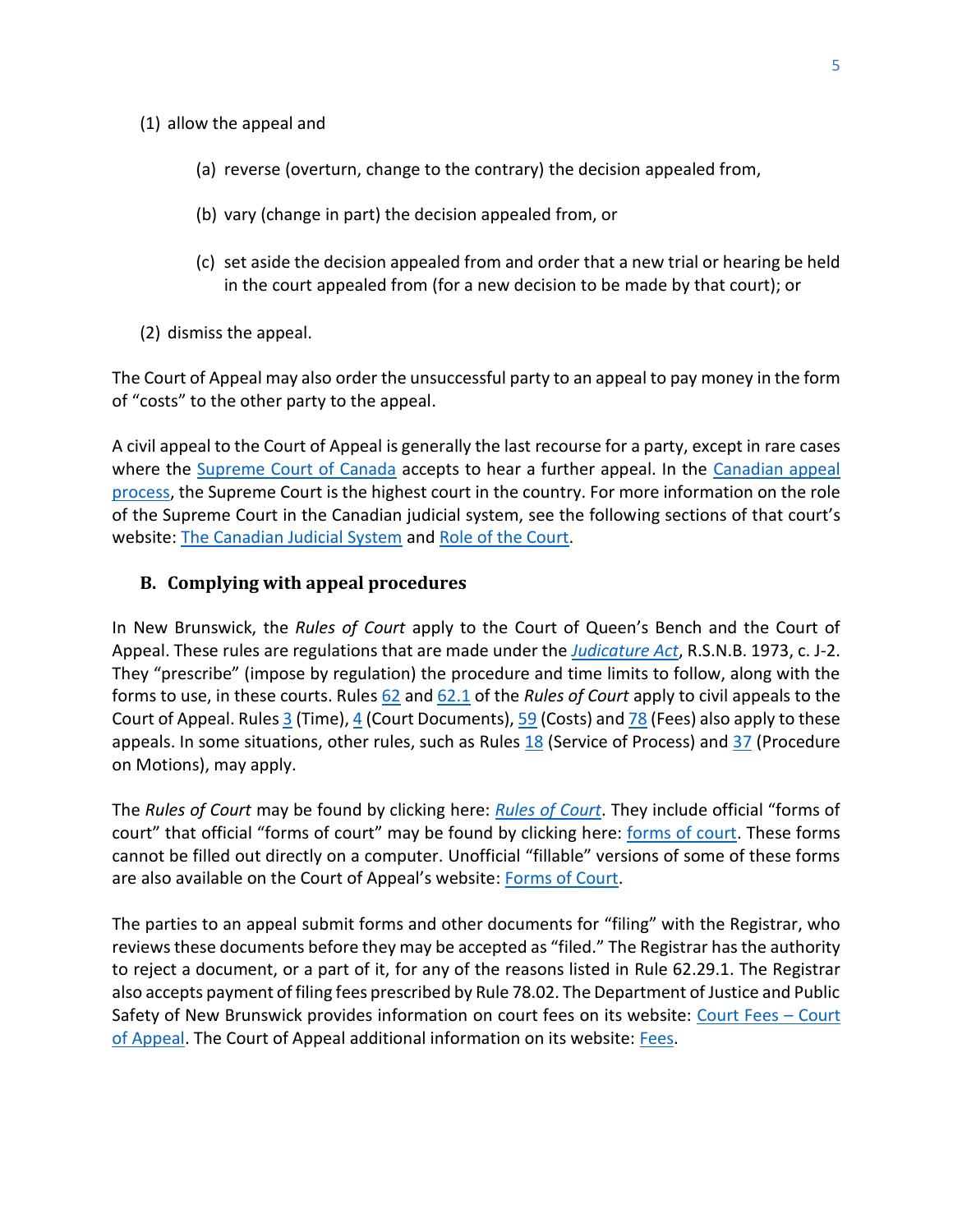From time to time, the Registrar issues practice directives or protocols on procedural matters relating to appeals to the Court of Appeal. They may be found on the Court of Appeal's website: [Practice Directives](https://www.courtsnb-coursnb.ca/content/cour/en/appeal/content/practice-directives.html) an[d Protocols.](https://www.courtsnb-coursnb.ca/content/cour/en/appeal/content/protocols.html)

#### <span id="page-8-0"></span>**C. Representing yourself on appeal**

Representing yourself in a civil appeal comes with responsibility.

In New Brunswick, an annotated version of the *Rules of Court* is available on the Court of Appeal's website: see the [Annotated Rules of Court.](https://www.courtsnb-coursnb.ca/content/cour/en/appeal/content/arc.html) In addition, our courts provide information for self-represented litigants on their website: see the [Self-represented litigant](https://www.courtsnb-coursnb.ca/content/cour/en/self-represented-litigant.html) page. You may also find resources, including self-help guides and other materials to download or order, on the Public Legal Education and Information Service of New Brunswick (PLEIS-NB) website by clicking here: [PLEIS-NB.](http://www.legal-info-legale.nb.ca/en/) Additional information on family law is available on PLEIS-NB's separate family law website by clicking here: [Family Law NB.](http://www.familylawnb.ca/english/index.php)

Information for self-represented litigants is available on the Canadian Judicial Council's website by clicking here: [Representing yourself in court.](https://cjc-ccm.ca/en/what-we-do/initiatives/representing-yourself-court) You may also find general information on civil appeals in the appeals sections of the *[Civil Law Handbook for Self-Represented Litigants](https://cjc-ccm.ca/sites/default/files/documents/2021/Civil%20Handbook%20-%20EN%20MASTER%202021-10-19.pdf)* (see section 11, at pages 80-83, and the section on New Brunswick, at page 99) and the *[Family Law](https://cjc-ccm.ca/sites/default/files/documents/2021/Family%20Handbook%20-%20EN%20MASTER%20rev1%202021-06-03.pdf)  [Handbook for Self-Represented Litigants](https://cjc-ccm.ca/sites/default/files/documents/2021/Family%20Handbook%20-%20EN%20MASTER%20rev1%202021-06-03.pdf)* (see section 14, at pages 135-138, and the section on New Brunswick, at pages 162-163). The Canadian Judicial Council is a national organization, and most of its resources are not specific to our province.

If you appeal without the help of a lawyer, you must follow proper procedure throughout, ensure all your documents are filed on time and otherwise comply with the *Rules of Court*, and pay the applicable fees*.* Otherwise, your documents may be rejected, and your appeal may even be dismissed. Ultimately, no matter which resources you use, your appeal is your responsibility.

Judges and registry staff have no obligation to assist a self-represented person who is disrespectful, frivolous, unreasonable, vexatious, abusive, who makes no reasonable effort to prepare his or her own case, or who otherwise abuses the court process.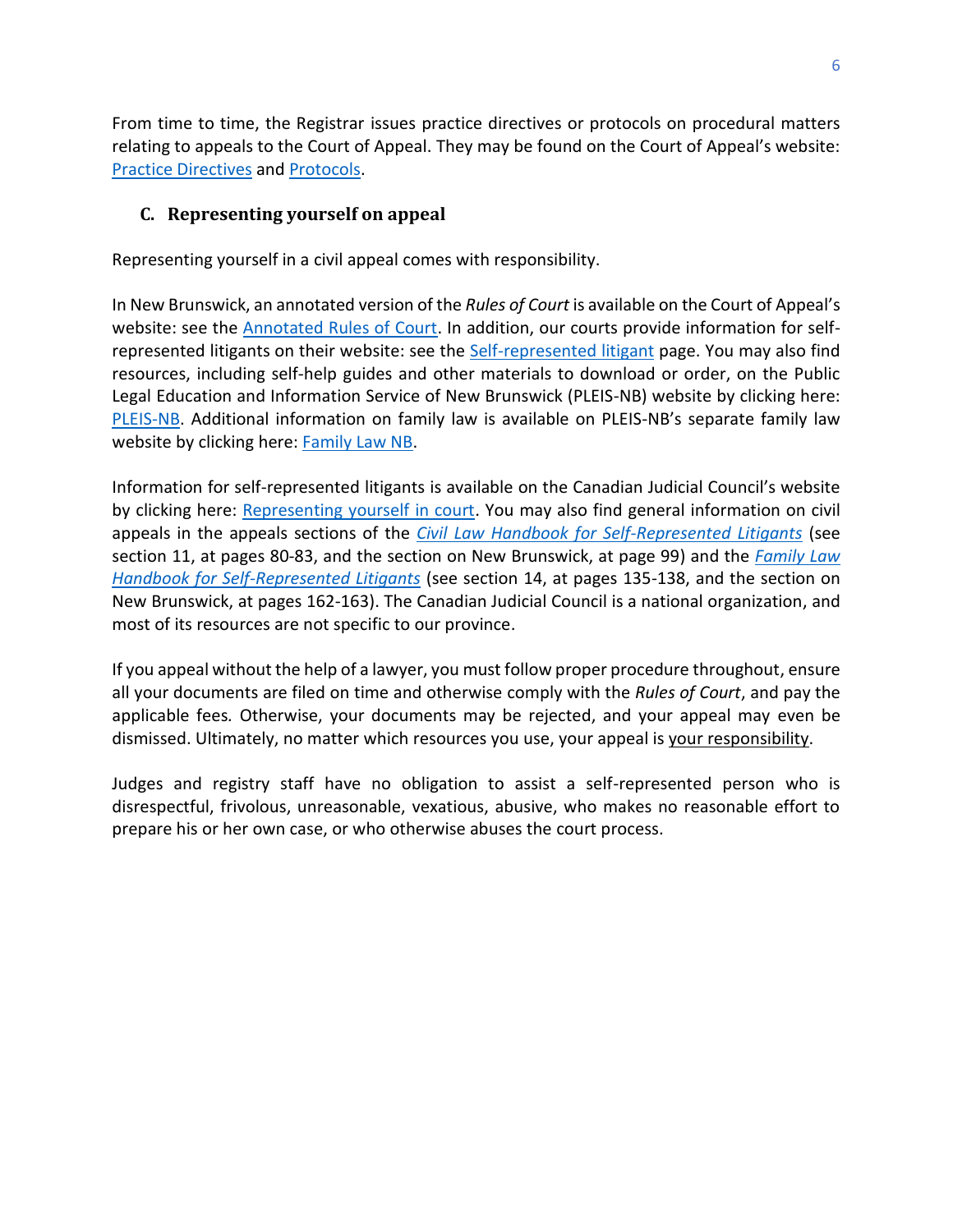#### **In short**

In the civil context, the [Court of Appeal of New Brunswick](https://www.courtsnb-coursnb.ca/content/cour/en/appeal.html) hears appeals from decisions of the Court of Queen's Bench in family and other civil matters, from decisions of some provincial tribunals, and from some orders, decisions and rulings of the Registrar.

An appeal to the Court of Appeal is not a new trial or hearing. In general, there is no new evidence on appeal. The Court of Appeal reviews the decision appealed from to determine whether an important error was made. Some appeals are limited to questions of law.

The civil appeal process is lengthy and can be costly. Rule [62](http://laws.gnb.ca/en/ShowPdf/cr/Rule-62.pdf) of the *[Rules of Court](https://www2.gnb.ca/content/gnb/en/departments/public-safety/attorney-general/content/acts_regulations/content/rules_of_court/rules_of_court.html)*, in particular, applies to that process and imposes strict requirements. Although some resources are available, you are responsible for managing your own case. You must submit the correct forms, take the necessary steps on time, and behave appropriately. Your failure to do so may affect your rights.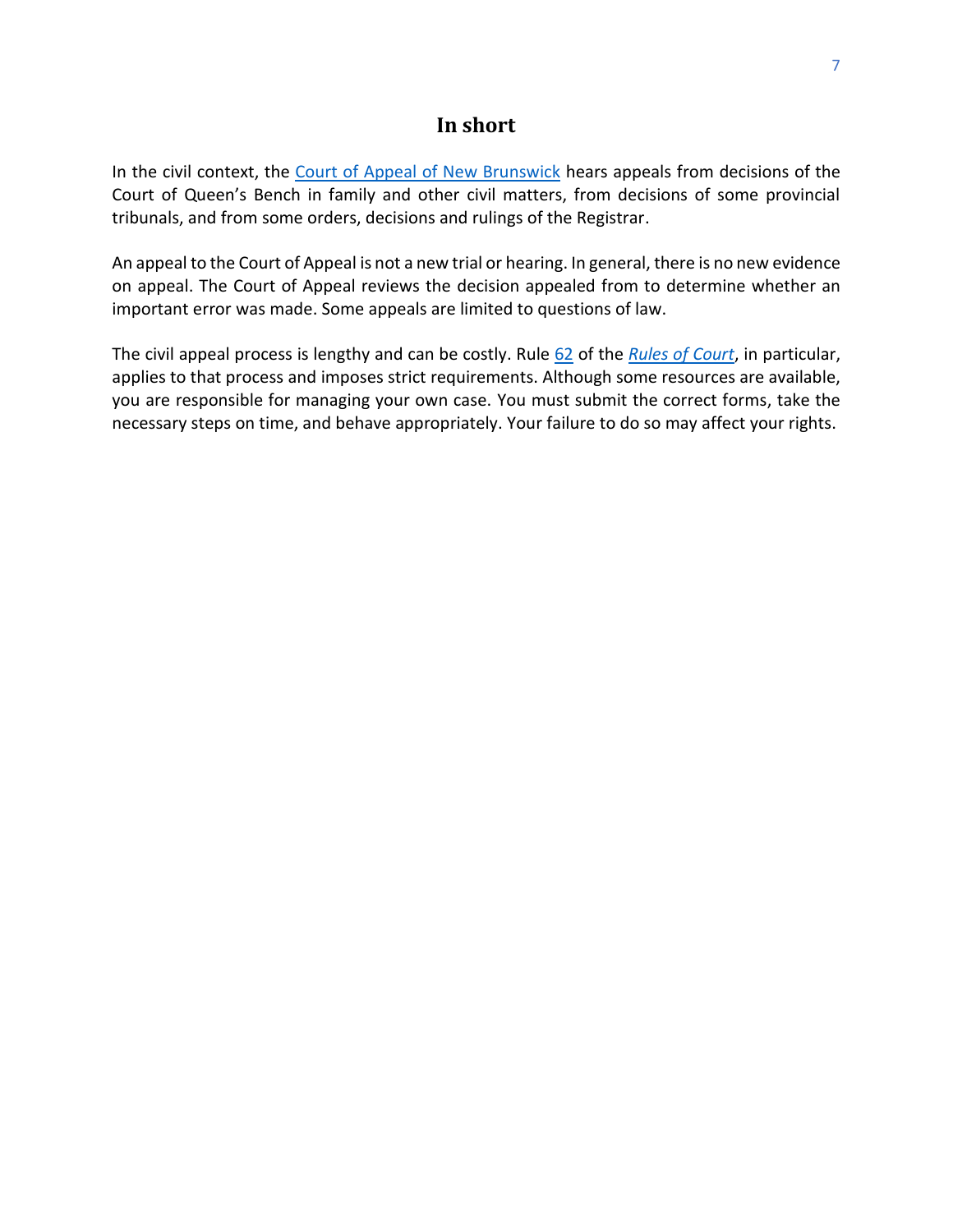# <span id="page-10-0"></span>**3. Determining whether leave is needed to appeal**

Not all decisions may be appealed to the Court of Appeal. An appeal exists "by right" if the appellant has an automatic right to appeal, or "with leave" if the appellant must get permission from a judge of the Court of Appeal to appeal. This section explains how to tell whether leave to appeal is needed under Rule [62.03](http://laws.gnb.ca/en/ShowPdf/cr/Rule-62.pdf) of the *[Rules of Court](https://www2.gnb.ca/content/dam/gnb/Departments/ag-pg/PDF/en/rule/RULES.pdf)* or a statute and, if so, how to ask for leave to appeal.

#### <span id="page-10-1"></span>**A. Determining whether an appeal is by right or with leave**

A judge of the Court of Appeal has the power to determine whether leave is needed to appeal. However, when considering a civil appeal, you should first determine whether the appeal may be brought by right or with leave because different procedures and time limits apply. The table below outlines these two types of appeals. It is followed by detailed information on appeals with leave (those outlined in the right column of the table).

| Appeals by right                                                                                                                                                                                                                                                                                                 | <b>Appeals with leave</b>                                                                                                                                                                                                                                     |
|------------------------------------------------------------------------------------------------------------------------------------------------------------------------------------------------------------------------------------------------------------------------------------------------------------------|---------------------------------------------------------------------------------------------------------------------------------------------------------------------------------------------------------------------------------------------------------------|
| What may be appealed by right                                                                                                                                                                                                                                                                                    | What may be appealed with leave only                                                                                                                                                                                                                          |
| Some decisions may be appealed to the Court                                                                                                                                                                                                                                                                      | Some decisions cannot be appealed to the                                                                                                                                                                                                                      |
| of Appeal without leave (permission) of that                                                                                                                                                                                                                                                                     | Court of Appeal unless that court or one of its                                                                                                                                                                                                               |
| court or one of its judges. Generally, these                                                                                                                                                                                                                                                                     | judges has granted leave (given permission).                                                                                                                                                                                                                  |
| decisions are:                                                                                                                                                                                                                                                                                                   | These decisions are:                                                                                                                                                                                                                                          |
| judgments, orders, or decisions of the<br>Court of Queen's Bench, except where<br>a statute says otherwise. For example,<br>leave is required to appeal to the Court<br>of Appeal from a decision of the Court<br>of Queen's Bench on a small claims<br>appeal by way of a new hearing or by<br>application; and | orders or decisions referred to in Rule<br>62.03(1) of the Rules of Court:<br>an interlocutory order or decision,<br>$\circ$<br>an order or a decision as to costs<br>$\circ$<br>only, or<br>an order made with the consent of<br>$\circ$<br>the parties; and |
| decisions of a court or tribunal that are                                                                                                                                                                                                                                                                        | decisions of a court or tribunal if a                                                                                                                                                                                                                         |
| not subject to leave to appeal under a                                                                                                                                                                                                                                                                           | statute says they may be appealed                                                                                                                                                                                                                             |
| statute.                                                                                                                                                                                                                                                                                                         | with leave.                                                                                                                                                                                                                                                   |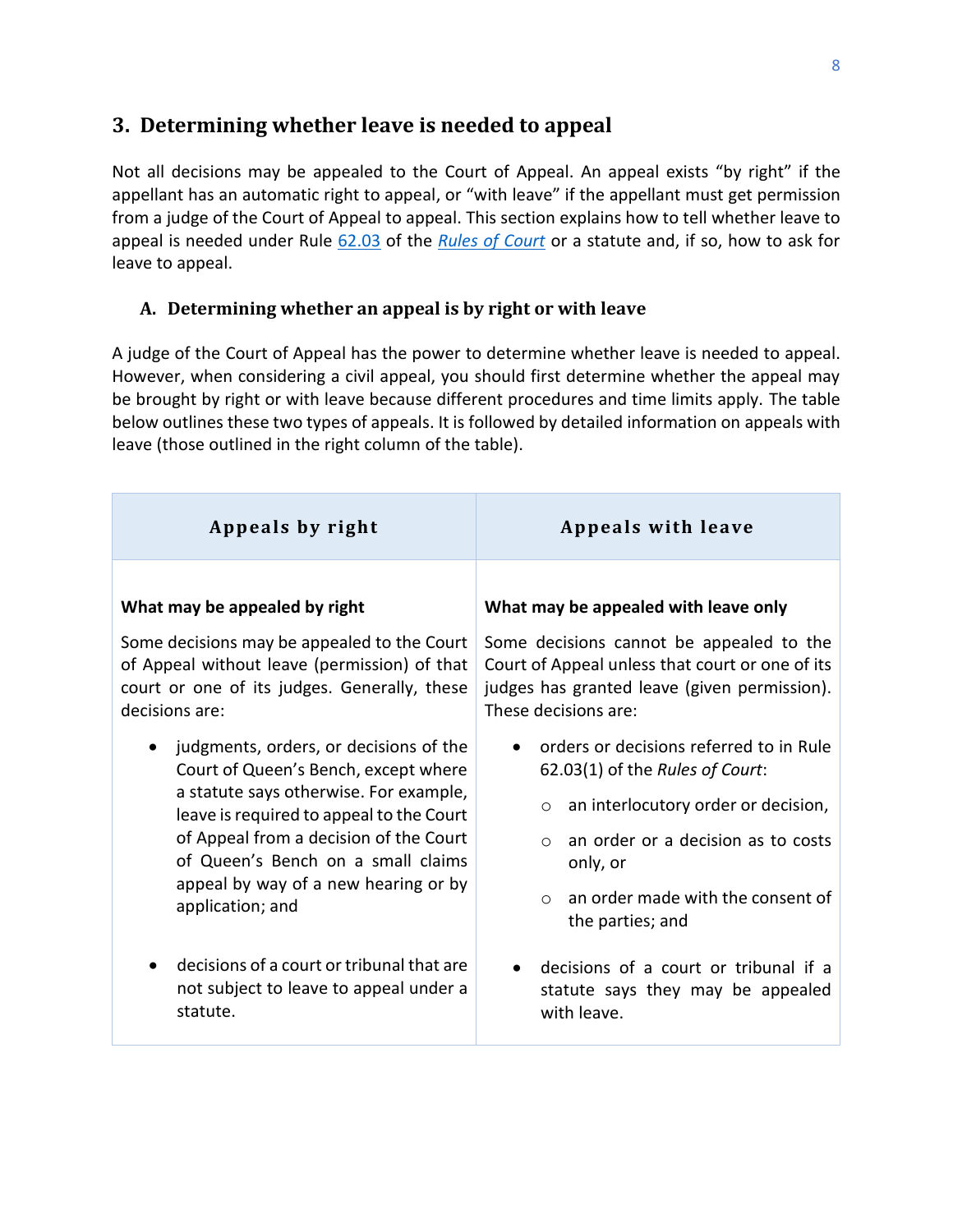# <span id="page-11-0"></span>1) Appeals from decisions or orders referred to in Rule 62.03 of the *Rules of Court*

### a) interlocutory orders or decisions

Some decisions are "final" in nature, while others are "interlocutory" in nature. A final order or decision deals with the final rights of the parties and resolves a main issue in dispute, while an interlocutory order or decision is a preliminary or secondary order or decision that is made during a proceeding. An example of an interlocutory order is an interim parenting order (formerly known as an interim custody order) of a judge of the Court of Queen's Bench, Family Division. On the contrary, an example of a final decision is the judge's decision granting divorce and awarding shared parenting time and decision-making responsibility.

## b) orders or decisions as to costs only

An order or a decision as to costs only deals exclusively with an award of costs.

## c) orders made with the consent of the parties

An order made with the consent of the parties (a "consent order") is an order confirming an agreement they reached.

## 2) Statutory appeals with leave

<span id="page-11-1"></span>In some cases, a decision of a court or tribunal may be appealed only if leave is granted. This information may come from the statute that creates or governs the court or tribunal. In addition, the appeal may be limited to certain questions, such as questions of law alone or questions of jurisdiction. This provides some finality to the decision-making process.

## <span id="page-11-2"></span>**B. Asking for leave to appeal**

To ask for leave to appeal from an order or a decision under Rule 62.03, here is what you must do:

- (a) file a Notice of Motion for Leave to Appeal (**Form 62A**), with an affidavit in support, with the Registrar and pay the \$50.00 filing fee;
- (b) get a date from the Registrar's office for the hearing of the motion;
- (c) under Rule 62.03(2), serve **Form 62A** on each respondent within **7 days** from the date of the order or decision (or the date the order or decision is filed in the clerk's office, if later) unless the judge hearing the motion orders otherwise;
- (d) provide the Registrar with proof of service (by affidavit or Acknowledgement of Receipt Card (**Form 18A**));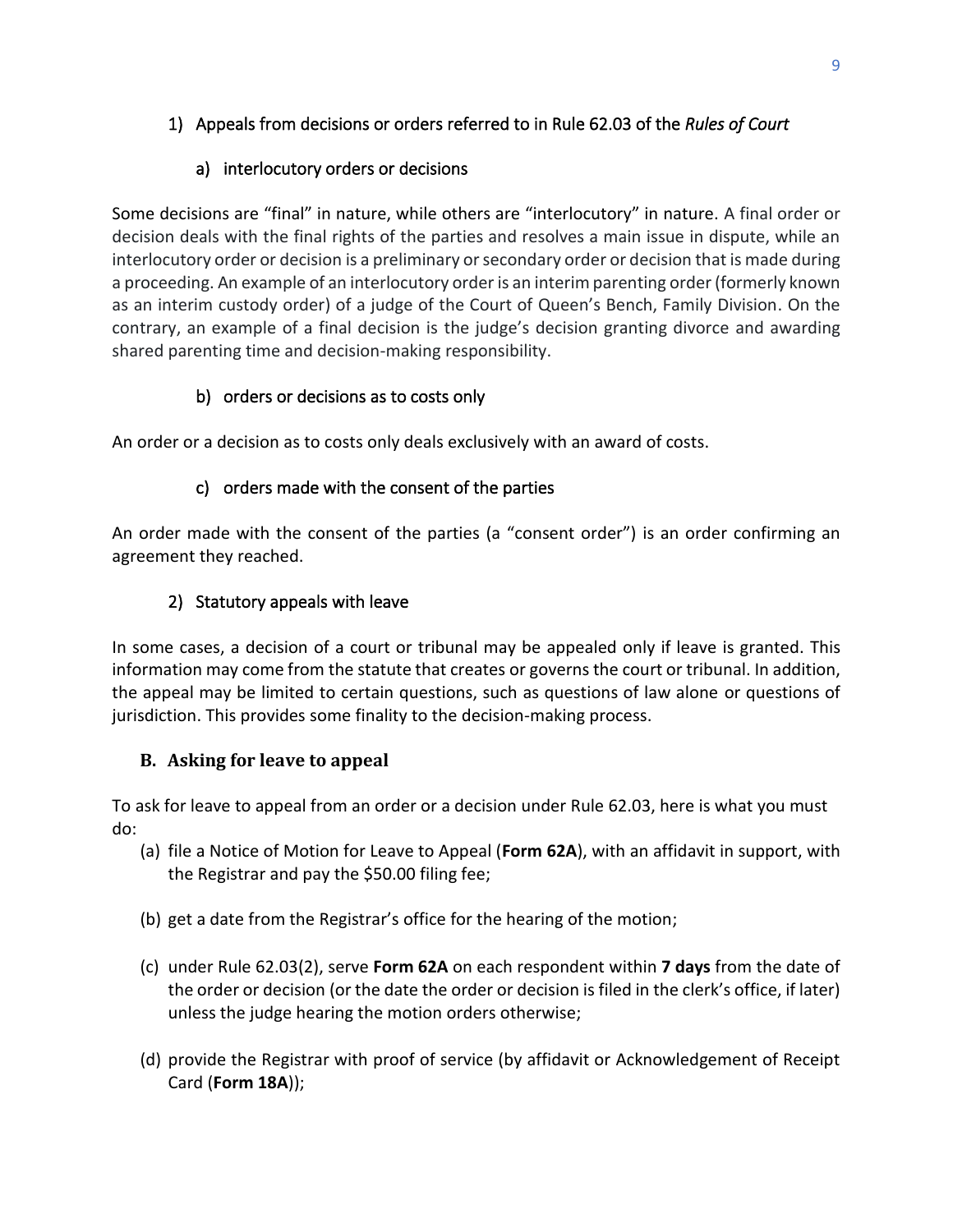- (e) prepare a Record on Motion (with an index that refers to page numbers) containing the documents listed in Rule 62.03(3);
- (f) under Rule [37.05,](http://laws.gnb.ca/en/ShowPdf/cr/Rule-37.pdf) file the Record on Motion with the Registrar at least **48 hours** before the hearing of the motion (see Rule [3.01](https://laws.gnb.ca/en/ShowPdf/cr/Rule-3.pdf) of the *[Rules of Court](https://www2.gnb.ca/content/dam/gnb/Departments/ag-pg/PDF/en/rule/RULES.pdf)* and **[subsection 5b: Calculating](#page-21-0)  [time limits](#page-21-0)** of this guide); and
- (g) provide the other parties either with a copy of the Record on Motion or, if they already have all the documents, with a copy of the index.

If you are asking for leave to appeal an interlocutory order or decision, you may also apply for an extension of the time to file and serve a Notice of Appeal (**Form 62B**). Under 62.03(1.1), this is done in case the judge hearing the motion for leave determines the order or decision is not interlocutory, and leave to appeal is not needed. You may ask for this extension within the Notice of Motion for Leave to Appeal itself.

In general, when you intend to appeal from a tribunal or a court other than the Court of Queen's Bench, you should refer to the appropriate statute and regulations, in addition to [Rules 37](http://laws.gnb.ca/en/ShowPdf/cr/Rule-62.pdf) and [62.03,](http://laws.gnb.ca/en/ShowPdf/cr/Rule-62.pdf) to find out whether you need leave to appeal and, if so, when and how to apply. Time limits may vary from statute to statute. This applies, for example, when appealing with leave to the Court of Appeal from a decision of the Court of Queen's Bench on a small claims appeal, and from a decision of the Financial and Consumer Services Tribunal.

Motions for leave to appeal are decided by a judge of the Court of Appeal sitting alone. The judge will grant leave, or not, to have a proposed appeal heard by a panel of judges (three or, in some cases, more judges). To make this decision, the judge will consider the factors listed in Rule 62.03(4): (a) whether another decision conflicts with an issue raised by the proposed appeal; (b) whether the judge thinks the decision or order may not be correct; and (c) whether the judge thinks the proposed appeal raises issues that are important enough to be resolved by the Court of Appeal.

<span id="page-12-0"></span>If the judge issues an order granting leave to appeal, you then have **7 days** from the date of that order to file and serve a Notice of Appeal (**Form 62B**), with proof of service, under Rule 62.05(b) unless the judge orders otherwise.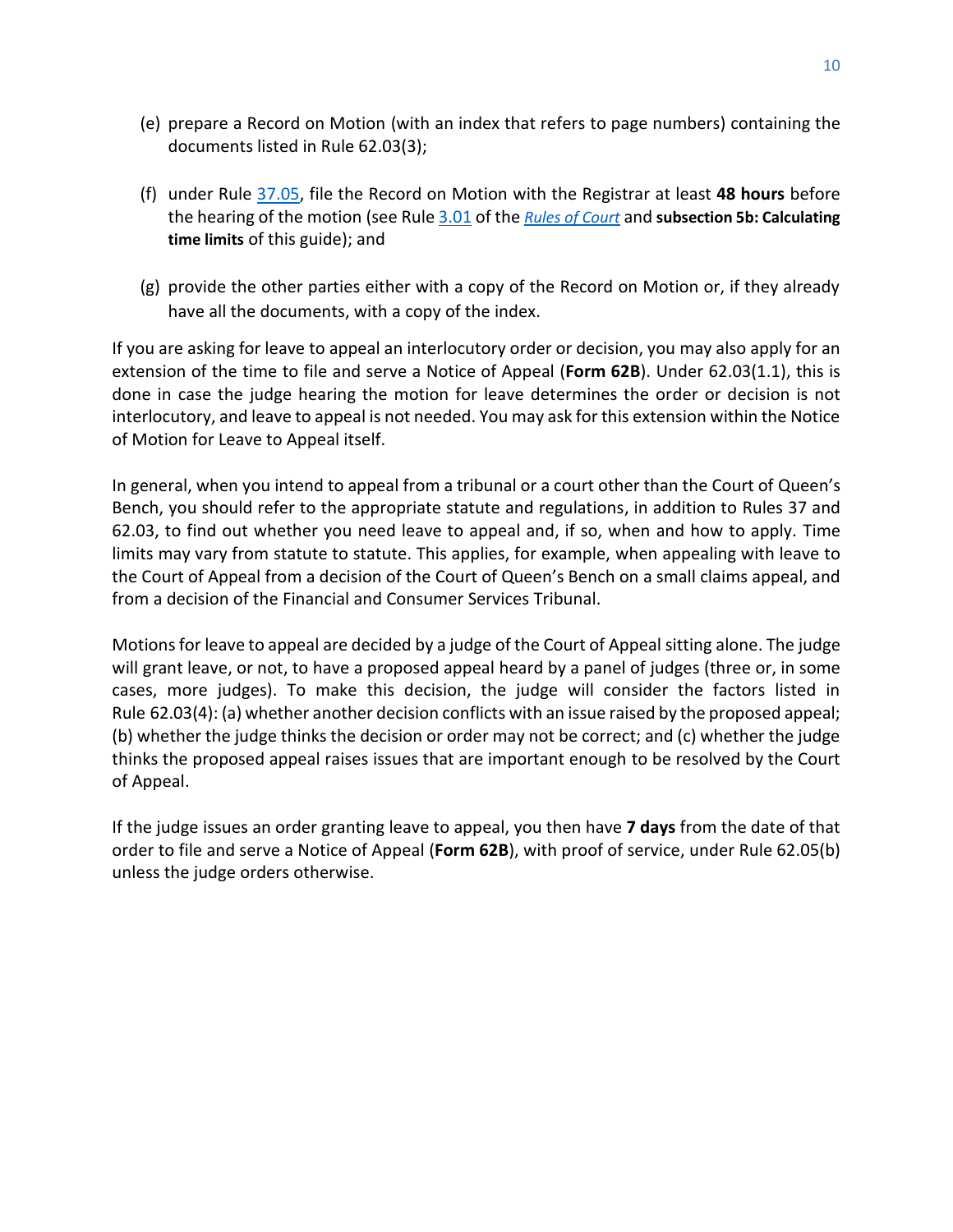# **In short**

You do not necessarily have the right to appeal to the Court of Appeal from a decision of a court or tribunal in a civil matter. Before appealing, you should determine whether, or not, you need leave (permission) of the Court of Appeal or a judge of that court. If you do, you must request leave to appeal by motion under Rules [37](http://laws.gnb.ca/en/ShowPdf/cr/Rule-37.pdf) and [62.03](http://laws.gnb.ca/en/ShowPdf/cr/Rule-62.pdf) of the *[Rules of Court](https://www2.gnb.ca/content/dam/gnb/Departments/ag-pg/PDF/en/rule/RULES.pdf)*, and/or as required by any statute or regulations that may apply. The judge hearing your motion for leave to appeal may allow or dismiss the motion based on factors such as those set out in Rule [62.03\(4\).](http://laws.gnb.ca/en/ShowPdf/cr/Rule-62.pdf)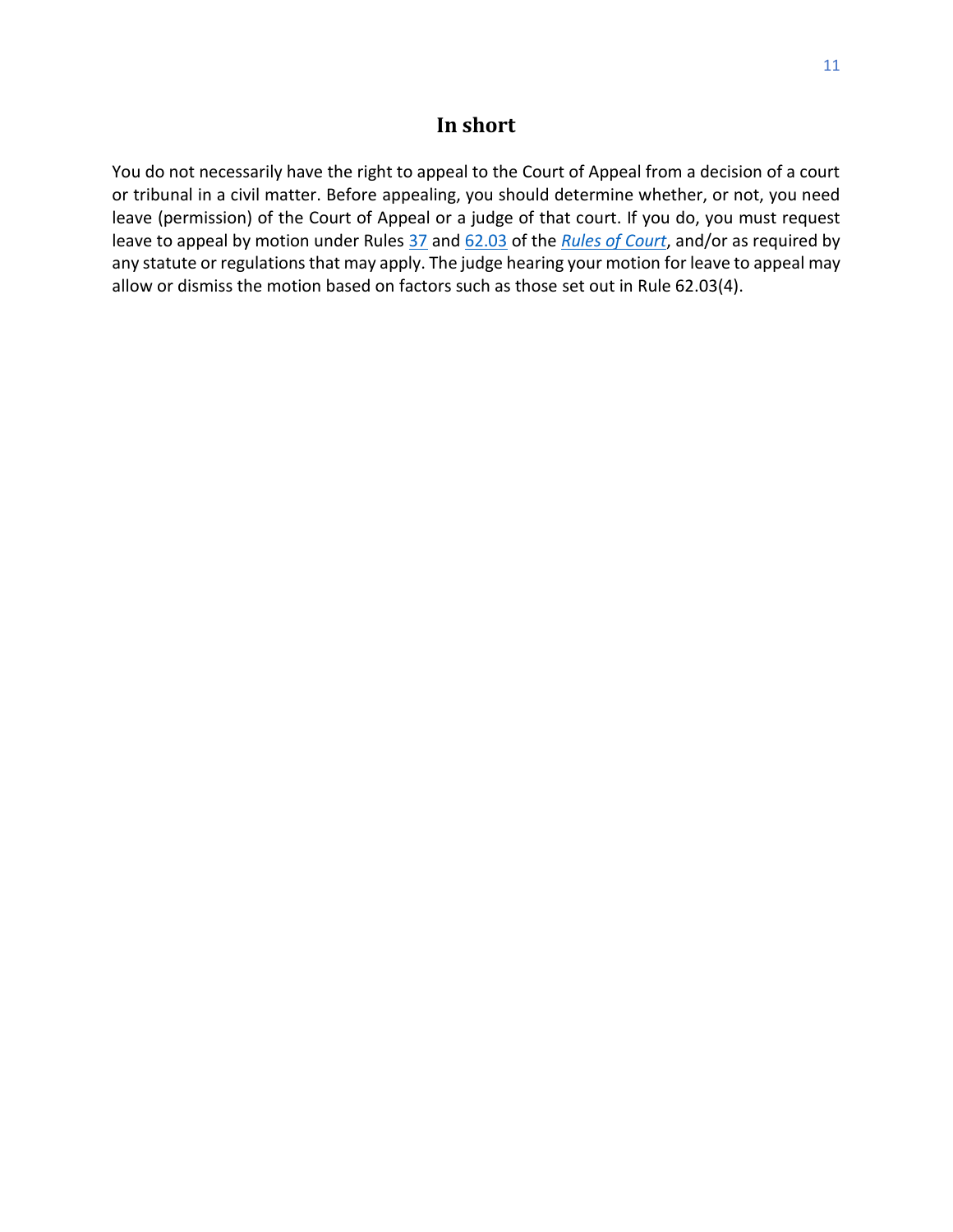# <span id="page-14-0"></span>**4. Appealing from certain courts and tribunals**

The process for appealing or, if necessary, for getting leave to appeal may be different whether the appellant intends to appeal from the Court of Queen's Bench, another court (such as the Probate Court), or a tribunal. When considering an appeal from a court or tribunal, you must follow the process that applies specifically to that court or tribunal. Information on appeals from certain courts and tribunals is provided below.

# <span id="page-14-1"></span>**A. Appeals from courts**

# 1) Court of Queen's Bench

<span id="page-14-2"></span>An appeal may be taken **by right** from a final judgment, order or decision of a judge of the Trial Division or the Family Division of the [Court of Queen's Bench](https://www.courtsnb-coursnb.ca/content/cour/en/queens-bench.html). As mentioned above, leave is needed to appeal interlocutory orders or decision, decisions as to costs only, and orders made with the consent of the parties under Rule [62.03](http://laws.gnb.ca/en/ShowPdf/cr/Rule-62.pdf) of the *[Rules of Court](https://www2.gnb.ca/content/dam/gnb/Departments/ag-pg/PDF/en/rule/RULES.pdf)*.

# 2) Probate Court

<span id="page-14-3"></span>The [Probate Court](https://www.courtsnb-coursnb.ca/content/cour/en/probate-court.html) of New Brunswick is established under the *[Probate Court Act](http://laws.gnb.ca/en/ShowPdf/cs/P-17.1.pdf)*, S.N.B. 1982, c. P-17.1, to deal generally with the probate of wills, the administration of estates, and testamentary matters in the province. Although it is separate from the Court of Queen's Bench, the Probate Court is presided by a judge of the Court of Queen's Bench. The Probate Court has a registrar and other court officials. Its procedure is set out in the *[Probate Rules](http://laws.gnb.ca/en/ShowPdf/cr/84-9.pdf)*, N.B. Reg. 84-9, and its judicial districts are set out in the *[Judicial Districts and Probate Offices for the Probate](http://laws.gnb.ca/en/ShowPdf/cr/84-74.pdf)  [Court of New Brunswick Regulation -](http://laws.gnb.ca/en/ShowPdf/cr/84-74.pdf) Probate Court Act*, N.B. Reg. 84-74.

Under section 34 of the *Probate Court Act*, an appeal to the Court of Appeal may be taken **by right** from any order, determination or judgment of the Probate Court if:

- (a) a party or person taking part in the action or other proceeding (i.e., the claimant or personal representative) brings the appeal; and
- (b) the order, determination or judgment affects property that is worth more than \$1,000.

In other cases, an appeal to the Court of Appeal may be taken **with leave** of a judge of that court if:

(a) under section 34 of the *Probate Court Act*, a party or person taking part in the action or other proceeding (i.e., the claimant or personal representative) appeals any order, determination or judgment of the Probate Court affecting property that is worth \$1,000 or less; or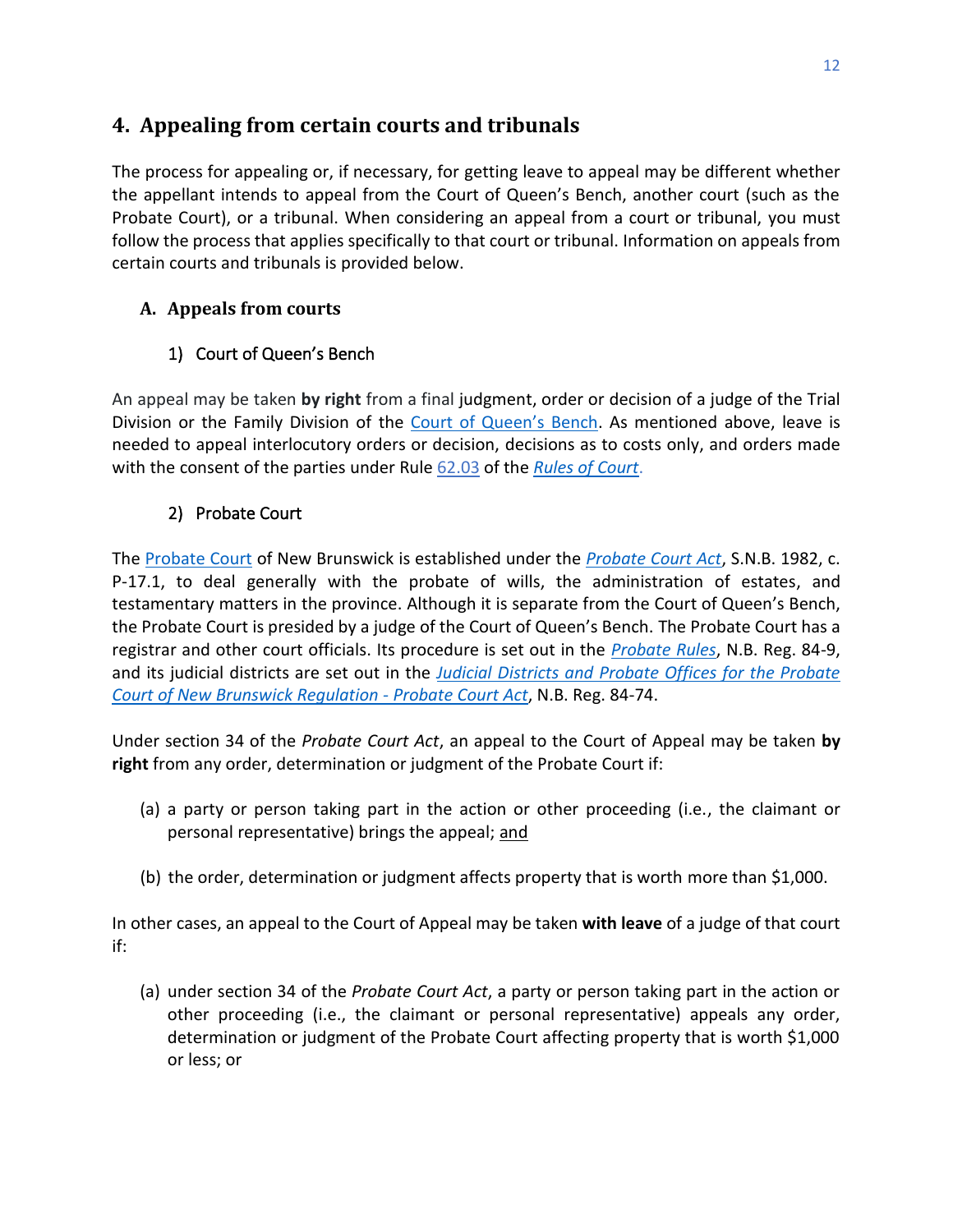(b) under section 35 of the *Probate Court Act*, a person who is "beneficially interested" in an estate appeals an order, determination or judgment of the Probate Court that was not appealed by the claimant or personal representative who has the right to appeal it under section 34 of the *Probate Court Act*.

This does not apply to orders for directions made by the Probate Court under subsection 66(2) or (4) of the *Probate Court Act*. An appeal to the Court of Queen's Bench with leave of a judge of that court is available under subsection 66(7) in relation to those orders.

Leave to appeal from an order, determination or judgment of the Probate Court is sought by Notice of Motion for Leave to Appeal (**Form 62A**) under Rule[s 37](http://laws.gnb.ca/en/ShowPdf/cr/Rule-37.pdf) and 62.03 of the *Rules of Court*.

# 3) Small Claims Court

<span id="page-15-0"></span>The Small Claims Court of New Brunswick is established under the *[Small Claims Act](http://laws.gnb.ca/en/ShowPdf/cs/2012-c.15.pdf)*, R.S.N.B. 2012, c. 15. Adjudicators are appointed to the Small Claims Court to hear and decide cases for debt or damages, or for the recovery of personal property, for a maximum amount of \$20,000. A decision or ruling of an adjudicator of the Small Claims Court cannot be appealed directly appeal to the Court of Appeal. A party to a small claim may appeal an adjudicator's decision or ruling to the Court of Queen's Bench by way of a new hearing or by application. The decision of the Court of Queen's Bench may then be appealed to the Court of Appeal but only if leave is granted and only on a question of law alone.

Section 44 of the *[General Regulation](http://laws.gnb.ca/en/ShowPdf/cr/2012-103.pdf) – Small Claims Act*, N.B. Reg. 2012-103, governs leave to appeal to the Court of Appeal in those cases. Under subsection 44(1), a "request for leave to appeal" to the Court of Appeal must be:

- (1) made by Request for Leave to Appeal in **Form 18** (not by Notice of Motion for Leave to Appeal in **Form 62A**); and
- (2) filed with the Registrar within **30 days** after the decision of the judge of the Court of Queen's Bench is filed.

The \$50.00 filing fee prescribed by Rule [78.02\(a\)](http://laws.gnb.ca/en/ShowPdf/cr/Rule-78.pdf) of the *Rules of Court* must also be paid*.*

The appellant must set out the grounds of appeal in the Request for Leave to Appeal form and attach a written argument along with a copy of the documents the appellant intends to use. Within **30 days** from the date on which the request for leave to appeal is sent, the respondent may file a written argument and a copy of the documents the respondent intends to use.

A judge of the Court of Appeal will decide whether, or not, to grant leave to appeal on the sole basis of the written arguments and other documents received. However, if the judge considers a hearing should be held, a hearing of the request for leave will be held, and each party will have 30 minutes to make an oral argument unless the judge gives the party additional time.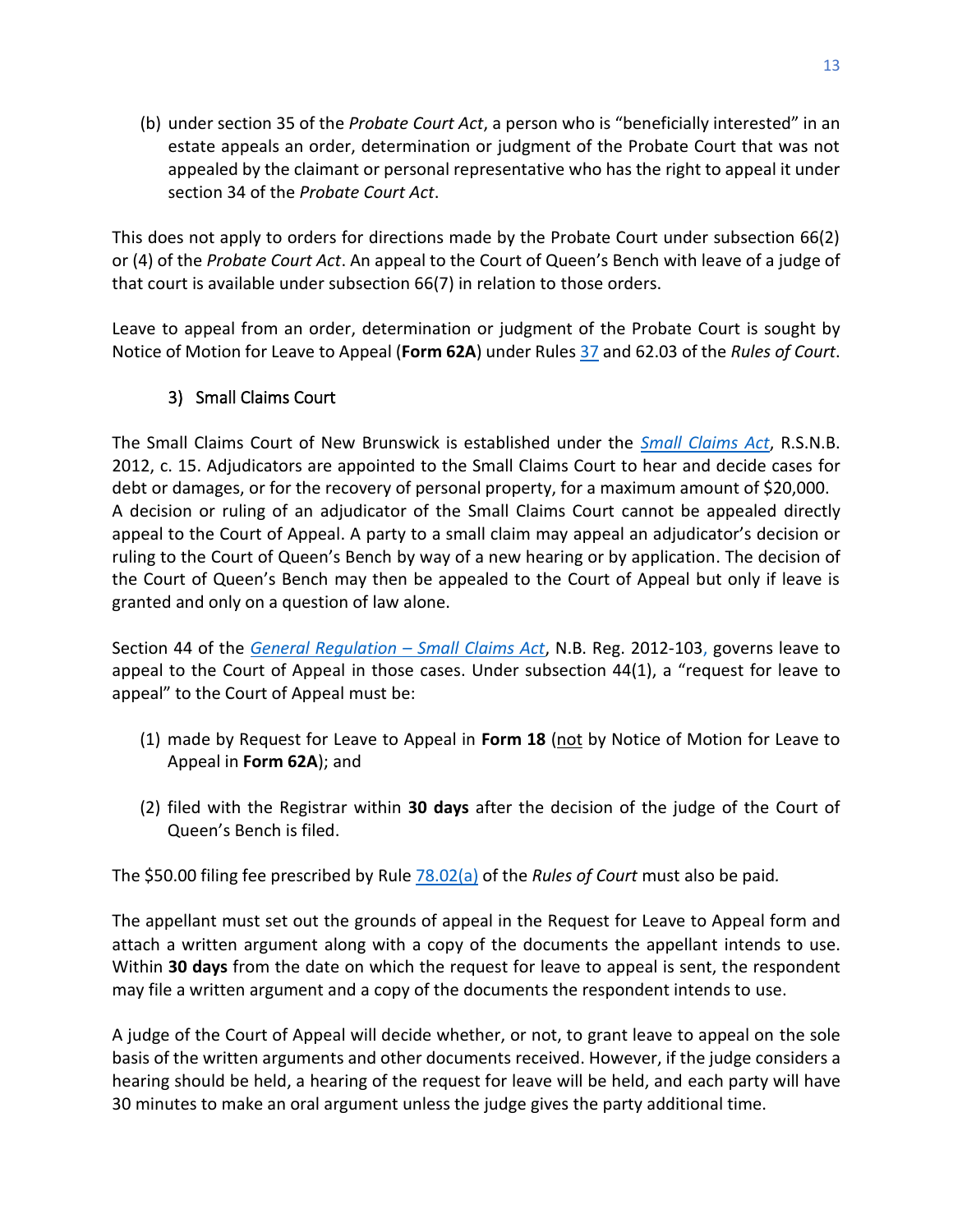Section 45 of the *General Regulation - Small Claims Act* governs the Notice of Appeal. If leave to appeal is granted, the appellant must:

- (a) within **30 days** after the Registrar has sent notice that leave is granted, file a Notice of Appeal in **Form 19** (not a Notice of Appeal in **Form 62B**) with the Registrar; and
- (b) at his or her own expense, order a transcript of evidence from the court stenographer.

**Forms 16** to **19** are prescribed by the *General Regulation - Small Claims Act* (not by the *Rules of Court*) in Portable Document Format (PDF) only and cannot be completed on a computer. PLEIS-NB provides Small Claims Court forms – including **Forms 16 to 19** – as a convenient PDF that may be completed online and printed for signing and filing. However, these are not the official forms. You will find these "fillable" forms on PLEIS-NB's website by clicking here: [PLEIS-NB Small Claims](http://www.legal-info-legale.nb.ca/en/index.php?page=small_claims_court_forms)  [Court Forms.](http://www.legal-info-legale.nb.ca/en/index.php?page=small_claims_court_forms)

For more information on appeals related to small claims, please see sections 39 to 49 of the *General Regulation - Small Claims Act*. You may also consult a PLEIS-NB fact sheet on these appeals, and the "Appeals" section of the PLEIS-NB guide titled "Small Claims Court: A Guide for Claimants, Defendants and Third Parties," by clicking here: [Small Claims Court Fact Sheet:](http://www.legal-info-legale.nb.ca/en/uploads/file/pdfs/Small_Claims_Appeals_EN.pdf)  [Appealing a Decision](http://www.legal-info-legale.nb.ca/en/uploads/file/pdfs/Small_Claims_Appeals_EN.pdf) and [PLEIS-NB Small Claims Court Guide.](http://www.legal-info-legale.nb.ca/en/uploads/file/pdfs/Small_Claims_EN.pdf) These references are provided for your information only. PLEIS-NB is not affiliated with the Court of Appeal.

Since the *[Small Claims Act](http://laws.gnb.ca/en/ShowPdf/cs/2012-c.15.pdf)* is meant to provide a fast, simple, informal, and inexpensive process for the determination of small claims, the bar to get leave to appeal to the Court of Appeal is high. The decision made by a judge of the Court of Queen's Bench following an appeal by way of new hearing or by application will therefore stand unless you, as the appellant, convince the Court of Appeal that:

- (1) if leave is granted, you have a reasonable chance of success on appeal on a question of law, or
- (2) the matter raises an issue that is important enough to be resolved by the Court of Appeal.

Even if these criteria are met, the judge of the Court of Appeal who considers your request for leave to appeal may deny leave if he or she thinks there are good reasons for doing so.

#### **B. Appeals from tribunals**

<span id="page-16-0"></span>Some decisions of commissions, boards, committees, tribunals or other adjudicative bodies are not subject to "appeal" to the Court of Appeal. They are instead subject to "review" by the Court of Queen's Bench. For example, the *[Human Rights Act](http://laws.gnb.ca/en/ShowPdf/cs/2011-c.171.pdf)*, R.S.N.B. 2011, c. 171, does not provide the right to appeal decisions of the New Brunswick Human Rights Commission. In the absence of a statutory appeal, a decision of an administrative body (such as the Human Rights Commission) or a government official may be challenged by judicial review. This happens when a party applies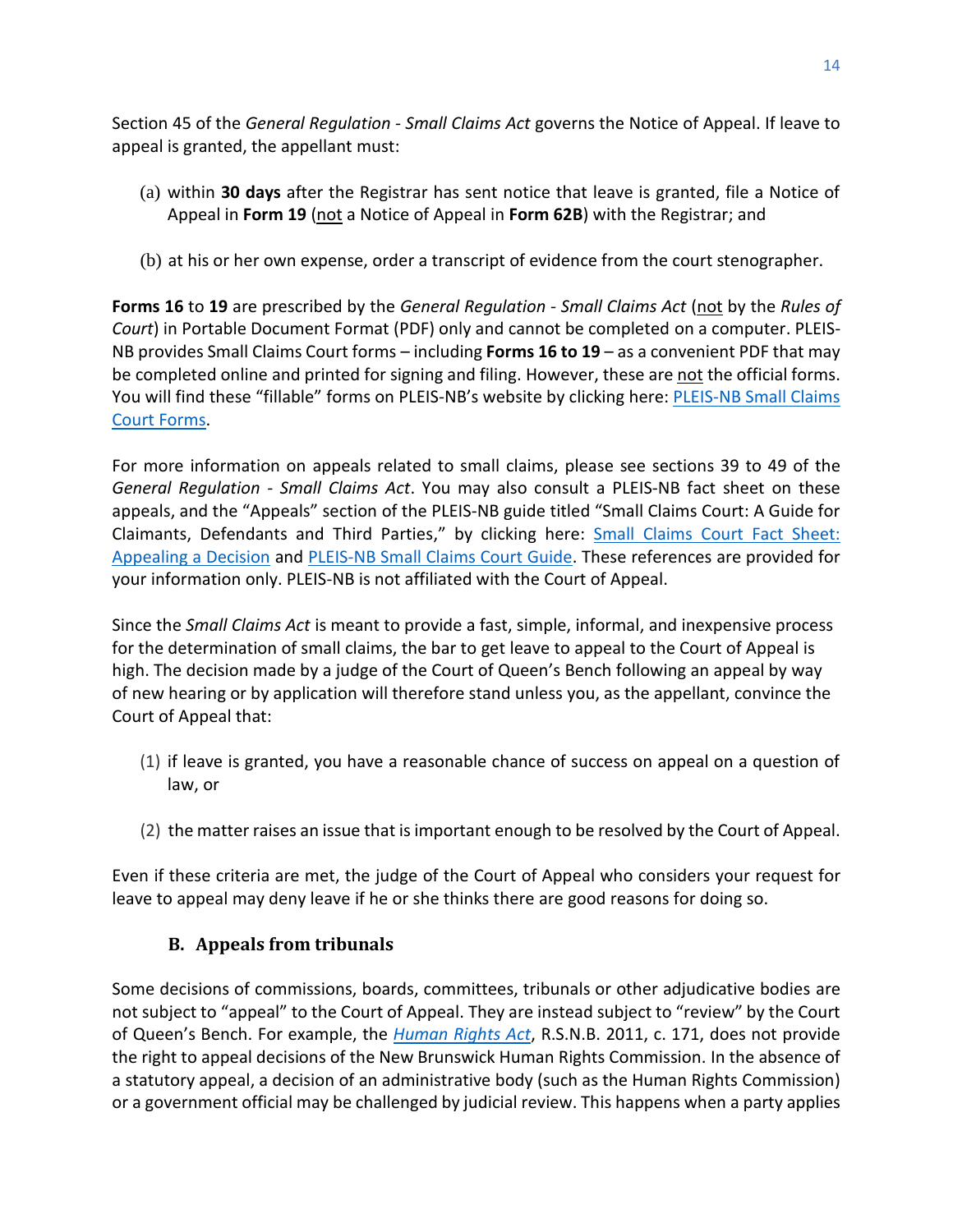to the Court of Queen's Bench under Rule [69](http://laws.gnb.ca/en/ShowPdf/cr/Rule-69.pdf) for review of an administrative decision. If there is a statutory appeal route, however, you must pursue it.

## 1) Workers' Compensation Appeals Tribunal

<span id="page-17-0"></span>The [Workers' Compensation Appeals Tribunal](https://nbwcat-taatnb.ca/en) of New Brunswick (the "Appeals Tribunal") is established under the *[Workplace Health, Safety and Compensation Commissi](http://laws.gnb.ca/en/ShowPdf/cs/W-14.pdf)on and Workers' [Compensation Appeals Tribunal Act](http://laws.gnb.ca/en/ShowPdf/cs/W-14.pdf)*, S.N.B. 1994, c. W-14 (the "*WHSCC & WCAT Act*"). The Appeals Tribunal decides two types of cases:

- (1) under section 21 of the *WHSCC & WCAT Act*, it hears [appeals](https://nbwcat-taatnb.ca/en/how-submit-appeal) from:
	- (a) decisions, orders or rulings made by the Workplace Health, Safety and Compensation Commission ("WorkSafeNB") under the *WHSCC & WCAT Act*, the *[Workers'](http://laws.gnb.ca/en/ShowPdf/cs/W-13.pdf)  [Compensation Act](http://laws.gnb.ca/en/ShowPdf/cs/W-13.pdf)*, R.S.N.B. 1973, c. W-13, or the *Firefighters' [Compensation Act](http://laws.gnb.ca/en/ShowPdf/cs/F-12.5.pdf)*, S.N.B. 2009, c. F-12.5 (subject to a **one-year limit** to appeal to the Appeals Tribunal),
	- (b) decisions of the Chief Compliance Officer under the *[Occupational Health and Safety](http://laws.gnb.ca/en/ShowPdf/cs/O-0.2.pdf)  [Act](http://laws.gnb.ca/en/ShowPdf/cs/O-0.2.pdf)*, S.N.B. 1983, c. O-0.2 (subject to a **7-day limit** to appeal to the Appeals Tribunal), and
	- (c) decisions of the Chief Compliance Officer dealing with administrative penalties (subject to a **7-day limit** to appeal to the Appeals Tribunal); and
- (2) under section 22.1 of the *WHSCC & WCAT Act*, it may reconsider a decision, order or ruling it already made, or rescind, alter or amend (cancel or change) the decision, order or ruling, if certain conditions are met.

The Appeals Tribunal's decisions, orders and rulings, whether they are made on appeal from WorkSafeNB or on reconsideration, are final. However, under subsections 21(12) and 22.1(2) of the *WHSCC & WCAT Act*, they may be appealed **by right** to the Court of Appeal on a ground involving a question as to the Appeal Tribunal's jurisdiction (a question about what the Appeals Tribunal has the right to decide under its statute) or any question of law. In these cases, leave to appeal is not needed, but the appeal is limited to an alleged jurisdictional error or error in law.

To appeal to the Court of Appeal from a decision, order or ruling of the Appeals Tribunal, you must:

- (1) within **30 days** after receiving the notice of decision, order or ruling, apply to the Appeals Tribunal for a "statement of facts" under subsection 23(1) of the *WHSCC & WCAT Act*;
- (2) within **30 days** after receiving the statement of facts, start your appeal by filing a Notice of Appeal (**Form 62B**) and paying the \$50.00 filing fee as required by Rules 62.05(1), 62.06(1) and 78.02(a) of the *Rules of Court*; and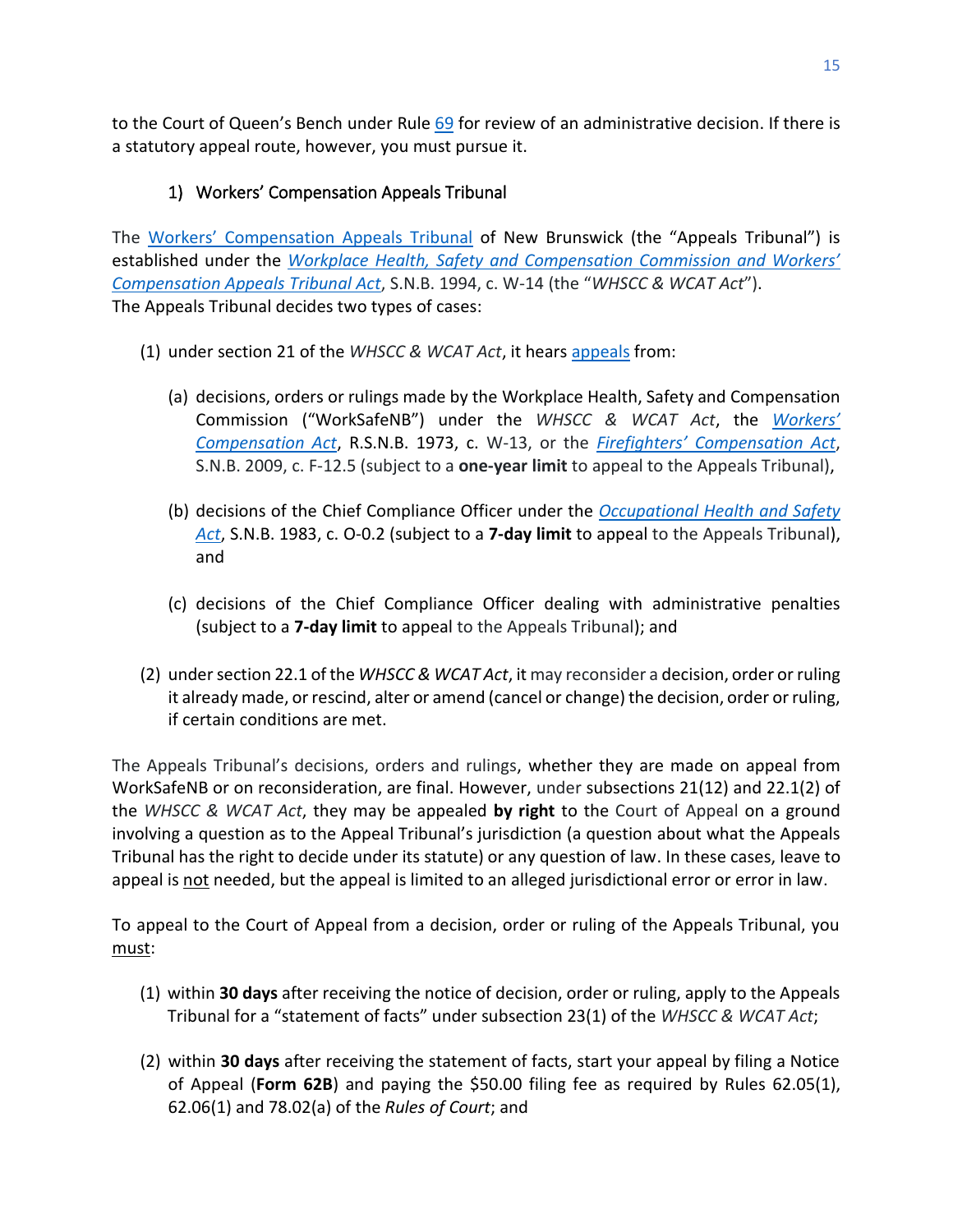(3) within **15 days** after the Notice of Appeal is issued, serve a copy on the Commission and the Appeals Tribunal and file the original Notice of Appeal with the Registrar along with proof of service in compliance with Rule 62.06(3).

Under subsection 23(2) of the *WHSCC & WCAT Act*, the statement of facts must include:

- (a) a copy of the written decision, order or ruling of the Appeals Tribunal,
- (b) a transcript of the proceedings before the Appeals Tribunal, and
- (c) the evidence accepted by the Appeals Tribunal.

The statement of facts will form the record on appeal according to subsection 23(3) of the *WHSCC & WCAT Act*. There is no need to include a copy of that statement of fact in the Appeal Book described in Rule 62.13. See, on this topic, the practice directive and attached decision on the Court of Appeal's website: [Memorandum from the Registrar on Appeals from Decisions of the](https://www.courtsnb-coursnb.ca/content/dam/courts/pdf/appeal-appel/pd-aa/PD-AA-13.pdf)  [Workplace Health, Safety and Compensation Commission](https://www.courtsnb-coursnb.ca/content/dam/courts/pdf/appeal-appel/pd-aa/PD-AA-13.pdf) and [Decision on Motion.](https://www.canlii.org/en/nb/nbca/doc/1996/1996canlii18662/1996canlii18662.pdf)

#### <span id="page-18-0"></span>2) Financial Consumer Services Tribunal

The [Financial and Consumer Services Tribunal](http://tribunalnb.ca/about.html) of New Brunswick (the "Tribunal") is established under the *[Financial and Consumer Services Commission Act](http://laws.gnb.ca/en/ShowPdf/cs/2013-C.30.pdf)*, S.N.B. 2013, c. 30 (the "*FCSC Act*"), and hears appeals, reviews, applications and enforcement proceedings under financial and consumer services legislation.

Final decisions of the Tribunal may be appealed to the Court of Appeal **with leave** of a judge of that court under subsection 48(1) of the *FCSC Act*. However, under subsection 14(5) of the *FCSC Act*, the Tribunal's decisions relating to public access to information are not subject to appeal.

To ask for leave, under subsections 48(2) and (3) of the *FCSC Act*, you must:

- (1) within **30 days** after the later of the date the decision is made and the date the reasons (the written justification) for the decision are issued, apply to a judge of the Court of Appeal for leave to appeal by Notice of Motion for Leave to Appeal (**Form 62A**) as required by Rule 62.03 of the *Rules of Court*; and
- (2) within this **30-day period**:
	- (a) serve a copy of the application for leave to appeal and supporting documents to the other parties to the intended appeal, and
	- (b) file copies of these documents with the registrar of the Tribunal.

The Tribunal's registrar will provide the Court of Appeal with: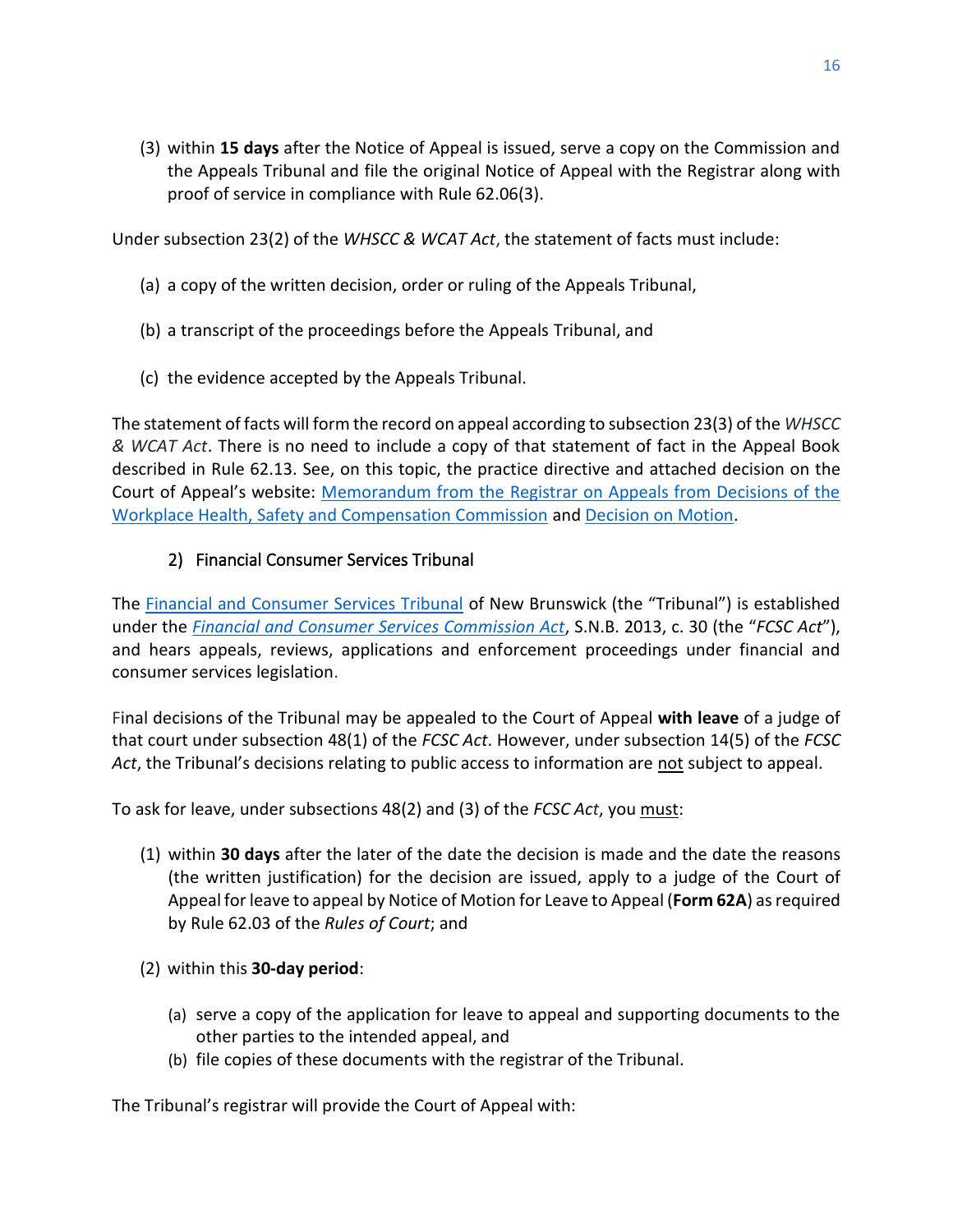- (a) the decision that was appealed to, or reviewed by, the Tribunal,
- (b) the decision of the Tribunal, together with any statement or reasons for the decision,
- (c) the record of the proceedings before the Tribunal, and
- (d) all written arguments made to the Tribunal or other material that is relevant to the appeal.

There will be no need to order a transcript of evidence under Rule 62.11.

An appeal from a decision of the Tribunal does not "stay" the execution of the decision. In other words, the decision is not suspended (put on hold) until the appeal is disposed of (decided). Under subsection 48(4) of the *FCSC Act*, the decision takes effect immediately unless the Tribunal or the Court of Appeal grants a stay of the decision until the disposition of the appeal.

#### **Conclusion**

When you ask for leave to appeal to the Court of Appeal, it is your responsibility to comply with the *Rules of Court*, and any statute or regulations that may apply.

# **In short**

<span id="page-19-0"></span>When appealing an order or a decision of the Court of Queen's Bench, refer to Rule [62.03\(1\)](http://laws.gnb.ca/en/ShowPdf/cr/Rule-62.pdf) of the *[Rules of Court](https://www2.gnb.ca/content/dam/gnb/Departments/ag-pg/PDF/en/rule/RULES.pdf)* to determine whether you should ask for leave to appeal. When appealing from another court, such as th[e Probate Court](https://www.courtsnb-coursnb.ca/content/cour/en/probate-court.html) or the Small Claims Court, or from a tribunal, such as the [Workers' Compensation Appeals Tribunal](https://nbwcat-taatnb.ca/en) or the Financial [and Consumer Services Tribunal,](http://tribunalnb.ca/about.html) also refer to the statute and regulations that apply to that court or tribunal to find out whether you need leave to appeal and what you should do.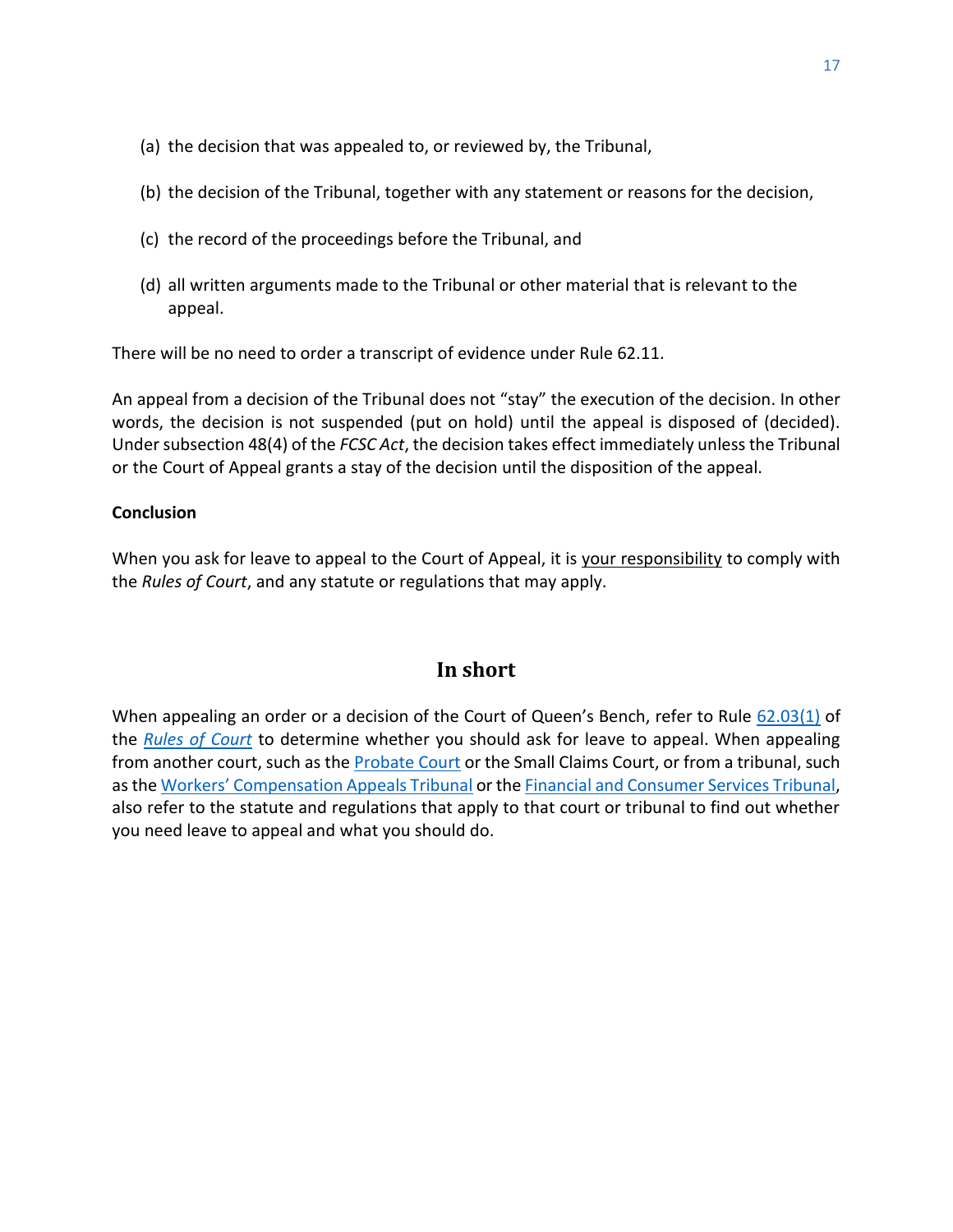# <span id="page-20-0"></span>**5. Starting an appeal**

In general, Rule [62](http://laws.gnb.ca/en/ShowPdf/cr/Rule-62.pdf) of the *[Rules of Court](https://www2.gnb.ca/content/dam/gnb/Departments/ag-pg/PDF/en/rule/RULES.pdf)* prescribes when and how to start a civil appeal in the Court of Appeal. However, in small claims appeals and under certain statutes, such as the *[Financial and Consumer Services Commission Act](http://laws.gnb.ca/en/ShowPdf/cs/2013-C.30.pdf)*, S.N.B. 2013, c. 30, different time limits apply.

#### <span id="page-20-1"></span>**A. Issuing a Notice of Appeal**

Under Rule 62.05(1), an appeal is started with a form called "Notice of Appeal." The Notice of Appeal (**Form 62B**) is used to notify the Court and the other party that there is an appeal. Specifically, it provides a description of the decision or order appealed from, and the contact information of the persons involved in the appeal. The Notice of Appeal must include the grounds of appeal (the reasons for the appeal) and the relief sought (what the Court is being asked to do). Under Rule 62.05(2), a Notice of Appeal must be issued:

- (a) if leave to appeal is needed, within **7 days** from the date of the order of a judge of the Court of Appeal granting leave, or
- (b) if leave to appeal is not needed, within **30 days** from the date of the order or decision appealed from (or the date the order or decision is filed, if later).

Rule 62.06(1) prescribes how to "issue" the Notice of Appeal. Within the time limit that applies, you must deliver to the Registrar:

- (a) the original Notice of Appeal and a copy of that original, and
- (b) payment of the \$50.00 filing fee prescribed by Rule  $78.02(a)$ .

There are two ways to deliver these to the Registrar:

- (a) in person in the office of the Registrar, or
- (b) by prepaid registered mail or prepaid courier addressed to the Registrar of the Court of Appeal, Justice Building, 427 Queen Street, Room 201, P.O. Box 6000, Fredericton, N.B. E3B 5H1.

If you wish to file your documents in person in the office of the Registrar, please check the Court [of Appeal's website](https://www.courtsnb-coursnb.ca/content/cour/en/appeal.html) for any [Updated COVID-19 Directive](https://www.courtsnb-coursnb.ca/content/dam/courts/pdf/nbca-updated-directive-1.pdf) that may apply. You may need to make an appointment with registry staff.

The Registrar will return the original Notice of Appeal to you with a Court of Appeal file number and a date of issue. This is the number you will use on other documents related to your appeal.

Within **15 days** after the date of issue, you must also do the following under Rule 62.06(3):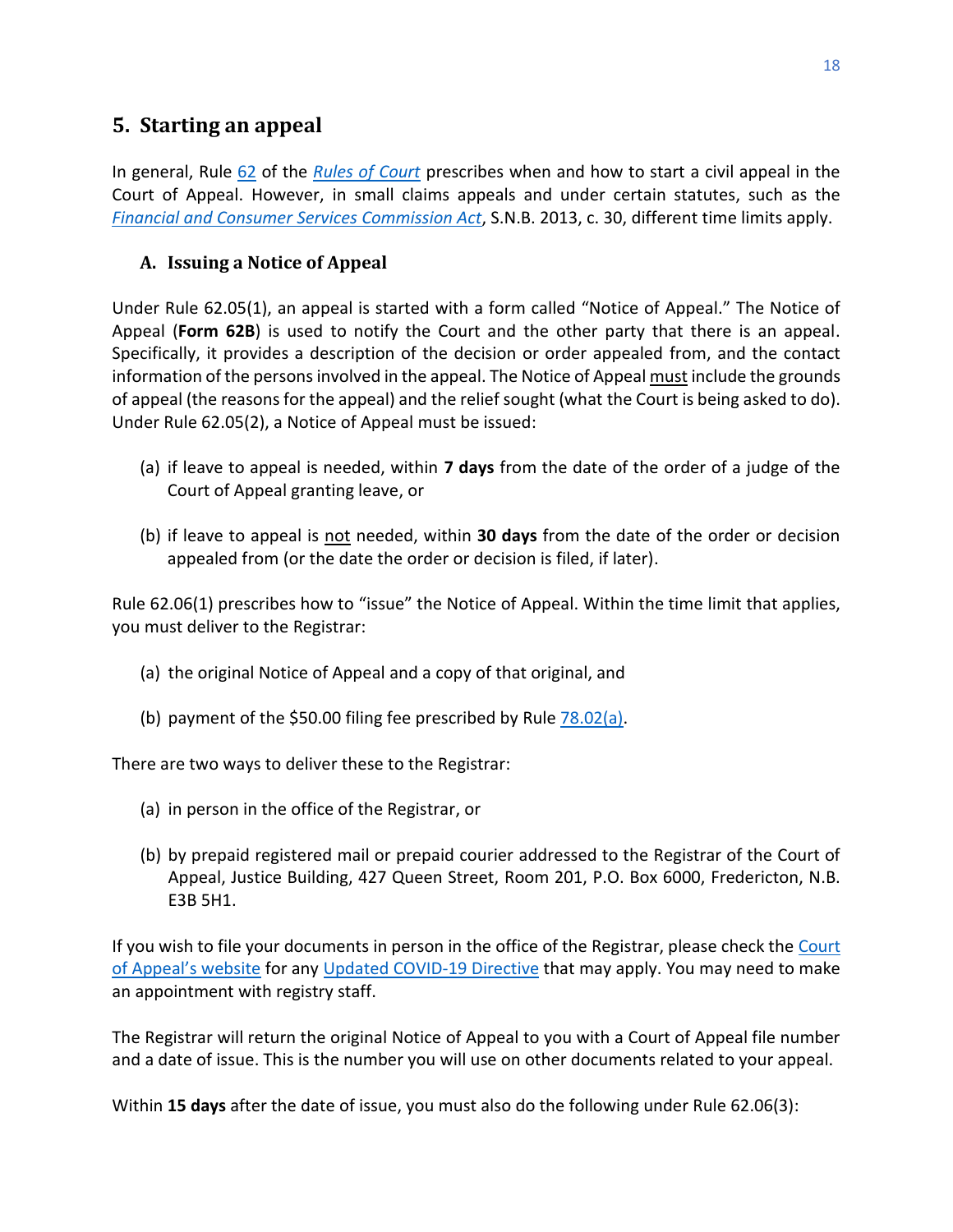- (1) serve a copy of the Notice of Appeal on anyone whose interests may be affected;
- (2) file with the Registrar:
	- (a) the original Notice of Appeal, and
	- (b) proof (by affidavit or Acknowledgement of Receipt Card (**Form 18A**)) that a copy of the Notice of Appeal has been served on each respondent; and
- (3) forward a copy of the Notice of Appeal:
	- (a) to the clerk of the judicial district in which the proceeding originated (for example, the Clerk of the Court of Queen's Bench in the Judicial District of Moncton if you are appealing a decision of a judge of the Court of Queen's Bench following a trial that was held in Moncton), or
	- (b) to the court appealed from.

Under Rule [62.10,](http://laws.gnb.ca/en/ShowPdf/cr/Rule-62.pdf) along with a copy of the Notice of Appeal, you must serve a Certificate of Appellant (**Form 62F**) on each respondent. See **[section 7: Identifying and ordering the](#page-27-0) evidence [needed on appeal](#page-27-0)** of this guide.

#### <span id="page-21-0"></span>**B. Calculating time limits**

Time limits for proceedings in the Court of Appeal are calculated according to Rule [3.01.](http://laws.gnb.ca/en/ShowPdf/cr/Rule-3.pdf) When there is a time limit for doing something, such as filing an appeal, these rules apply:

- (1) The period starts on the day  $\frac{a}{b}$  after the first day and ends on the last day;
- (2) Saturdays, Sundays, and holidays
	- (a) are counted if the period is seven days or more, but
	- (b) are not counted if the period is under seven days; and
- (3) If it ends on a Saturday, a Sunday, or a holiday when the office of the Registrar is closed, the period expires on that office's next business day.

Holidays are defined in Rule [1.04](https://laws.gnb.ca/en/ShowPdf/cr/Rule-1.pdf) and section 38 of the *[Interpretation Act](https://laws.gnb.ca/en/ShowPdf/cs/I-13.pdf)*, R.S.N.B. 1973, c. I-13. Holidays, as defined, include Saturdays, Sundays, and statutory holidays in New Brunswick.

These rules apply to all time limits under the *Rules of Court*, including: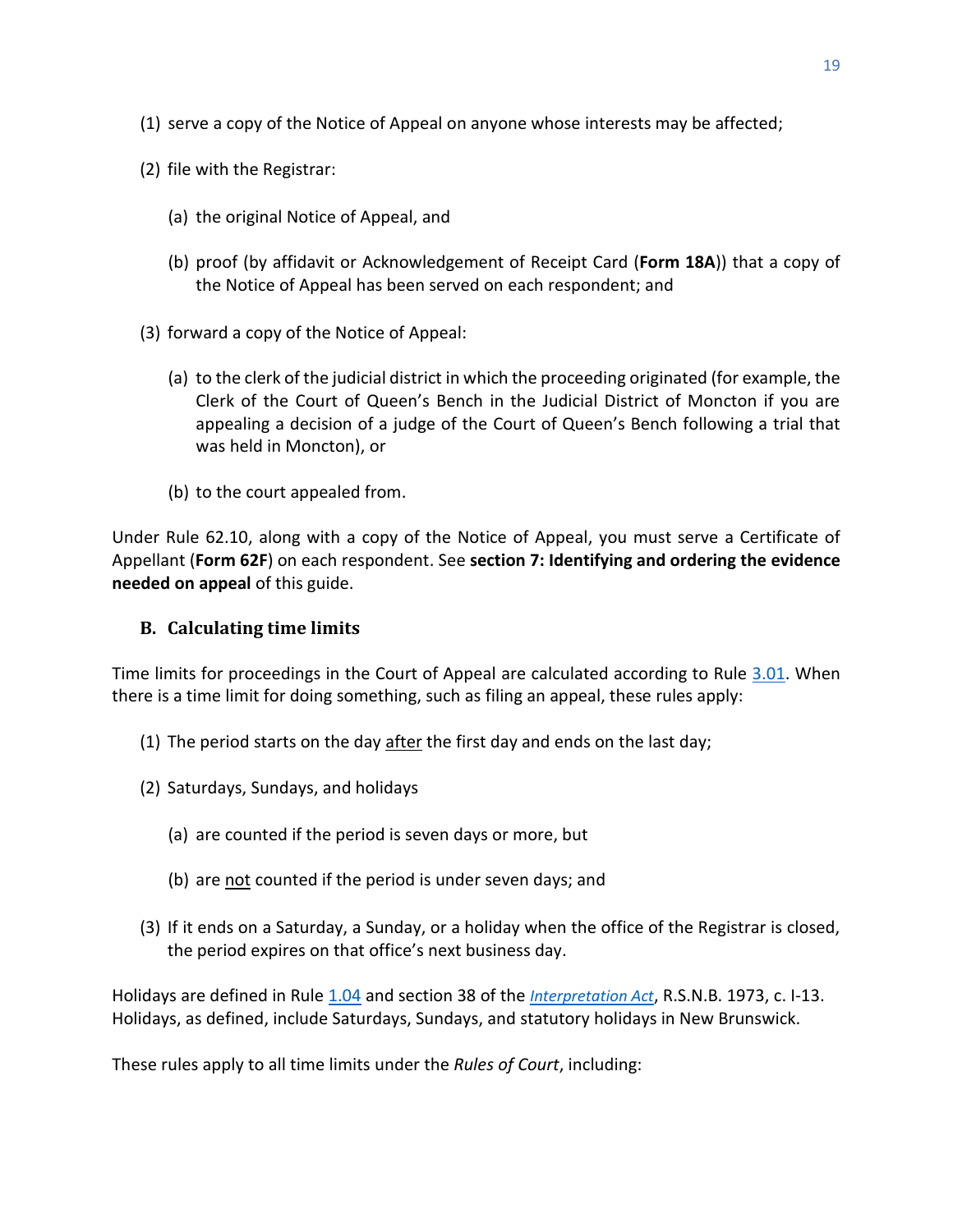- (a) the **48-hour** limit prescribed by Rule [37.05](https://laws.gnb.ca/en/ShowPdf/cr/Rule-37.pdf) to file a Record on Motion before the hearing of a motion;
- (b) the **7-day** limit prescribed by Rule 62.03(2) to ask for leave to appeal;
- (c) the **30-day limit** prescribed by Rule 62.05(2)(a) to start an appeal; and
- (d) the **15-day limit** prescribed by Rule 62.06(3) to serve a Notice of Appeal.

# Examples:

If a motion is scheduled to be heard on Tuesday, May 10, 2022, at 2 p.m., the Record on Motion must be filed no later than Friday, May 6, 2022, at 2 p.m. May  $7<sup>th</sup>$  and  $8<sup>th</sup>$  are not counted in the 48-hour period because holidays include weekends for the purposes of calculating time limits.

The 30-day period for appealing a decision or an order starts the day after the date of the decision or order (or the date the order or decision is filed, if later) and ends on the 30<sup>th</sup> day. This 30<sup>th</sup> day is the deadline to appeal. If the  $30<sup>th</sup>$  day falls on a holiday, the deadline is that office's next business day.

# <span id="page-22-0"></span>**C. Asking for an extension of time**

Under Rule [3.02,](http://laws.gnb.ca/en/ShowPdf/cr/Rule-3.pdf) you may ask the Court of Appeal for an extension of time to file or serve your Notice of Appeal (except in workers' compensation appeals, where this is not available)). This is done by Notice of Motion (**Form 37A**) with an affidavit in support or, if all partiesto the proposed appeal consent, by Consent Order. You may bring your motion before or after the prescribed time limit expires. A judge of the Court of Appeal hearing the motion may extend the prescribed time if it is appropriate to do so in the circumstances. However, if you do not apply for an extension of time, or if your application for the extension you needed is dismissed, your Notice of Appeal may be rejected for lateness.

# <span id="page-22-1"></span>**D. Asking for a stay of execution or a stay of proceedings**

As Rule 62.26(1)(a) confirms, an appeal does not operate as a stay of execution or of proceedings under the decision or order appealed from. In other words, appealing does not suspend the execution of the decision or order under challenge, or the proceedings before the court appealed from, until the appeal is decided. The decision or order appealed from is enforceable unless an order states it is not.

Under Rule 62.26(2), a motion for a stay of execution or a stay of proceedings may be made before the judge appealed from, the Court of Appeal, or a judge of that court. This motion may be brought by Notice of Motion (**Form 37A**) with an affidavit in support under Rule[s 37](http://laws.gnb.ca/en/ShowPdf/cr/Rule-37.pdf) and 62.26 after the Notice of Appeal has been issued. The powers of the Court of Appeal or a judge of that court on a motion for a stay are described in Rule 62.26(3). Before a stay is granted under Rule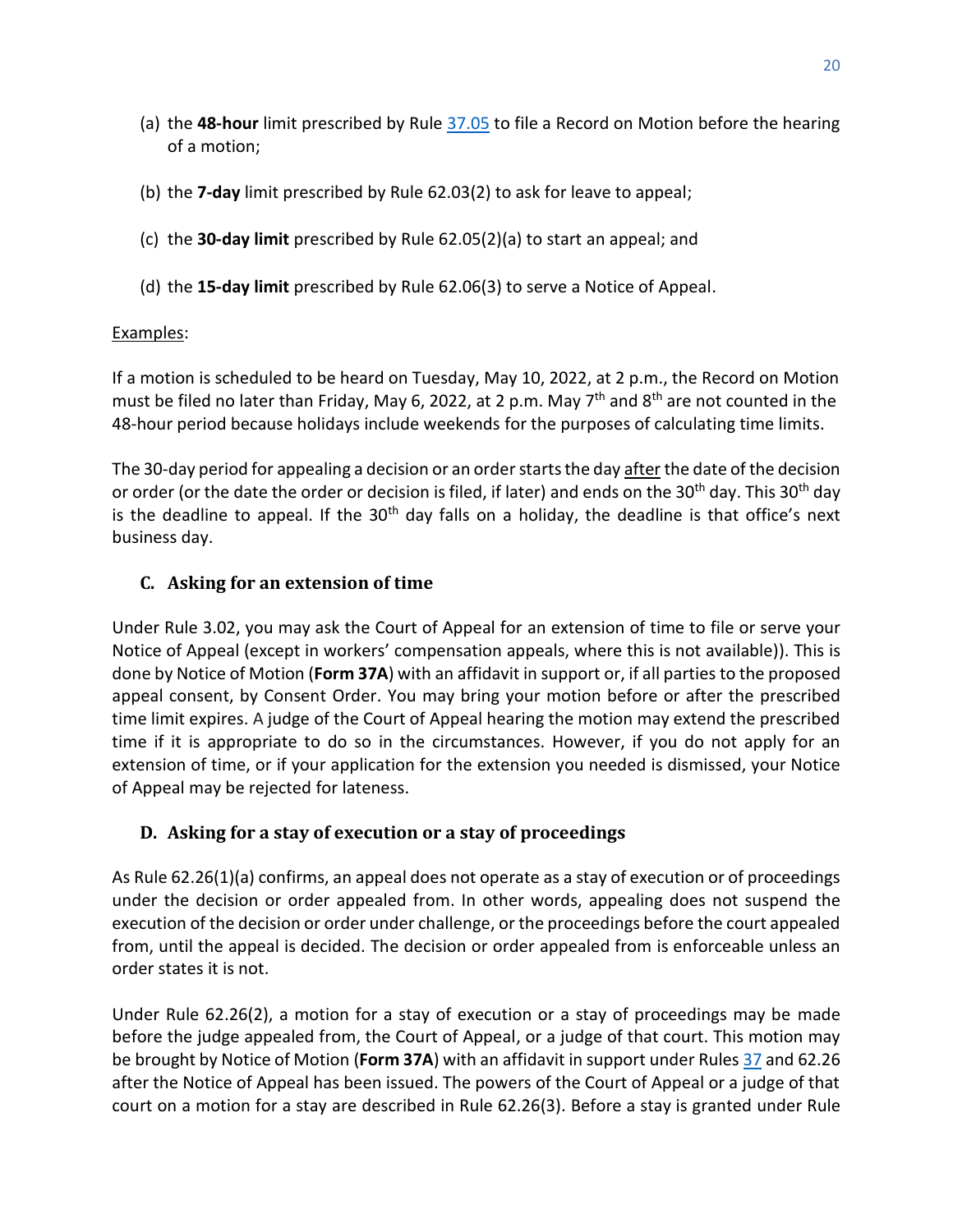62.26, the moving party must convince the Court that (a) the appeal is a serious challenge to the decision in the court below; (b) the moving party will suffer irreparable harm without the stay; and (c) the balance of convenience favours the stay being granted. Otherwise, the moving party may be ordered to pay costs to the respondent if the motion is dismissed.

# **In short**

<span id="page-23-0"></span>In general, a civil appeal is started when a Notice of Appeal (**Form 62B**) is issued. Under Rule [62.05\(2\)](http://laws.gnb.ca/en/ShowPdf/cr/Rule-62.pdf) of the *[Rules of Court](https://www2.gnb.ca/content/dam/gnb/Departments/ag-pg/PDF/en/rule/RULES.pdf)*, the Notice of Appeal must be issued:

- (a) if leave to appeal is needed, within **7 days** of the order granting leave to appeal, or
- (b) if leave to appeal is not needed, within **30 days** from the date of the order or decision appealed from (or the date the order or decision is filed, if later).

Certain appeals, such as small claims appeals and appeals from the [Financial and Consumer](http://tribunalnb.ca/about.html)  [Services Tribunal,](http://tribunalnb.ca/about.html) are subject to different requirements.

To issue your Notice of Appeal, within the time limit prescribed by Rule 62.05(2) or any extended time allowed by a judge of the Court of Appeal, you must provide the Registrar with the original and a copy of the Notice of Appeal, along with payment of the \$50.00 filing fee if not already paid, by:

- (a) filing these in the office of the Registrar, or
- (b) sending these to the Registrar by prepaid registered mail or prepaid courier.

The Registrar will return the original Notice of Appeal showing a court file number and the date of issue. Under Rules 62.06(3) and 62.10, within **15 days** after that date of issue, you must:

- (a) serve a copy of the Notice of Appeal on all persons whose interests may be affected by the appeal,
- (b) serve a Certificate of Appellant (**Form 62F**) on each respondent,
- (c) file the Notice of Appeal and proof of service with the Registrar, and
- (d) forward a copy of the Notice of Appeal to the Judicial District of the Court of Queen's Bench where the case originated or to the court (or tribunal) appealed from.

If you are out of time, your appeal may be rejected or dismissed. To request more time to take any of these steps, you may bring a motion for an extension of time even after the time limit has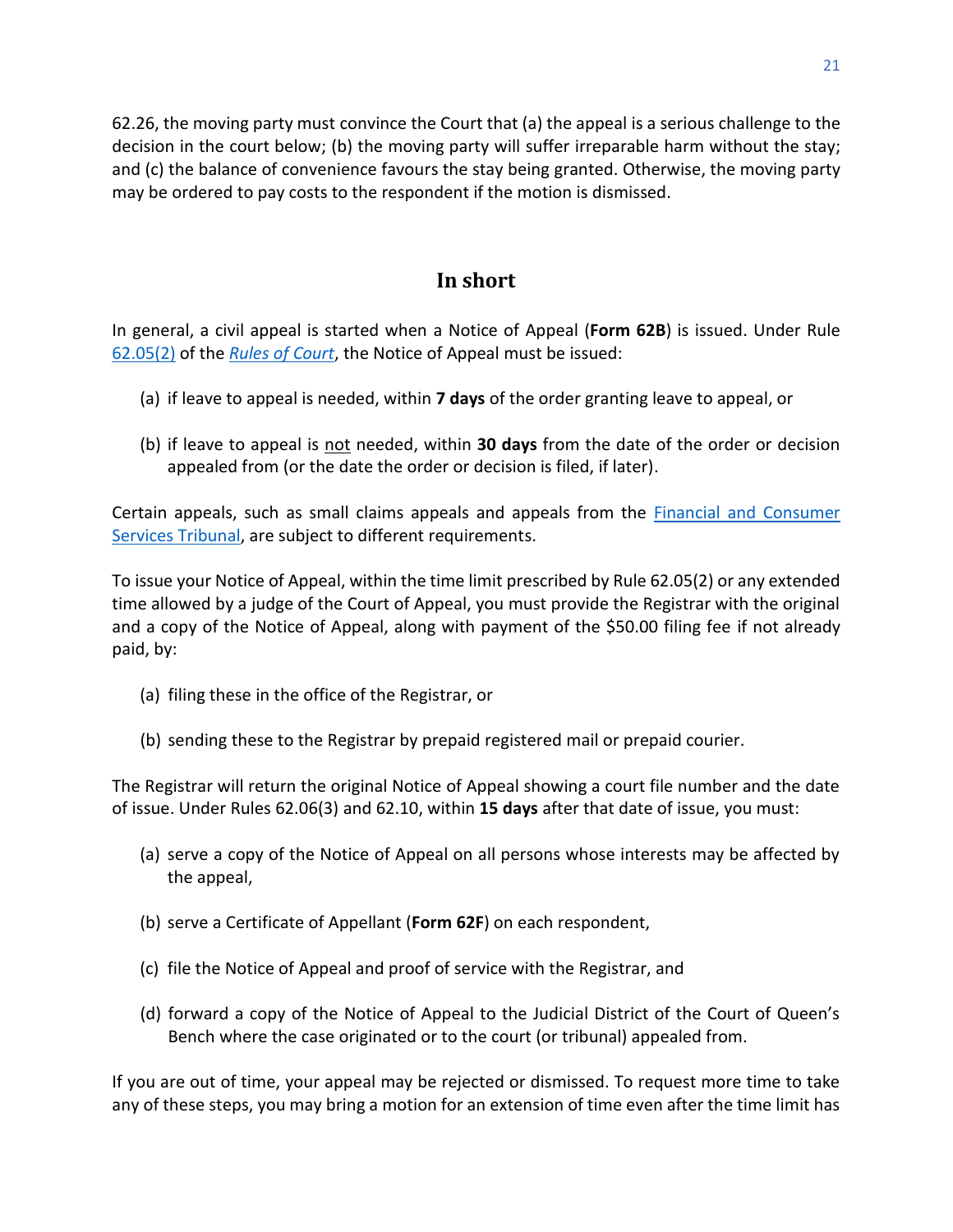expired (except in workers' compensation appeals, where this motion is not available). This is done by Notice of Motion (**Form 37A**) with a supporting affidavit under Rules [3.02](http://laws.gnb.ca/en/ShowPdf/cr/Rule-3.pdf) and [37,](http://laws.gnb.ca/en/ShowPdf/cr/Rule-37.pdf) or, with the consent of all parties to the proposed appeal, by Consent Order. If you do not get the extension of time you need, your Notice of Appeal may be rejected for lateness.

A decision or order takes effect immediately. Appealing it does not suspend its application during the appeal. A motion for a stay of execution or of proceedings may be made to the Court of Appeal or a judge of that court under Rules 37 and 62.26. However, there are strict requirements for getting a stay.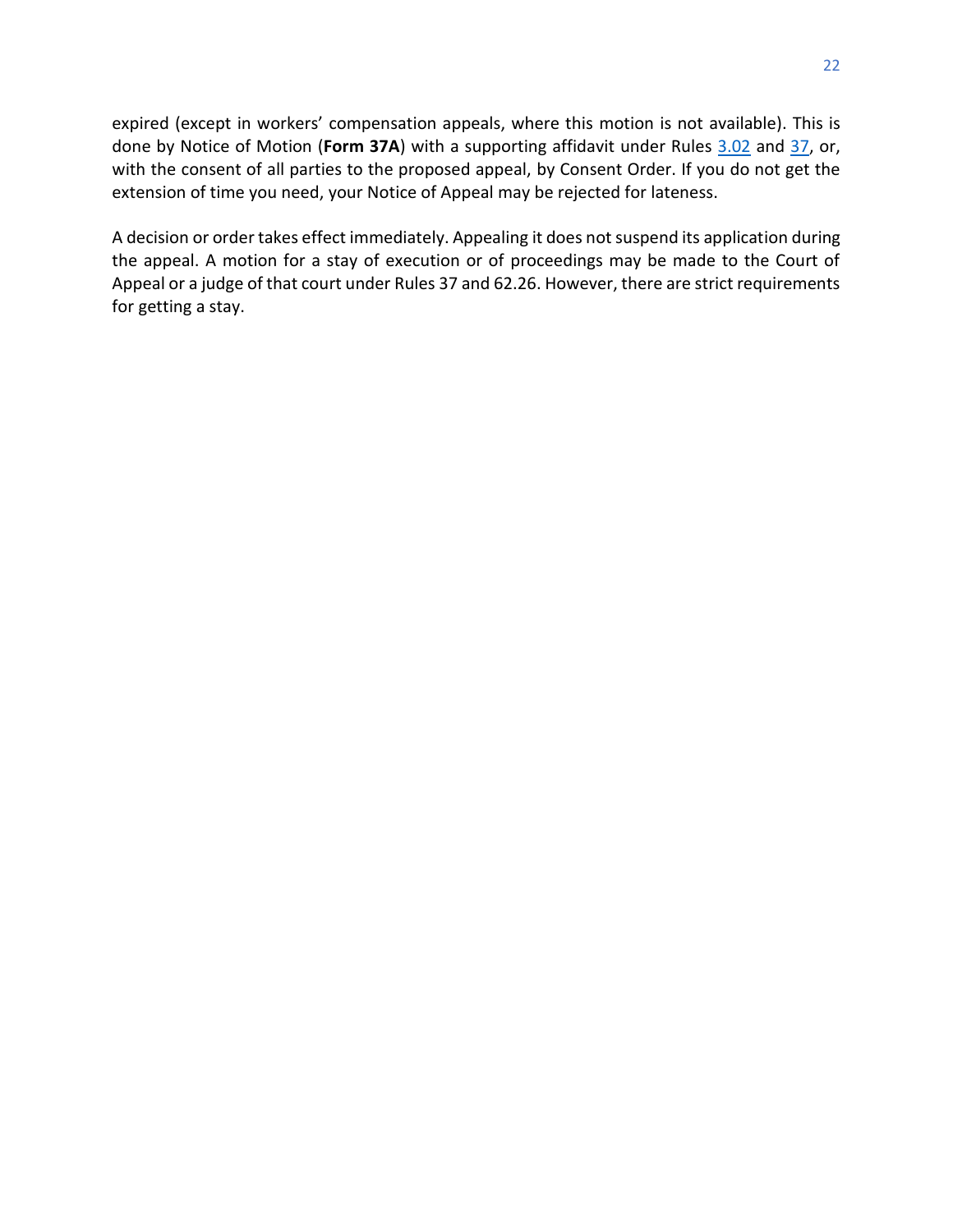# <span id="page-25-0"></span>**6. Completing the forms**

This section describes how to complete a Notice of Motion for Leave to Appeal (**Form 62A**) or a Notice of Appeal (**Form 62B**). **Schedule A** to this guide also includes separate instruction sheets. To determine whether you should ask for leave to appeal to the Court of Appeal, see **section 3: Determining whether leave is needed to appeal** and **[section 4: Appealing from certain courts](#page-14-0) [and tribunals](#page-14-0)**. Please read this information before you contact the office of the Registrar for assistance.

Under section 17 of the *[Official Languages Act](http://laws.gnb.ca/en/ShowPdf/cs/O-0.5.pdf)*, S.N.B. 2002, c. O-0.5, you may complete the Notice of Appeal, or any other pleading relating to your appeal, in English or in French.

#### <span id="page-25-1"></span>**A. Choosing a format**

The official forms prescribed under the *[Rules of Court](https://www2.gnb.ca/content/gnb/en/departments/public-safety/attorney-general/content/acts_regulations/content/rules_of_court/rules_of_court.html)* are in Portable Document Format (PDF) and cannot be filled out on a computer: [Forms](https://www2.gnb.ca/content/gnb/en/departments/public-safety/attorney-general/content/acts_regulations/content/rules_of_court/forms.html) [of court.](https://www2.gnb.ca/content/gnb/en/departments/public-safety/attorney-general/content/acts_regulations/content/rules_of_court/forms.html) Unofficial versions of some of these forms, which may be filled out on a computer, are also provided on the Court of Appeal's website: [Forms of Court.](https://www.courtsnb-coursnb.ca/content/cour/en/appeal/content/forms-of-court.html)

The following instructions apply when you use court forms, whether you complete the official forms, or you create your own forms based on official forms.

If you complete a form on a computer, you will still need to print it for filing.

If you complete a form in Word format, do not make major formatting changes to the style and size of characters, or the width of the margins.

When printing a form:

- use quality letter size printer paper (216 mm x 279 mm or 8.5" x 11"), and
- print only on one side of the paper.

If you complete a form by hand, make sure your handwriting is **easy to read**.

You must sign the completed form before filing and serving it.

#### <span id="page-25-2"></span>**B. Completing the forms**

The official forms of Notice of Motion for Leave to Appeal and Notice of Appeal specify what to include in each of these forms. The grounds intended to be argued, known as "grounds of appeal," are the reasons for your appeal. The relief sought is what you are asking the Court of Appeal to do. Where indicated, or on attached sheets, you should state clearly, in point form, why you think the order or decision is wrong and should be reversed, varied or set aside.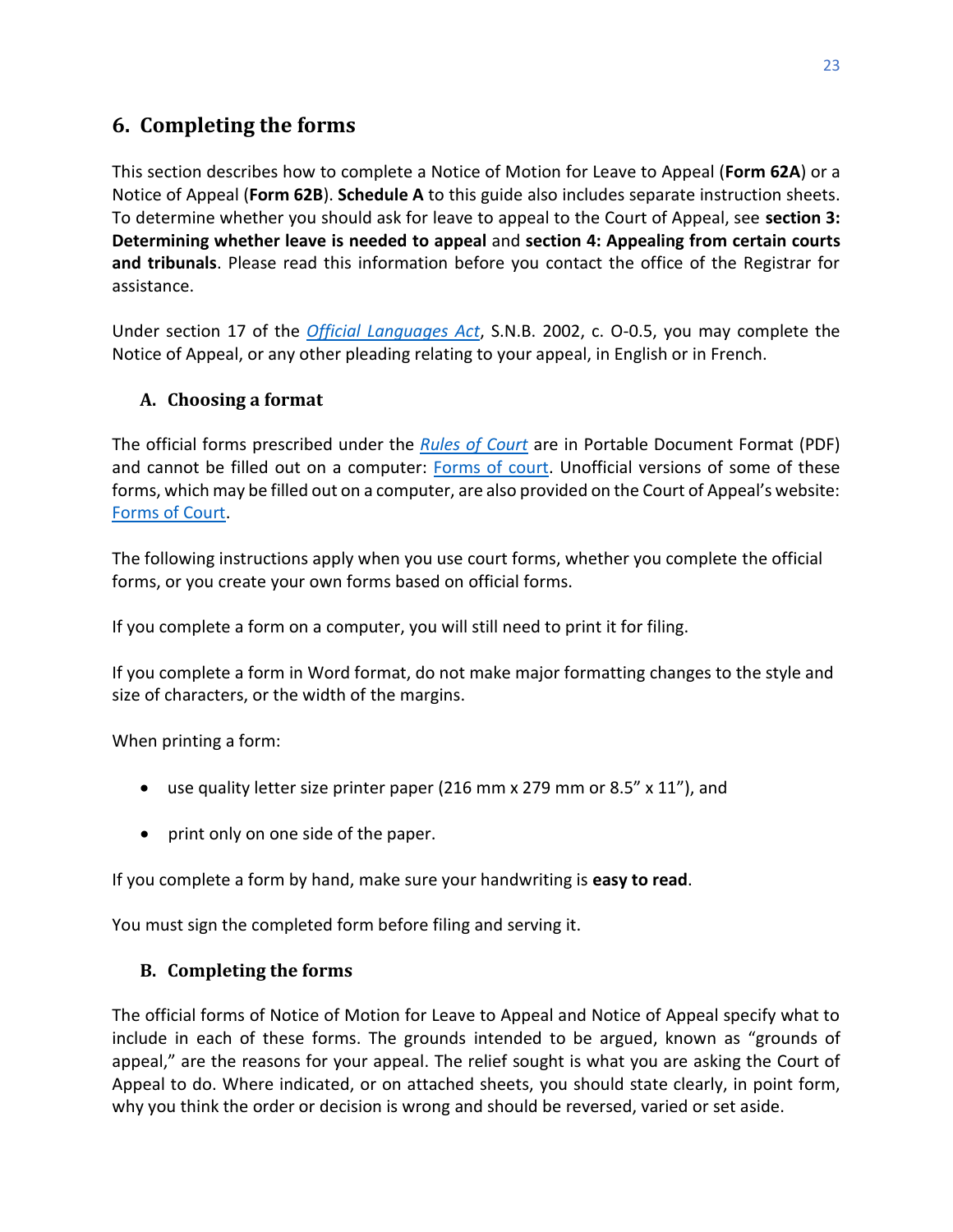#### <span id="page-26-0"></span>**C. Amending the Notice of Appeal**

Under Rule 62.09(1), an appellant may amend (change) the Notice of Appeal before the appeal is "perfected" (finalized) by:

- (a) serving a Supplementary Notice of Appeal (**Form 62C**) on each party served with the Notice of Appeal; and
- (b) filing the Supplementary Notice of Appeal and proof of service with the Registrar immediately after serving the Supplementary Notice of Appeal.

Once the appeal is perfected as required in Rule 62.15, the Notice of Appeal may not be amended without permission of the Court of Appeal or one of its judges. According to Rule 62.09(2), an appellant is not entitled to rely on a ground of appeal if it is not set out in the Notice of Appeal or a Supplementary Notice of Appeal – unless the Court of Appeal or a judge of that court grants leave to do so on motion brought by Notice of Motion (**Form 37A**).

# **In short**

<span id="page-26-1"></span>The official forms of court under the *[Rules of Court](https://www2.gnb.ca/content/dam/gnb/Departments/ag-pg/PDF/en/rule/RULES.pdf)* may be found here[: Forms](https://www2.gnb.ca/content/gnb/en/departments/public-safety/attorney-general/content/acts_regulations/content/rules_of_court/forms.html) [of court.](https://www2.gnb.ca/content/gnb/en/departments/public-safety/attorney-general/content/acts_regulations/content/rules_of_court/forms.html) Unofficial versions of some of these forms, which may be filled out on a computer, are also provided on the Court of Appeal's website: [Forms of Court.](https://www.courtsnb-coursnb.ca/content/cour/en/appeal/content/forms-of-court.html)

When completing a Notice of Motion for Leave to Appeal (**Form 62A**) or a Notice of Appeal (**Form 62B**), please refer to Rules [62.03](https://laws.gnb.ca/fr/ShowPdf/cr/Rule-62.pdf) or 62.05, and **Schedule A** to this guide. Before an appeal is "perfected" (finalized), an appellant may make changes to a Notice of Appeal under Rule 62.09(1) by filing and serving a Supplementary Notice of Appeal (**Form 62C**). Once the appeal is perfected, an appellant needs permission to rely on a ground of appeal if it is not set out in the Notice of Appeal or a Supplementary Notice of Appeal.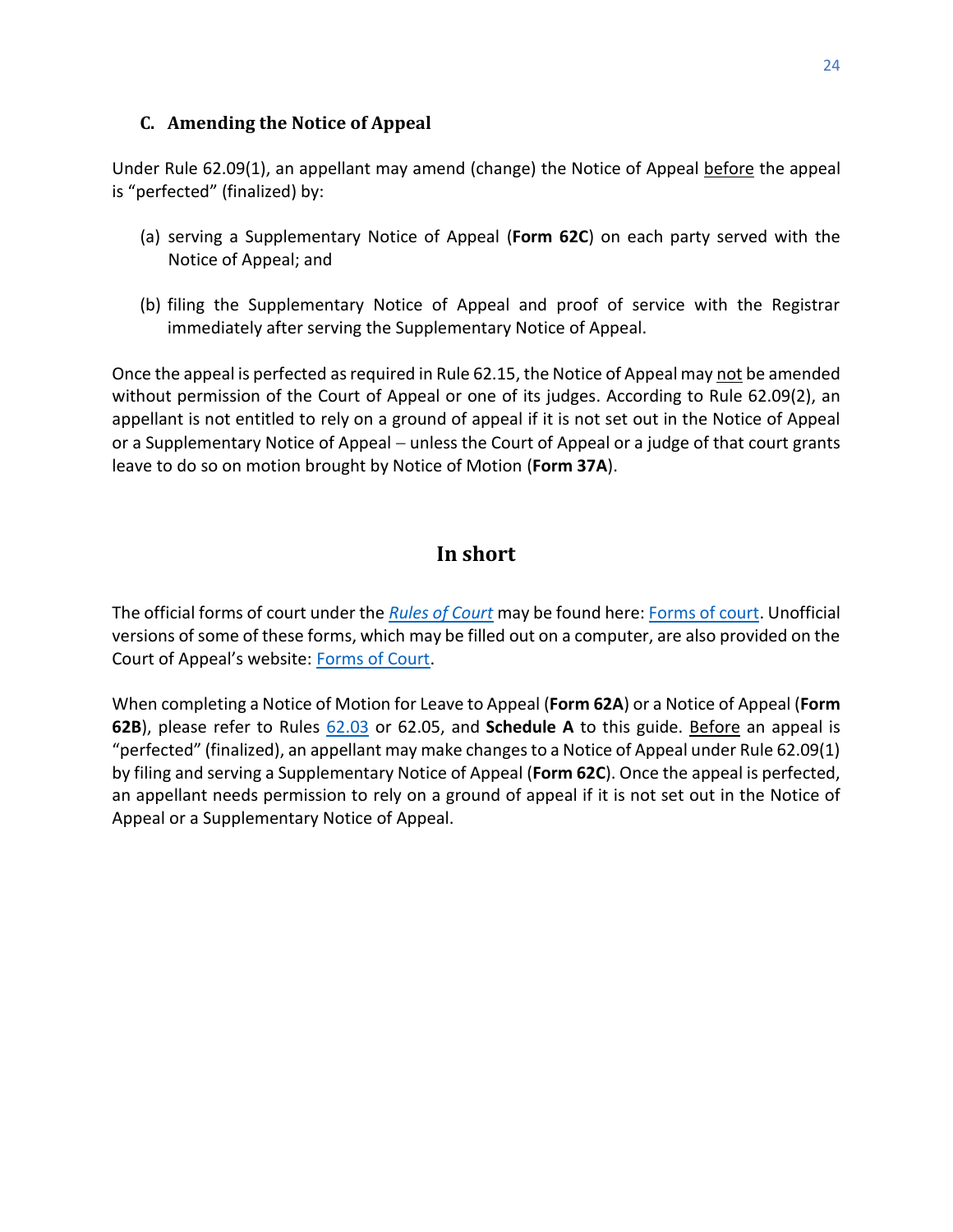# <span id="page-27-0"></span>**7. Identifying and ordering the evidence needed on appeal**

The Court of Appeal considers the evidence found in the official record of the court appealed from. New evidence, called "fresh evidence," may be admitted on appeal by motion to the panel of judges assigned to hear the appeal only if certain legal criteria are met. However, in most cases, the evidence on appeal is limited to the evidence that was admitted at the lower level. Bringing a motion for fresh evidence requires legal knowledge and often requires the help of a lawyer.

# <span id="page-27-1"></span>**A. Identifying the evidence**

Under Rule [62.10](http://laws.gnb.ca/en/ShowPdf/cr/Rule-62.pdf) of the *[Rules of Court](https://www2.gnb.ca/content/dam/gnb/Departments/ag-pg/PDF/en/rule/RULES.pdf)*, the appellant and the respondent must identify all the existing evidence that is needed on appeal in:

- (a) a Certificate of Appellant (**Form 62F**) and a Certificate of Respondent (**Form 62G**), or
- (b) an Agreement Re Evidence Necessary For Use on Appeal (**Form 62H**) if the parties agree on the evidence to use on appeal.

The appellant must serve the Certificate of Appellant on each respondent, along with a copy of the Notice of Appeal (**Form 62B**), within **15 days** after the Notice of Appeal is issued under Rule 62.06. If a respondent does not then serve the appellant with a Certificate of Respondent within **15 days** after being served with a Certificate of Appellant, the respondent is considered to agree with the Certificate of Appellant.

The appellant must include a copy of these certificates or this agreement in the Appeal Book described in Rule 62.13. These forms are designed to identify the exhibits and the portions of witness testimony that are required for the appeal. The parties should produce only the evidence that is needed. Otherwise, the Court of Appeal may impose costs under Rule 62.10(4).

## <span id="page-27-2"></span>**B. Ordering a transcript of evidence**

Rule 62.11 governs transcripts of evidence and exhibits in civil appeals. These are the written record of the testimony heard, and the exhibits that were admitted into evidence, in the proceedings at the lower level.

After complying with Rule 62.10, the appellant is immediately required to do the following under Rule 62.11:

- (a) order in writing all the evidence that is needed on appeal, or
- (b) if needed, change the order submitted to reflect what is in the Certificate of Appellant (**Form 62F**), the Certificate of Respondent (**Form 62G**), or the Agreement Re Evidence Necessary for Use on Appeal (**Form 62H**) referred to in Rule 62.10.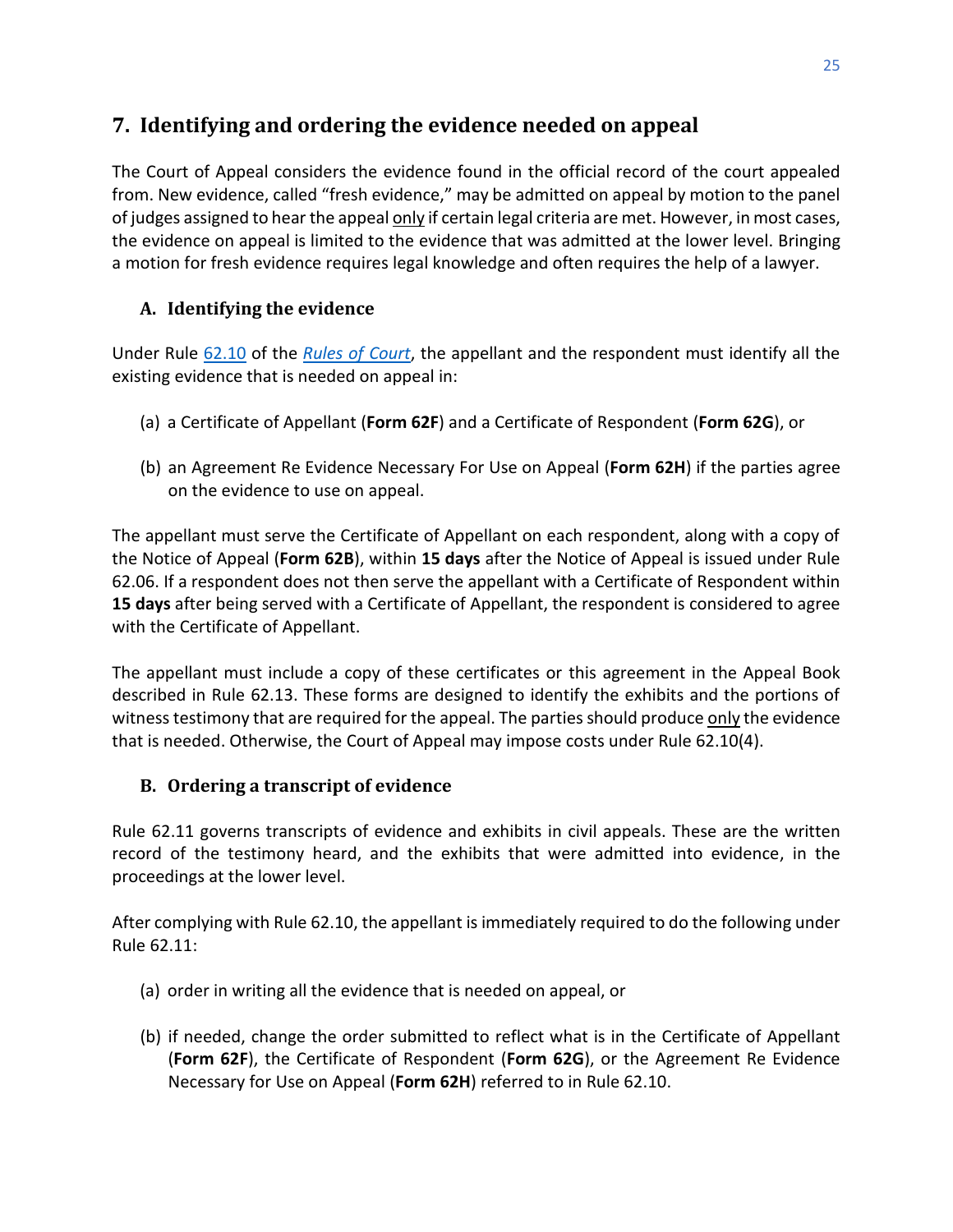However, it may not be necessary to order a transcript. If you are the appellant, you should first determine whether, or not, a transcript is needed depending on your type of appeal.

# 1) When a transcript is needed

<span id="page-28-0"></span>For civil appeals, transcripts of evidence and exhibits are generally needed on appeal. The recording of court proceedings is provided for under the *[Recording of Evidence Act](http://laws.gnb.ca/en/ShowPdf/cs/R-4.5.pdf)*, S.N.B. 2009, c. R-4.5. This does not apply to proceedings before commissions, boards, committees, tribunals, or other adjudicative bodies. The Department of Justice and Public Safety of New Brunswick prepares transcripts in criminal and family matters. In civil matters (except family) and small claims appeals, private sector stenographers prepare transcripts.

# a) Family matters

To order the transcript of a proceeding held in the Court of Queen's Bench, Family Division, you must make a request in writing to the Client Services Office of the Court of Queen's Bench in the judicial district where the proceedings took place (for example, the Judicial District of Moncton).

To make this request, you must use the form linked here: **[Transcript Order Form.](https://www.pxw1.snb.ca/snb7001/b/1000/CSS-FOL-SNB-45-0100B.pdf)** After receiving this form, the Department prepares the transcript.

Transcribing fees are prescribed by the *General Regulation – [Recording of Evidence](http://laws.gnb.ca/en/ShowPdf/cr/2009-143.pdf) Act*, N.B. Reg. 2009-143. There is a fee of \$3.00 per page. Once you have sent the Transcript Order Form, you will be asked to give a deposit on the transcript. The Department asks for a 90% deposit to start transcribing. The transcript will not be released until it is paid for in full. If your deposit is higher than the cost of the transcript, the Department says it will refund the overpayment to you. See the Department's website for details by clicking here: Court Fees - [Transcripts.](https://www2.gnb.ca/content/gnb/en/services/services_renderer.627.Court_Fees_-_Transcripts.html) Questions about the preparation of transcripts by court stenographers should be referred to the Department.

Under Rule [62.11\(2\),](http://laws.gnb.ca/en/ShowPdf/cr/Rule-62.pdf) when the transcript is ready, the court stenographer must immediately:

- (1) send the original transcript to the Registrar; and
- (2) notify:
	- (a) the clerk of the Court of Queen's Bench in the Judicial District where the proceeding began, and
	- (b) all parties to the appeal.

Within **15 days** after being notified by the court stenographer that the transcript is ready, the clerk of the Court of Queen's Bench will send the original file and exhibits to the Registrar.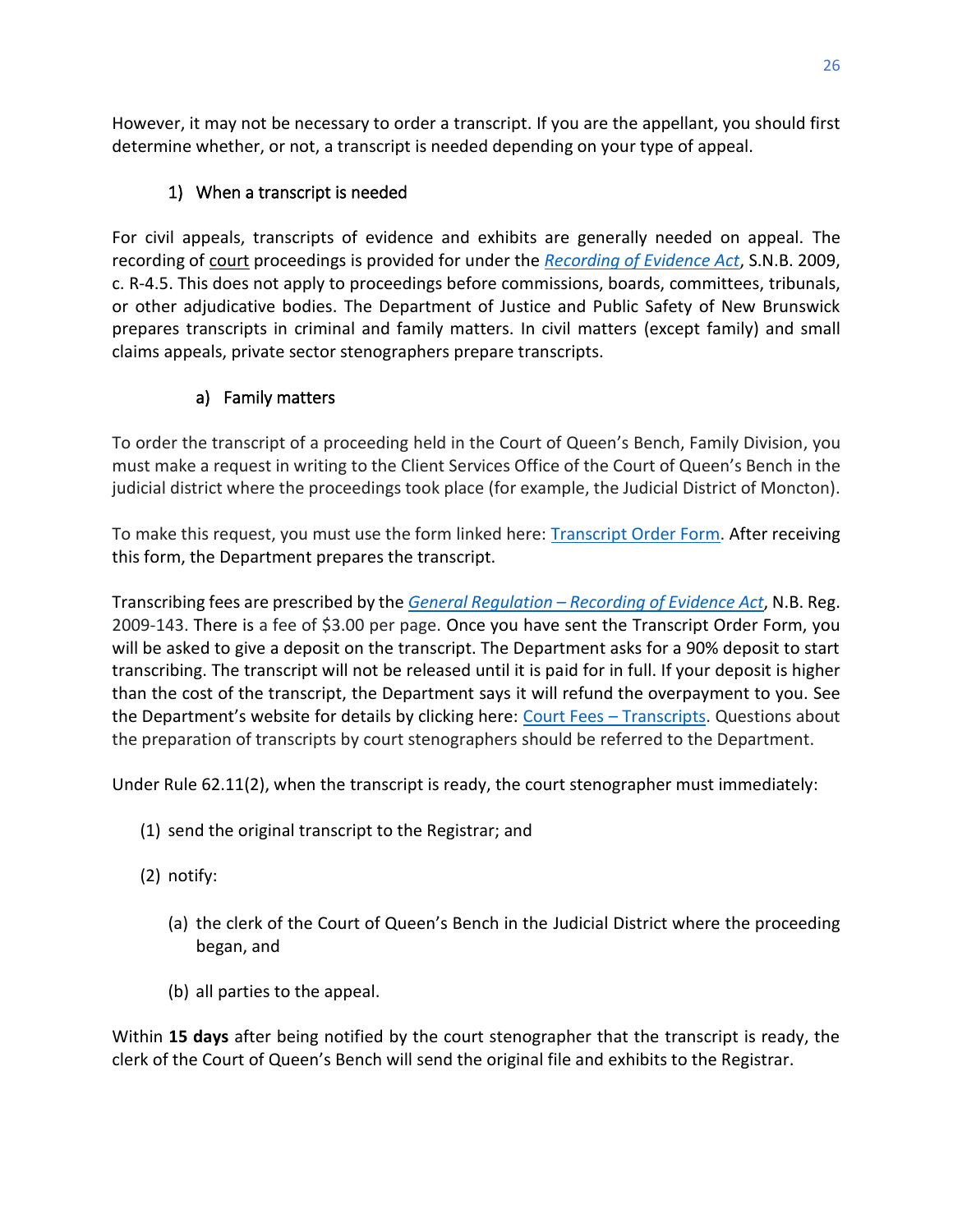## b) Other civil matters

In civil matters (except family) and small claims appeals, the appellant must identify the private stenographer who will prepare the transcript in the [Transcript Order Form.](https://www.pxw1.snb.ca/snb7001/b/1000/CSS-FOL-SNB-45-0100B.pdf) Once the form is sent to the Court Services Office of the Court of Queen's Bench in the judicial district where the proceedings took place, the court will forward a copy of the recording directly to the private stenographer on payment of the \$20.00 fee. The private stenographer will set a separate fee for the transcript.

# **2) When a transcript is not needed**

<span id="page-29-0"></span>An appellant is not required to order a transcript of evidence if:

- (a) the parties to the appeal agree to use a Statement of Facts instead of a transcript of evidence and the exhibits, as allowed by Rule 62.12, or
- (b) under Rule 62.22(1)(d) or (e), a judge of the Court of Appeal, on motion by a party to an appeal, orders that a transcript is not needed.

If no evidence needs to be transcribed, the appellant must notify the clerk of the court. Within **15 days** of being notified that no transcript of evidence is needed, the clerk must send the original file and exhibits to the Registrar.

In tribunal appeals, the tribunal generally prepares the evidence for the Court of Appeal on request from the appellant. See **[section 4: Appealing from certain courts and tribunals](#page-17-0)** of this guide for specific information on appeals from the [Workers' Compensation Appeals Tribunal](https://nbwcat-taatnb.ca/en) and the [Financial and Consumer Services Tribunal,](http://tribunalnb.ca/about.html) and any statute that applies.

# **In short**

<span id="page-29-1"></span>In most appeals, the evidence is limited to the evidence that was admitted by the court appealed from. Under Rule [62.10](http://laws.gnb.ca/en/ShowPdf/cr/Rule-62.pdf) of the *[Rules of Court](https://www2.gnb.ca/content/dam/gnb/Departments/ag-pg/PDF/en/rule/RULES.pdf)*, the parties to an appeal must identify the relevant evidence that is needed on appeal in a Certificate of Appellant (**Form 62F**), a Certificate of Respondent (**Form 62G**), or an Agreement Re Evidence Necessary For Use on Appeal (**Form 62H**).

<span id="page-29-2"></span>Under Rule 62.11, an appellant must order, and pay for, a transcript of evidence by a court stenographer or a private stenographer unless no transcript of evidence is needed.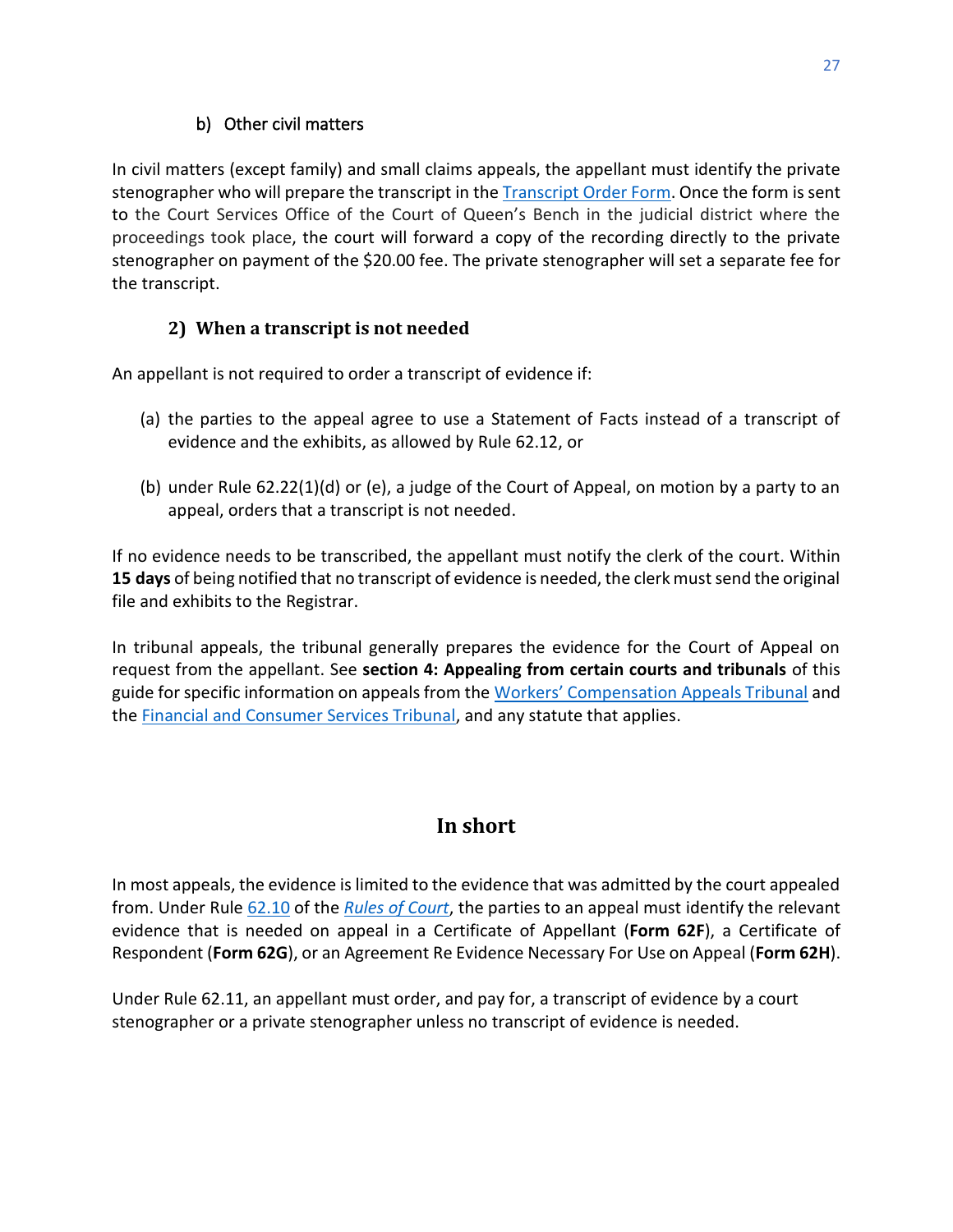# <span id="page-30-0"></span>**8. Preparing an Appeal Book and an Appellant's Submission**

Under Rules [62.13](http://laws.gnb.ca/en/ShowPdf/cr/Rule-62.pdf) and 62.14 of the *[Rules of Court](https://www2.gnb.ca/content/dam/gnb/Departments/ag-pg/PDF/en/rule/RULES.pdf)*, an appellant is responsible for preparing an Appeal Book and an Appellant's Submission. These documents enable the Court of Appeal to hear and determine the appeal. They also help the respondent to respond to the appeal. For specific information on appeals from the Workers' Compensation Appeals Tribunal, see **[section 4:](#page-17-0)  [Appealing from certain courts and tribunal](#page-17-0)** of this guide in addition to this practice directive and attached decision on the Court of Appeal's website: [Memorandum from the Registrar on Appeals](https://www.courtsnb-coursnb.ca/content/dam/courts/pdf/appeal-appel/pd-aa/PD-AA-13.pdf)  [from Decisions of the Workplace Health, Safety and Compensation Commission](https://www.courtsnb-coursnb.ca/content/dam/courts/pdf/appeal-appel/pd-aa/PD-AA-13.pdf) and [Decision on](https://www.canlii.org/en/nb/nbca/doc/1996/1996canlii18662/1996canlii18662.pdf)  [Motion.](https://www.canlii.org/en/nb/nbca/doc/1996/1996canlii18662/1996canlii18662.pdf)

The Appeal Book described in Rule 62.13 is a collection of documents that are relevant to the appeal. These documents are:

- (a) an index of the contents;
- (b) a Certificate of Readiness (**Form 62HH**);
- (c) a copy of:
	- (i) the Notice of Appeal,
	- (ii) any Supplementary Notice of Appeal (**Form 62C**),
	- (iii) any Notice of Cross-Appeal (**Form 62D**), and
	- (iv) any Notice of Contention (**Form 62E**);
- (d) a copy of any order granting leave to appeal;
- (e) a copy of any order on how the appeal should proceed;
- (f) a copy of the pleadings, as amended, including particulars and admissions;
- (g) a copy of the order or decision appealed from; and
- (h) a copy of:
	- (i) the Certificate of Appellant (**Form 62F**), and
	- (ii) any Certificate of Respondent (**Form 62G**), or
	- (iii) instead of copies of these certificates, any Agreement Re Evidence Necessary for Use on Appeal (**Form 62H**); and
- (i) a copy of any affidavit evidence; or
- (j) instead of items (h) and (i), any statement of facts agreed to under Rule 62.12.

The "pleadings" referred to above as item (f) are documents in which a party to civil litigation sets out its claims or responds to claims made by the opposing party. Examples of "pleadings"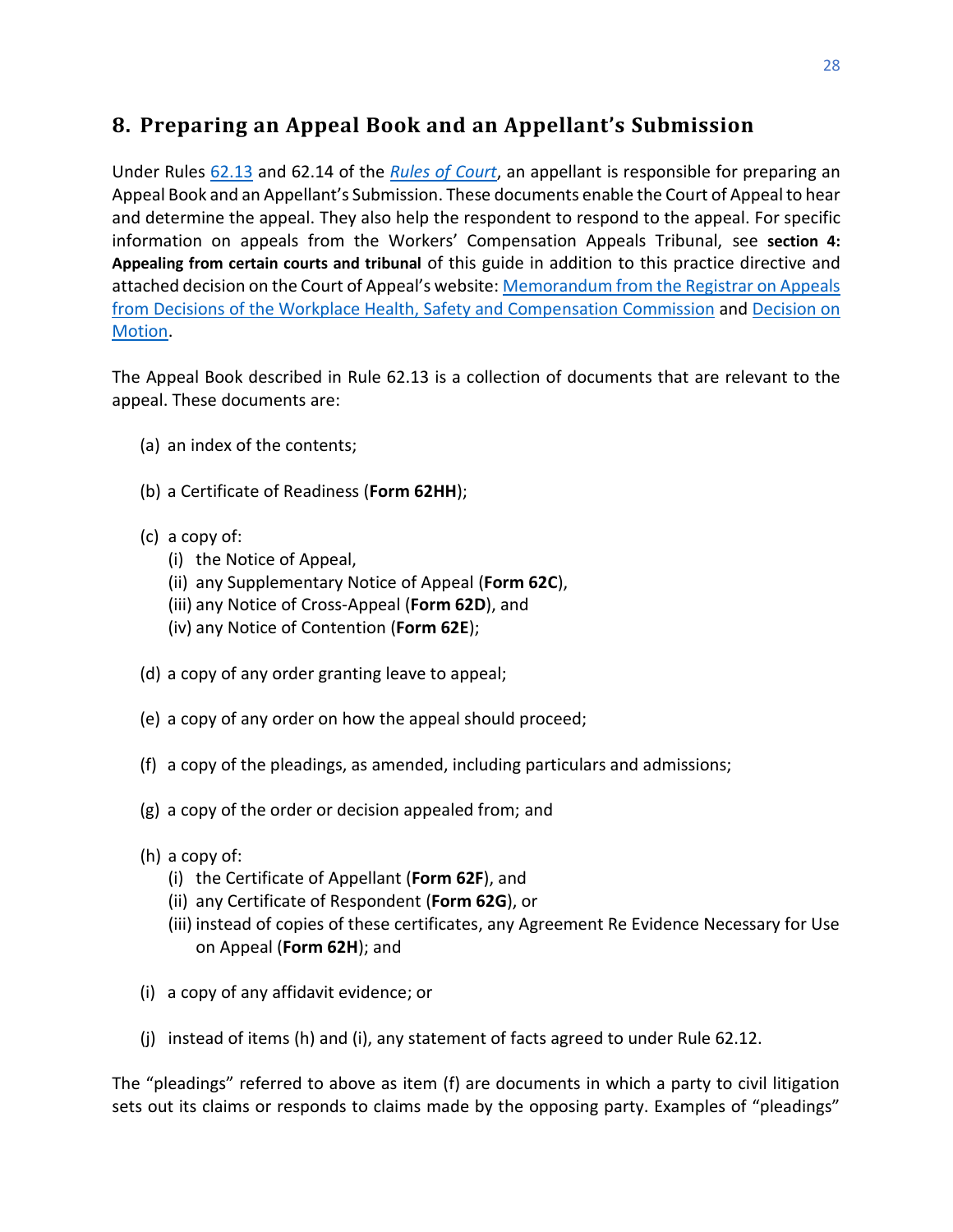include the following forms: Notice of Action, Statement of Claim, Notice of Application, Petition for Divorce, Application (Form 81A), Statement of Defence, Reply, Answer, and Answer and Counterpetition. A Notice of Motion and an affidavit do not qualify for inclusion in the Appeal Book as "pleadings."

The documents referred to as item (g) are listed in Rule  $62.13(1)(f)$ . If the court appealed from did not issue an order, you must obtain the "formal judgment of the trial court" from the clerk in the judicial district where the trial took place. Please see Practice Directive No. 9 (May 20, 2011) by clicking here: [Rules 62 & 37.](https://www.courtsnb-coursnb.ca/content/dam/courts/pdf/appeal-appel/pd-aa/PD-AA-11.pdf)

Under Rule 62.22(1)(c), a motion may be brought to get directions from a judge of the Court of Appeal on the form and contents of the Appeal Book. Unless a judge has given different directions, the Appeal Book should be limited to documents that are listed in Rule 62.13. They should relate to the order or decision appealed from and be placed in the proper order.

The Appellant's Submission described in Rule 62.14 includes:

- (a) an index of the contents (Part I);
- (b) a short statement of the facts the appellant considers relevant to the appeal, with references to the evidence, if needed (Part II);
- (c) a short statement of the specific errors the appellant says were made in the order or decision appealed from (Part III);
- (d) a short statement of the appellant's legal position and all cases, statutes, and other authorities (legal precedents) on which the appellant relies (Part IV);
- (e) a short statement of the order the appellant is asking the Court of Appeal to make, including whether the appellant is asking for costs (Part V);
- (f) a list of authorities in the order referred to in the Appellant's Submission (Schedule A); and
- (g) the text of the relevant provisions of statutes and regulations (Schedule B).

Rules 62.13 and 62.14 prescribe the form and contents of the Appeal Book and Appellant's Submission. Rule 62.25 imposes additional requirements as to format for these documents. Unless a judge of the Court of Appeal orders differently, the Registrar may reject documents that do not comply with these requirements.

Under Rule 62.14.1, if an appeal raises a question of law alone, the appellant may ask for leave of the Registrar to file the briefs he or she filed in the court appealed from, using the style of proceeding of the appeal, instead of preparing an Appellant's Submission.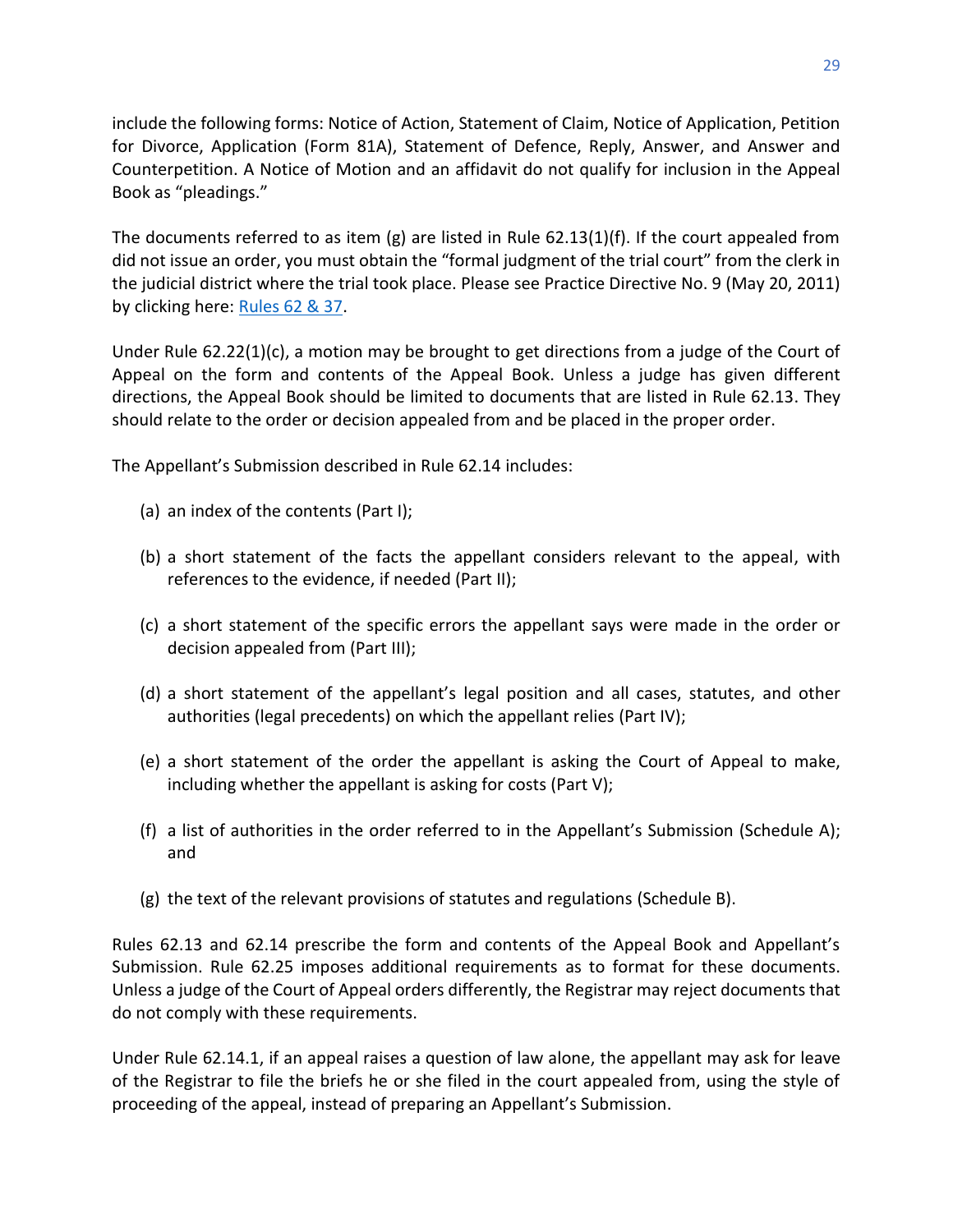Rules 62.15(1)(a) and (b) impose requirements for filing and service. Specifically, the appellant must:

- (1) serve a copy of each of the Appeal Book and the Appellant's Submission on each party to the appeal; and
- (2) unless filing is done electronically, file with the Registrar:
	- (a) the original and 4 copies of each document, and
	- (b) a certificate that the Appeal Book and Appellant's Submission have been served.

These steps must be taken within the following time limits:

- (a) if any evidence must be transcribed, within **30 days** after being notified by the court stenographer that the evidence has been transcribed; or
- (b) if no evidence must be transcribed, within **30 days** after the Notice of Appeal is issued.

Under Rule [78.02\(b\),](http://laws.gnb.ca/en/ShowPdf/cr/Rule-78.pdf) a fee of \$50.00 is payable when filing an Appellant's Submission.

The Appeal Book and the Appellant's Submission may be filed electronically within the time prescribed by Rule 62.15(1) (see Rule 62.20.2). Instead of filing the documents as described above, the appellant files an electronic version, in Portable Document Format (PDF), by emailing a copy to [nbca-canb@gnb.ca](mailto:nbca-canb@gnb.ca) within this time. Shortly after filing, the appellant must send – by mail or by courier – payment of the \$50.00 filing fee and an exact paper copy of the electronically filed documents to the Registrar. Proof of service (by affidavit, Acknowledgement of Receipt Card (**Form 18A**), or certificate) must also be provided.

# **In short**

<span id="page-32-0"></span>Under Rules [62.13](http://laws.gnb.ca/en/ShowPdf/cr/Rule-62.pdf) and 62.14 of the *[Rules of Court](https://www2.gnb.ca/content/dam/gnb/Departments/ag-pg/PDF/en/rule/RULES.pdf)*, an appellant must prepare, serve and file an Appeal Book and an Appellant's Submission, and provide proof of service. The appellant must comply with Rules 62.13, 62.14, 62.25, [78.02](http://laws.gnb.ca/en/ShowPdf/cr/Rule-78.pdf) and, if applicable, 62.20.2 with respect to these documents. If filing a document electronically, the appellant must provide the Registrar shortly after with an exact paper copy and, in the case of an Appeal Book, payment of the \$50.00 filing fee.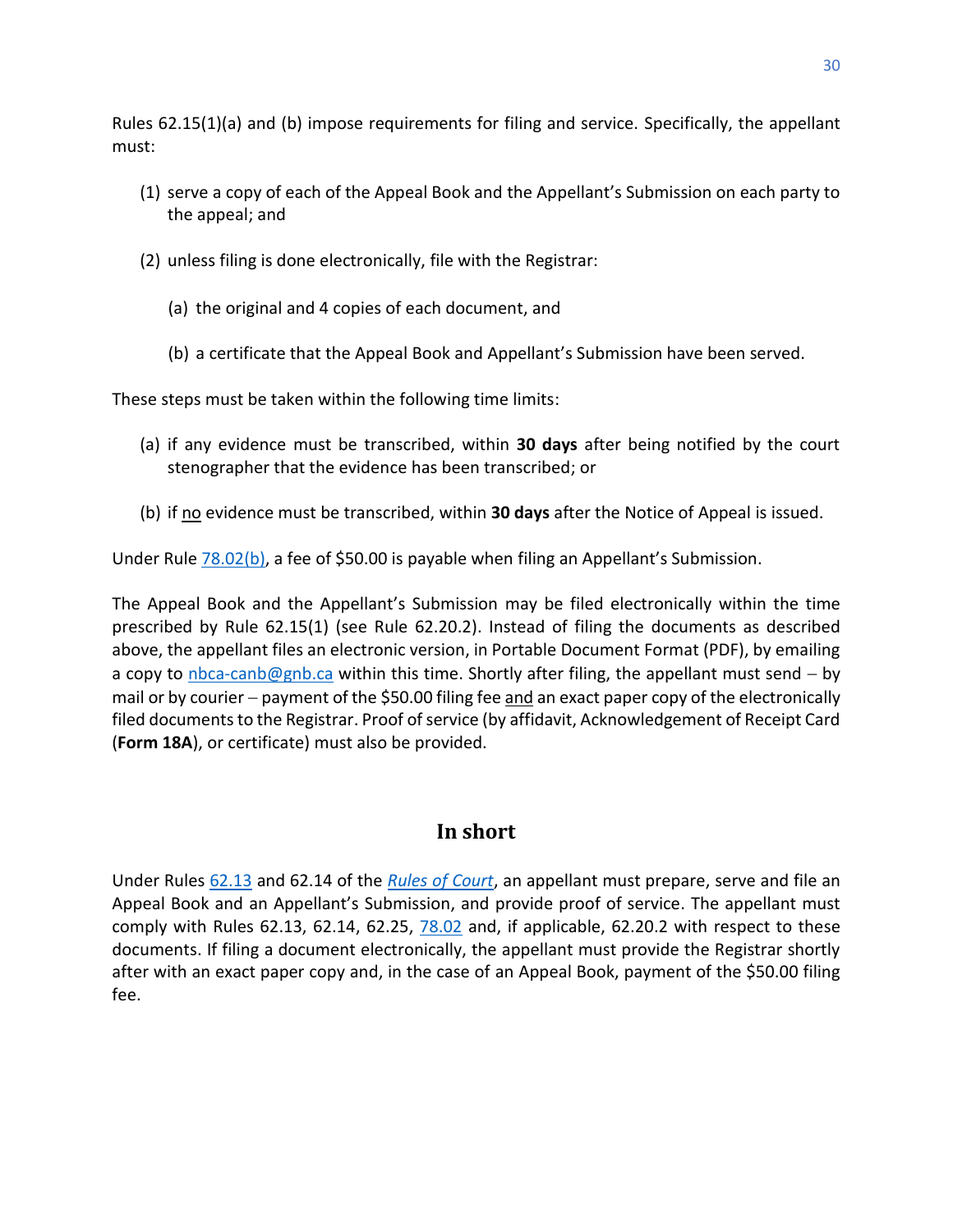# <span id="page-33-0"></span>**9. Preparing a Book of Essential References**

Under Rule [62.20.1](http://laws.gnb.ca/en/ShowPdf/cr/Rule-62.pdf) of the *[Rules of Court](https://www2.gnb.ca/content/dam/gnb/Departments/ag-pg/PDF/en/rule/RULES.pdf)*, a party to an appeal who intends to refer to evidence at the hearing of the appeal must prepare a Book of Essential References unless parties agree to a Joint Book of Essential References. These documents enable the judges to find the portions of the transcript of evidence or documents mentioned by the parties at the hearing of the appeal.

Rule 62.20.1 prescribes the form and contents of the Book of Essential References or Joint Book of Essential References. Rule 62.25 imposes additional requirements as to format.

Rules [62.20.1\(4\)](http://laws.gnb.ca/en/ShowPdf/cr/Rule-62.pdf) and [\(5\)](http://laws.gnb.ca/en/ShowPdf/cr/Rule-62.pdf) impose requirements for filing and service. At least **15 days** before the hearing of the appeal, a party who prepares a Book of Essential References for himself or herself or a Joint Book of Essential References on behalf of parties must:

- (a) file the original and 4 copies with the Registrar, and
- (b) serve a copy on each party to the appeal.

Under Rule 62.20.2, a party may file electronically a Book of Essential References or Joint Book of Essential References within the time prescribed by Rule 62.20.1(4) or (5), as the case may be. Instead of filing the original and 4 paper copies, the party files an electronic version, in Portable Document Format (PDF), by emailing a copy to [nbca-canb@gnb.ca](mailto:nbca-canb@gnb.ca) at least **15 days** before the hearing of the appeal. Shortly after filing, the party must send − by mail or by courier − an exact paper copy of the electronically filed Book of Essential References or Joint Book of Essential References to the Registrar.

## **In short**

<span id="page-33-1"></span>Under Rule [62.20.1](http://laws.gnb.ca/en/ShowPdf/cr/Rule-62.pdf) of the *[Rules of Court](https://www2.gnb.ca/content/dam/gnb/Departments/ag-pg/PDF/en/rule/RULES.pdf)*, parties to an appeal who intend to use evidence admitted by the court appealed from must prepare a Book of Essential References or Joint Book of Essential References, whichever the case may be, that complies with Rules 62.20.1 and 62.25. At least **15 days** before the hearing of the appeal, this document must be filed with the Registrar either in paper form under Rule 62.20.1(4) or (5), whichever the case may be, or in electronic format under Rule 62.20.2, with an exact paper copy being sent to the Registrar shortly after filing. Within these **15 days**, it must also be served on each party to the appeal.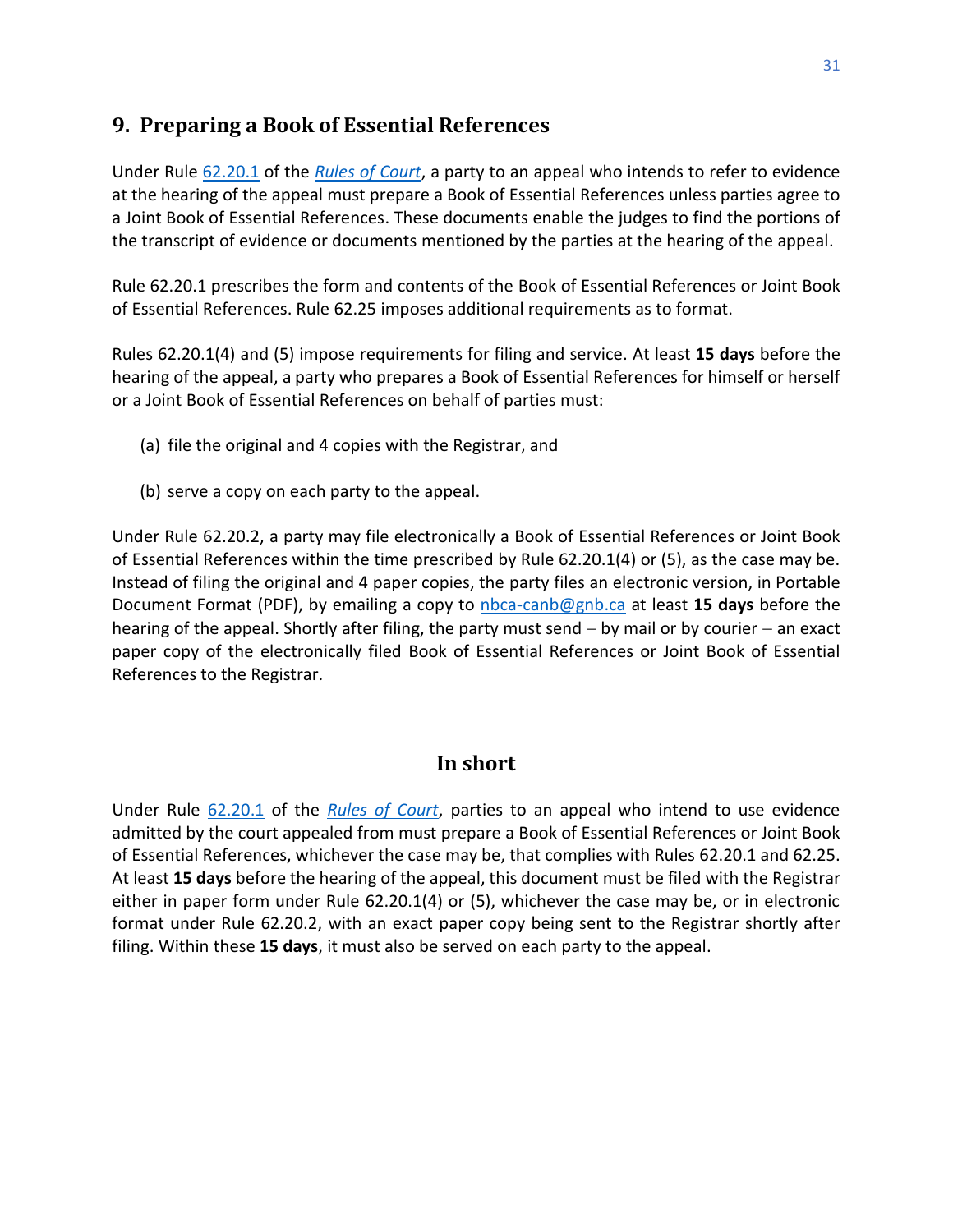# <span id="page-34-0"></span>**10. Perfecting an appeal**

Under Rule [62.15](http://laws.gnb.ca/en/ShowPdf/cr/Rule-62.pdf) of the *[Rules of Court](https://www2.gnb.ca/content/dam/gnb/Departments/ag-pg/PDF/en/rule/RULES.pdf)*, an appellant must "perfect" the appeal. Perfecting the appeal means getting it ready for a hearing date to be set. Specifically, the appellant must serve and file an Appeal Book and an Appellant's Submission:

- (a) if any evidence must be transcribed, within **30 days** after being notified by the court stenographer that the evidence has been transcribed; or
- (b) if no evidence must be transcribed, within **30 days** after the Notice of Appeal is issued.

Within these **30 days**, the appellant must serve a copy of the Appeal Book and the Appellant's Submission on each party. Also within these **30 days**, the appellant must file with the Registrar:

- (1) either:
	- (a) the original and 4 copies of each of these documents under Rules 62.15(1)(a) and (b), or
	- (b) an electronic version of both documents by email to  $nbca-canb@gnb.ca$  under Rule 60.20.2; and
- (2) a certificate that both documents have been served on each party.

The *Rules of Court* do not prescribe any form for this certificate of service. The certificate should state when the parties were served, who served the parties, how the parties were served (personally, or by prepaid registered mail or prepaid courier), how the server was able to identify the party, etc. Proof of service is usually provided by affidavit, with attached proof of delivery by prepaid registered mail or prepaid courier, by Acknowledgement of Receipt Card (**Form 18A**), or by certificate.

Under Rule [78.02\(b\)](http://laws.gnb.ca/en/ShowPdf/cr/Rule-78.pdf), a fee of \$50.00 is payable when filing an Appellant's Submission. If the Appellant's Submission is filed electronically, shortly after filing, the appellant must send − by mail or by courier – payment of the \$50.00 filing fee and an exact paper copy of the electronically filed Appellant's Submission to the Registrar.

#### See **[section 8: Preparing an](#page-29-2) Appeal Book and an Appellant's Submission** and **[section 9:](#page-33-0)  [Preparing a Book of Essential References](#page-33-0)** of this guide for details.

Once an appeal is perfected, it will be scheduled for hearing by a panel of judges of the Court of Appeal. Under Rule 62.15.1, if an appeal is not perfected within **4 months** after the order or decision appealed from, a process is triggered and may result in the Registrar or a judge of the Court of Appeal dismissing the appeal with costs to be paid by the appellant.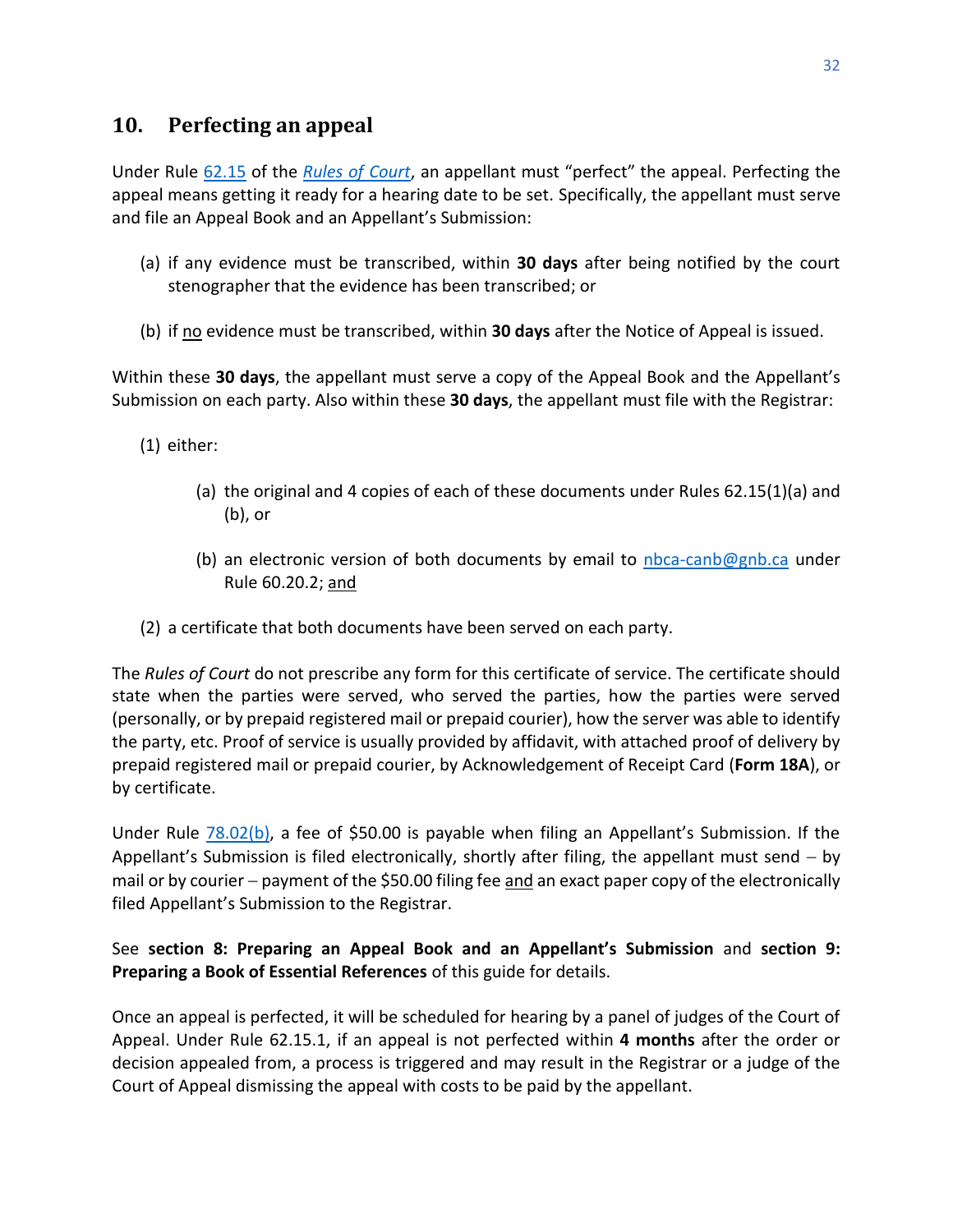# **In short**

<span id="page-35-0"></span>An appeal is eligible for hearing by a panel of judges once the appellant has "perfected" it as required by Rule [62.15](http://laws.gnb.ca/en/ShowPdf/cr/Rule-62.pdf) of the *[Rules of Court](https://www2.gnb.ca/content/dam/gnb/Departments/ag-pg/PDF/en/rule/RULES.pdf)*:

- (a) if any evidence is to be transcribed, within **30 days** after being notified by the court stenographer that the evidence has been transcribed; or
- (b) if no evidence is to be transcribed, within 30 days after the Notice of Appeal is issued.

If an appeal is not perfected within **4 months** after the date of the order or decision appealed from, it may be dismissed with costs to be paid by the appellant under Rule [62.15.1.](http://laws.gnb.ca/en/ShowPdf/cr/Rule-62.pdf)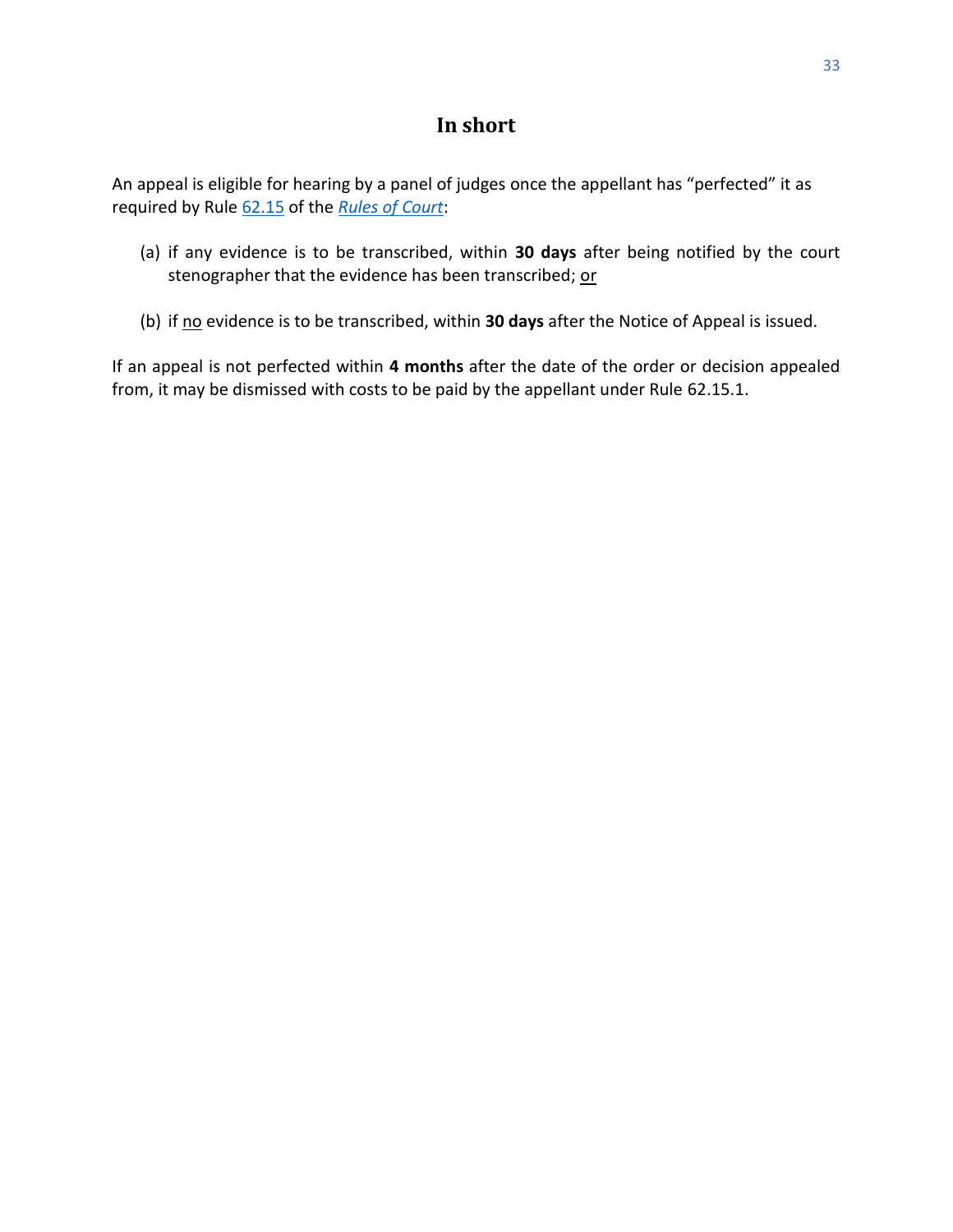# <span id="page-36-0"></span>**11. Discontinuing an appeal**

An appellant may discontinue (abandon) his or her appeal at any time under Rule [62.27](http://laws.gnb.ca/en/ShowPdf/cr/Rule-62.pdf) of the *[Rules of Court](https://www2.gnb.ca/content/dam/gnb/Departments/ag-pg/PDF/en/rule/RULES.pdf)*. This also applies to a cross-appeal.

To discontinue an appeal, an appellant must file a Notice of Discontinuance (**Form 62I**) with the Registrar and serve it on each party to the appeal.

Under Rule [62.27\(2\),](http://laws.gnb.ca/en/ShowPdf/cr/Rule-62.pdf) if an appeal is discontinued:

- (1) subject to the result of any cross-appeal, the order or decision appealed from may remain in effect as if a Notice of Appeal had not been issued; and
- (2) the appellant may be ordered to pay costs of the appeal.

Costs of a discontinued appeal are assessed under Rule  $59.07(4)$ . Rule [59.11](http://laws.gnb.ca/en/ShowPdf/cr/Rule-59.pdf) describes the steps to follow. A respondent who is entitled to an assessment of costs must:

- (1) file a bill of costs with the Registrar as the assessing officer;
- (2) get a Notice of Appointment to Assess Costs (**Form 59A**) from the Registrar; and
- (3) serve the notice and a copy of the bill of costs on the appellant and every party interested in the assessment at least **7 days** before the date of the assessment.

Under Rule 59.11(8)(b), the Registrar's assessment may be appealed by motion to a judge of the Court of Appeal in the manner and within the time prescribed by Rule 62.30. See **[section 15:](#page-43-2)  [Appealing from the Registrar or the Court of Appeal](#page-43-2)** of this guide for more information.

# **In short**

<span id="page-36-1"></span>An appeal or a cross-appeal may be discontinued at any time by Notice of Discontinuance (Form 62I) under Rule [62.27](http://laws.gnb.ca/en/ShowPdf/cr/Rule-62.pdf) of the *[Rules of Court](https://www2.gnb.ca/content/dam/gnb/Departments/ag-pg/PDF/en/rule/RULES.pdf)*. This ends the appeal or cross-appeal. A party who discontinues an appeal or a cross-appeal is liable to pay costs of the appeal under Rul[e 59.](http://laws.gnb.ca/en/ShowPdf/cr/Rule-59.pdf)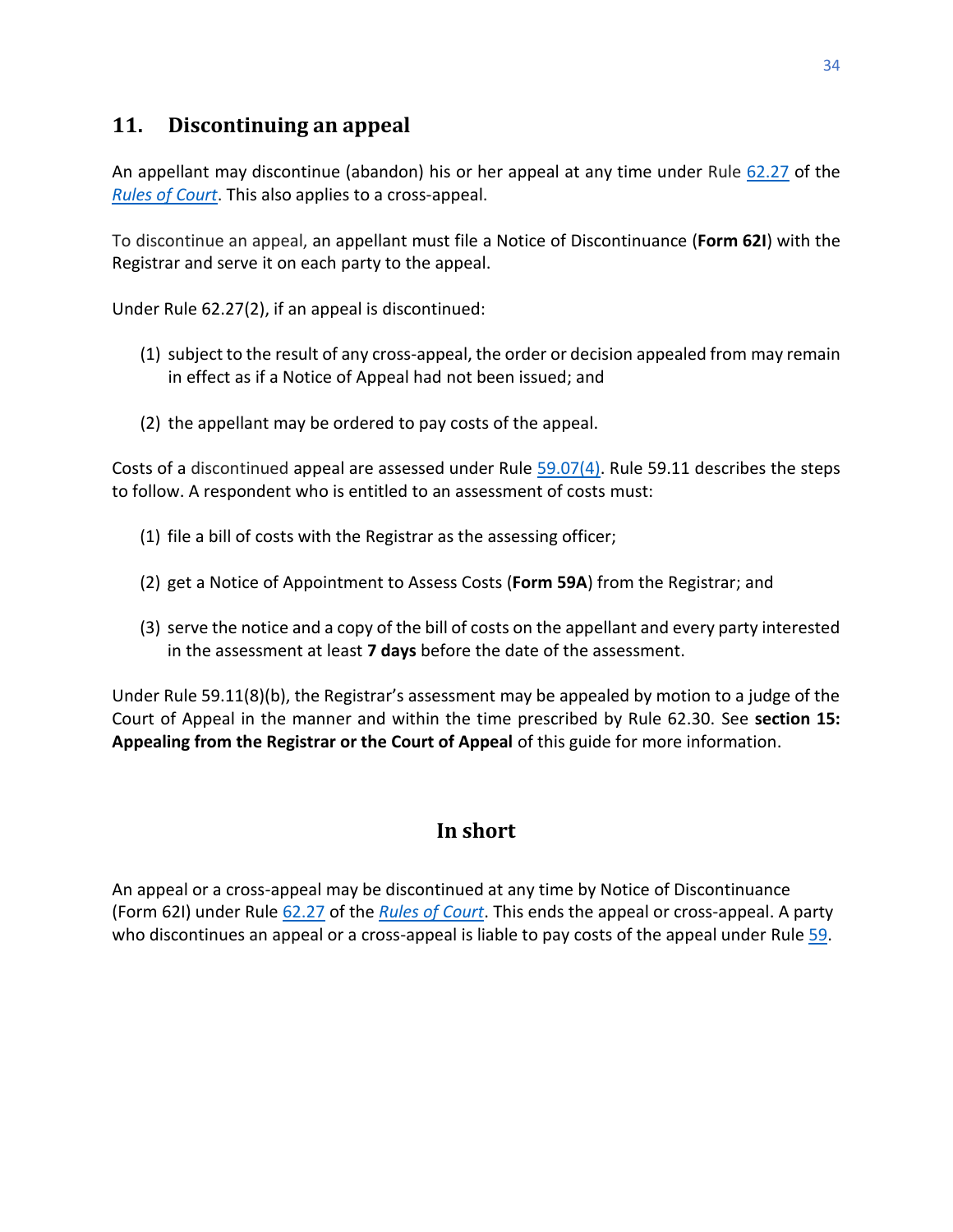# <span id="page-37-0"></span>**12. Responding to an appeal**

This section provides an overview of the steps a respondent to an appeal must follow under the *[Rules of Court](https://www2.gnb.ca/content/dam/gnb/Departments/ag-pg/PDF/en/rule/RULES.pdf)*.

## <span id="page-37-1"></span>**A. Cross-appeal or contention**

A respondent may agree entirely with the order or decision appealed from and the reasons given by the court. However, a respondent who disagrees, in part, with the order or decision or the reasons given:

- (a) may cross-appeal, as described in [62.07,](http://laws.gnb.ca/en/ShowPdf/cr/Rule-62.pdf) or
- (b) in the absence of a cross-appeal, must contend, as described in Rule 62.08.

## 1) Cross-appeal

<span id="page-37-2"></span>A respondent may wish to challenge only part of an order or a decision but to ask for the rest to be affirmed on appeal. For example, a respondent may agree with the trial judge's decision on all the issues raised by a Petition for Divorce, except the judge's division of pension funds. A respondent who disagrees with part of the order or decision appealed from should:

- (a) within **15 days** after being served with a Notice of Appeal, serve a Notice of Cross-Appeal (**Form 62D**) on any party whose interests may be affected; and
- (b) immediately after serving the Notice of Cross-Appeal, file it with the Registrar.

If the appellant got leave under Rule 62.03 to appeal from an order or a decision for which leave to appeal was needed, the respondent does not need leave to cross-appeal that order or decision.

A cross-appeal may be discontinued at any time. See Rule 62.27 of the *Rules of Court* and **section [11: Discontinuing an appeal](#page-36-0)** of this guide for details.

## 2) Contention

<span id="page-37-3"></span>A respondent may agree with the judge's ultimate decision or order, but may contend (argue) that:

- (a) the order or decision should be affirmed for reasons other than those given, or
- (b) if the appeal is allowed in whole or in part, he or she is entitled to different relief than the relief given by the judge.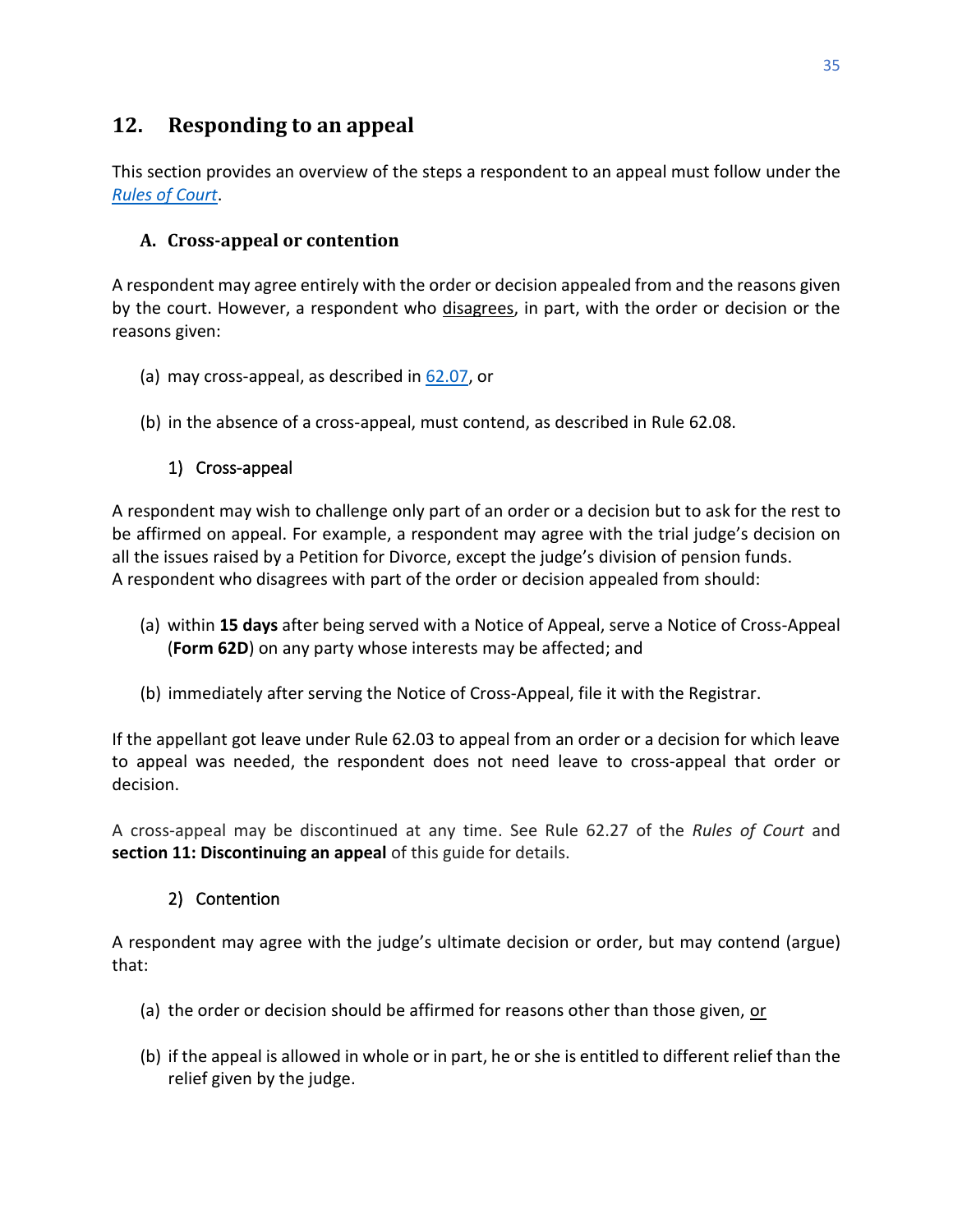In this case, if there has been no cross-appeal, the respondent must serve and file a Notice of Contention (**Form 62E**) as required by Rule 62.08. Specifically, the respondent must:

- (a) within **15 days** after being served with a Notice of Appeal (**Form 62B**), serve the Notice of Contention on any party whose interests may be affected; and
- <span id="page-38-0"></span>(b) immediately after serving the Notice of Contention, file it with the Registrar.

## **B. Respondent's Submission**

Every respondent must prepare a Respondent's Submission as required by Rule 62.19. However, under Rule 62.19.1, if the appeal raises a question of law alone, the respondent may seek leave of the Registrar to file the briefs he or she filed in the court appealed from, using the style of proceeding of the appeal, instead of preparing a Respondent's Submission.

The Respondent's Submission described in Rule 62.19 includes:

- (a) an index of the contents (Part I);
- (b) a statement of the facts in Part II of the Appellant's Submission the respondent accepts as correct and those the respondent does not accept as correct, and a short statement of any additional facts on which the respondent relies, with references to the evidence, if needed (Part II);
- (c) the respondent's position on each issue raised by the appellant, followed by a short statement of the argument, law, and authorities on which the respondent relies (Part III);
- (d) additional issues raised by the respondent, each of which must be followed by a short statement of the argument, law, and authorities on which the respondent relies (Part IV);
- (e) a short statement of the order the respondent is asking the Court of Appeal to make, including whether the respondent is asking for costs (Part V);
- (f) a list of authorities appearing in the order referred to in the Respondent's Submission (Schedule A); and
- (g) the text of the relevant provisions of statutes and regulations (Schedule B).

Rule 62.19 prescribesthe form and contents of the Respondent's Submission. Rule 62.25 imposes additional requirements as to format. Unless a judge of the Court of Appeal orders differently, the Registrar may reject a Respondent's Submission if it does not comply with these requirements.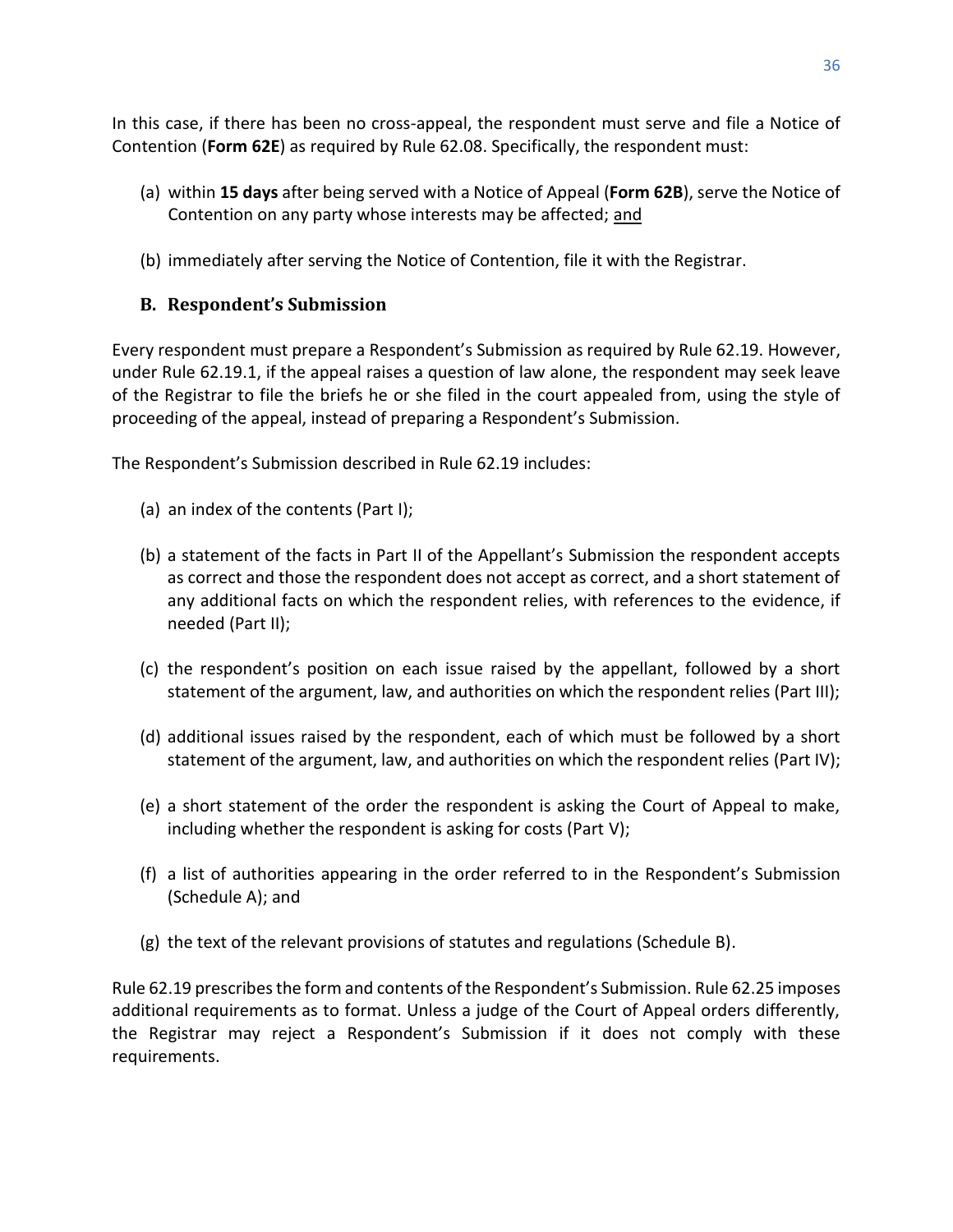Rule 62.20 prescribes how to file and serve a Respondent's Submission. To comply, unless filing electronically, each respondent must:

- (a) file the original and 4 copies with the Registrar, and
- (b) serve a copy on each party to the appeal.

The respondent must take these steps no later than **the 20th day of the month before the month in which the appeal is eligible to be heard**. Under Rules 62.15(2) and 62.17, once an appeal is perfected, it is eligible to be heard in the second month – except July, August or December – after the month in which the appeal is perfected. For example, if an appeal is perfected in September, it becomes eligible to be heard in November of the same year. In this case, the Respondent's Submission is to be filed and served on or before October 20<sup>th</sup>. Likewise, if an appeal is perfected in May, it becomes eligible to be heard the following September. The Respondent's Submission must be filed and served on or before August 20<sup>th</sup>.

Under Rule [78.02\(c\),](http://laws.gnb.ca/en/ShowPdf/cr/Rule-78.pdf) a filing fee of \$25.00 is payable when a Respondent's Submission is filed.

The Respondent's Submission may be filed electronically within the time prescribed by Rule 62.20 (see Rule 62.20.2). Instead of filing the original and 4 copies as described above, the respondent files an electronic version, in Portable Document Format (PDF), by emailing a copy to  $nbca$ [canb@gnb.ca](mailto:nbca-canb@gnb.ca) no later than **the 20th day of the month before the month in which the appeal is eligible to be heard**. Shortly after filing, the respondent must send − by mail or by courier − payment of the \$25.00 filing fee and an exact paper copy of the electronically filed Respondent's Submission to the Registrar.

The Registrar may reject a Respondent's Submission if it does not comply with the *Rules of Court*. If the Respondent's Submission is rejected, the respondent may not be entitled to present an oral argument at the appeal hearing unless decided otherwise by the Court of Appeal or a judge thereof.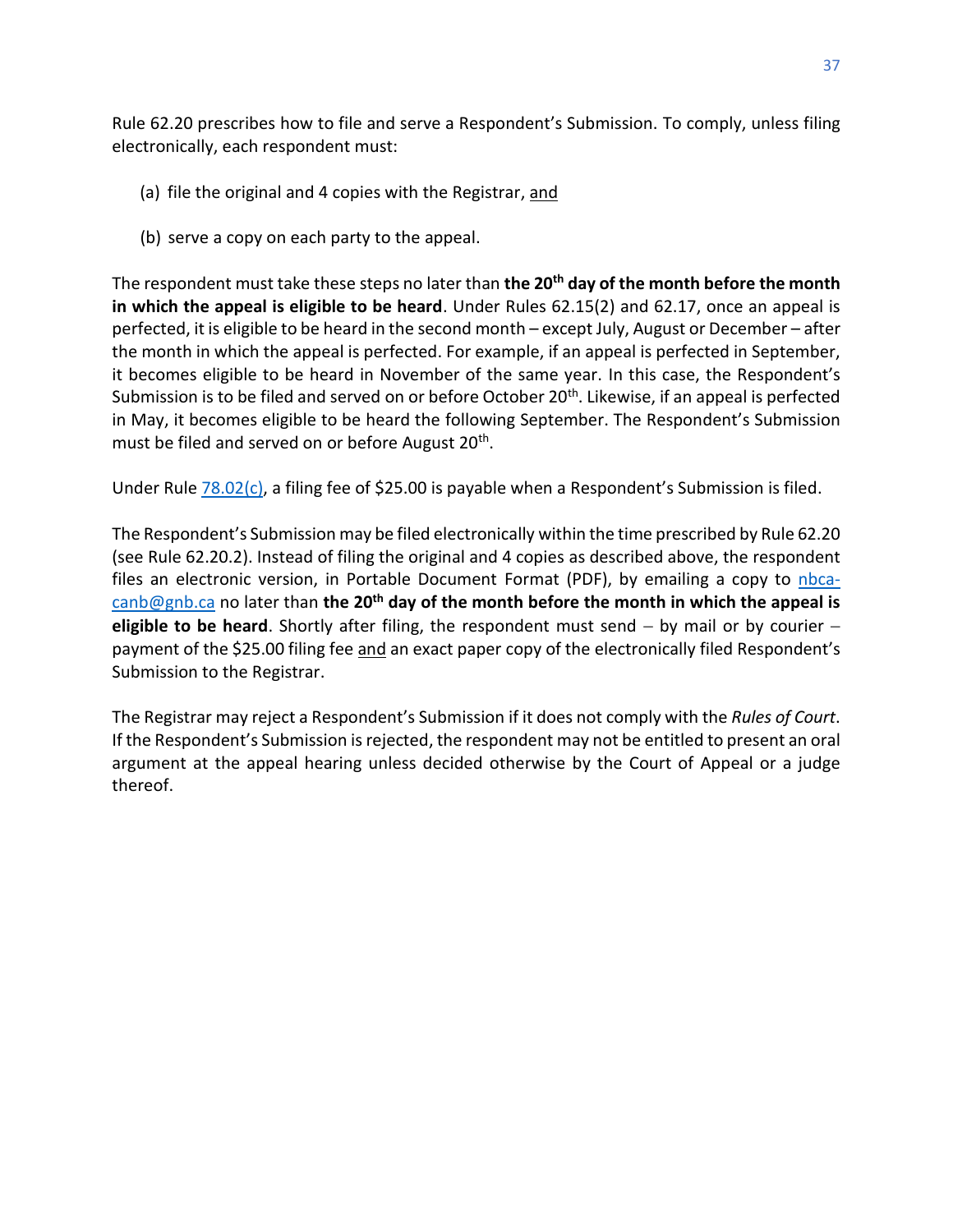## **In short**

<span id="page-40-0"></span>A respondent to an appeal,

- (a) within **15 days** after being served with a Notice of Appeal (**Form 62B**),
	- (i) should serve and file a Notice of Cross-Appeal (**Form 62D**) under Rule [62.07](http://laws.gnb.ca/en/ShowPdf/cr/Rule-62.pdf) of the *[Rules of Court](https://www2.gnb.ca/content/dam/gnb/Departments/ag-pg/PDF/en/rule/RULES.pdf)* if he or she disagrees with part of the order or decision appealed from, or
	- (ii) must serve and file a Notice of Contention (**Form 62E**) under Rule 62.08 if he or she disagrees with the reasons given for the order or decision, or seeks different relief should the appeal be allowed; and
- (b) no later than **the 20th day of the month before the month in which the appeal is eligible to be heard**, must file and serve, as required by Rule 62.20, the Respondent's Submission described in Rule 62.19.

A respondent must prepare, file and serve a Respondent's Submission and comply with Rules 62.19, 62.20, 62.25 and [78.02](http://laws.gnb.ca/en/ShowPdf/cr/Rule-78.pdf). The Respondent's Submission may be filed electronically as described in Rule 62.20.2, with an exact paper copy and the \$25.00 filing fee being sent to the Registrar shortly after filing. Under Rule 62.19.1, if an appeal raises a question of law alone, the Registrar may allow a respondent to file previous submissions, as amended, instead of a Respondent's Submission.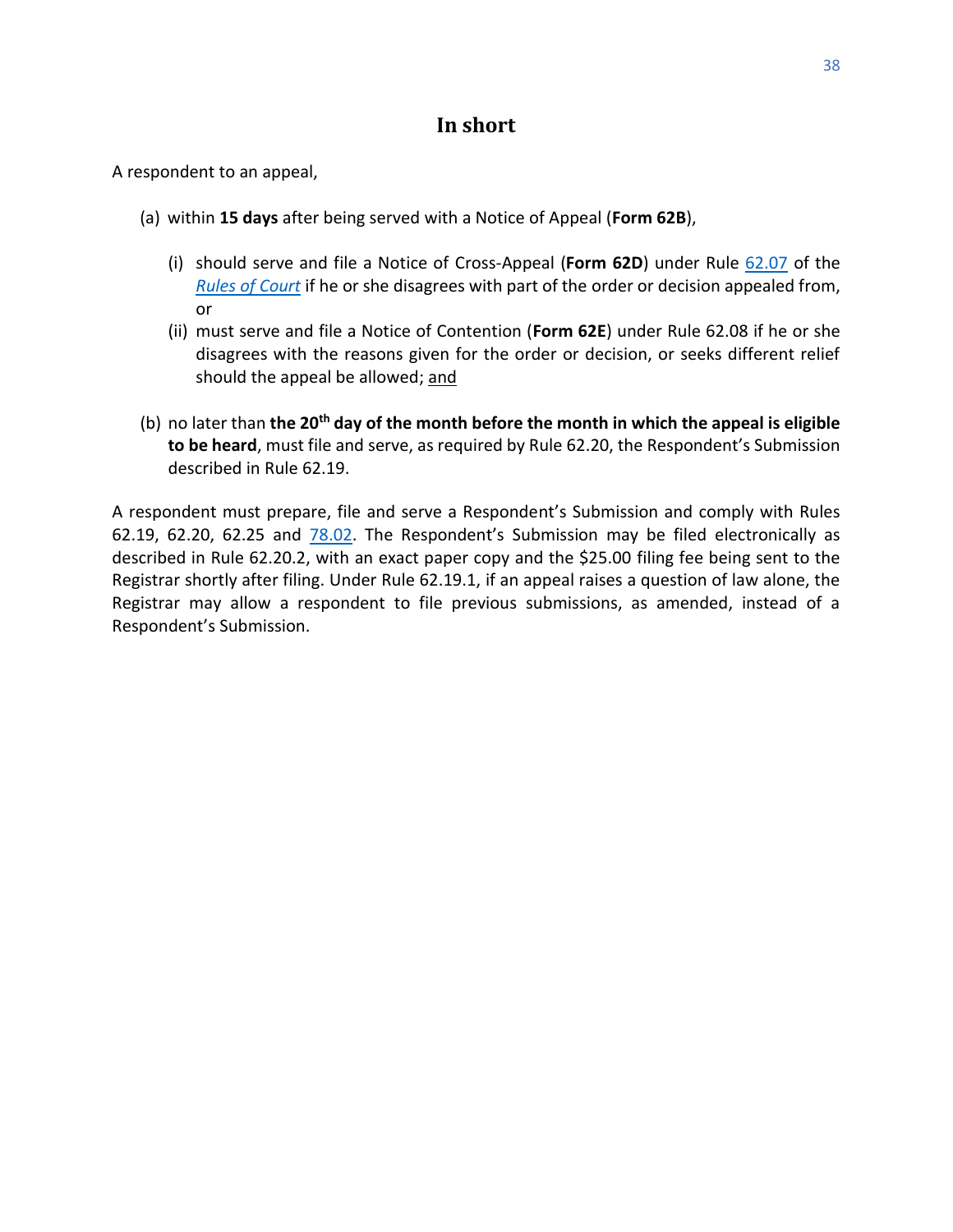# <span id="page-41-0"></span>**13. Preparing for the appeal hearing**

Once an appeal is perfected as required by Rule [62.15](http://laws.gnb.ca/en/ShowPdf/cr/Rule-62.pdf) of the *[Rules of Court](https://www2.gnb.ca/content/gnb/en/departments/public-safety/attorney-general/content/acts_regulations/content/rules_of_court/rules_of_court.html)*, it may be set down (scheduled) for hearing by the Court of Appeal. An appeal is heard by a panel of three judges or, in exceptional cases, by a larger panel. Judges hear appeals during "sittings" of the Court. Regular sittings begin on the second Tuesday of each month (except July, August and December, when the Court does not hold regular sittings) according to Rule [62.16.](http://laws.gnb.ca/en/ShowPdf/cr/Rule-62.pdf)

Under Rule 62.17, the Registrar prepares a [List of Cases](https://www.courtsnb-coursnb.ca/content/cour/en/appeal/content/cases.html) under the Chief Justice's instructions. Unless the Chief Justice orders differently, a perfected appeal is scheduled for hearing in the second month following the month in which it is perfected (except July, August and December). For example, if an appeal is perfected in September, it will be scheduled for hearing in November. If an appeal is perfected in May, it will be scheduled for hearing in September. A party to an appeal may ask for an early hearing of the appeal under Rule [62.18.](http://laws.gnb.ca/en/ShowPdf/cr/Rule-63.pdf) The Court of Appeal or a judge of that court may, with the Chief Justice's approval, order an early hearing and give directions.

The Registrar provides the parties to an appeal with a copy of the List of Cases for the month in which their appeal is scheduled to be heard. This list shows the date and time of the appeal hearing and may also show the names of the panel members assigned to hear the appeal, and the number of the courtroom where the hearing will take place.

Appeals are usually heard in person in the Court of Appeal, in Fredericton. However, under Rule 62.02.1, the Chief Justice may order an appeal be heard by videoconference. Please check the [Court of Appeal's website](https://www.courtsnb-coursnb.ca/content/cour/en/appeal.html) for an[y Updated COVID-19 Directive](https://www.courtsnb-coursnb.ca/content/dam/courts/pdf/nbca-updated-directive-1.pdf) that may apply. Although the Chief Justice decides how an appeal is heard, you may ask to appear by video by contacting the Registrar, Caroline Lafontaine, at (506) 453-2452 or [caroline.lafontaine@gnb.ca,](mailto:caroline.lafontaine@gnb.ca) as soon as possible before the hearing date.

A hearing is an opportunity for the parties to an appeal to make oral arguments to the panel of judges who will decide the appeal. In preparation for the hearing, the panel reads the transcript of evidence, the Appeal Book, and the submissions filed by the parties. When the hearing starts, the panel already knows what the case is about and what the parties will argue.

Rule 62.14.2 imposes a time limit for oral argument. Unless a judge or the panel orders differently, each party to an appeal has 45 minutes to make the main argument, and an appellant has 10 minutes to reply. You should spend your time at the hearing making your argument rather than reading documents you have already filed. If a judge asks you a question, you should do your best to answer. If you are a respondent, do not repeat what the appellant said in argument. You should instead explain why you think the order or decision appealed from should be upheld.

The panel may decide the appeal at the end of the hearing, or reserve its decision, in which case the parties will be advised of the decision at a later date.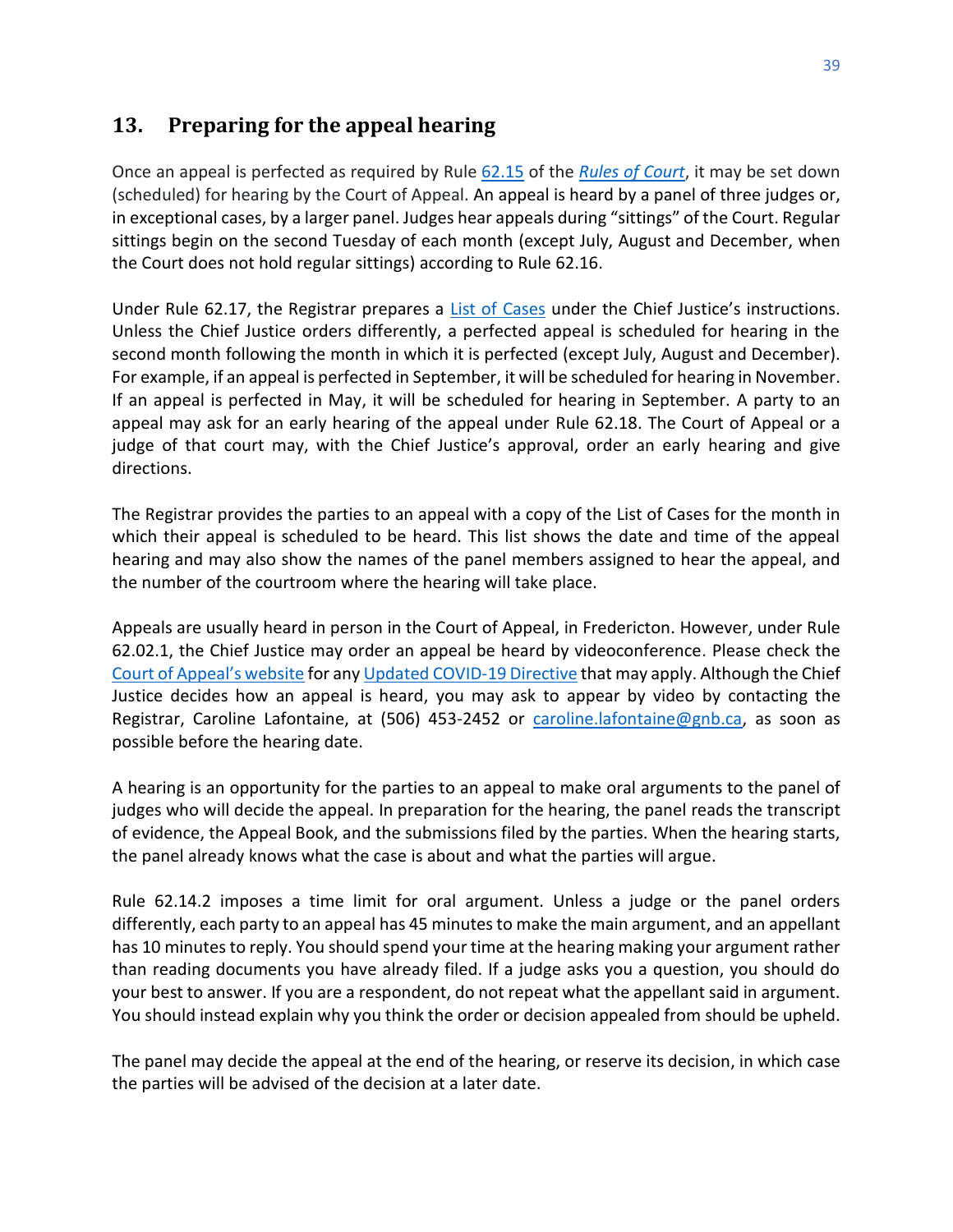Hearings before the Court of Appeal are public unless a statutory provision or an order of the Court requires that a hearing be held *in camera* (closed to the public). Members of the public or the accredited news media may attend these hearings in person (subject to any COVID-19 restrictions in place) or, in consultation with the Registrar, by video or telephone conference.

#### **In short**

<span id="page-42-0"></span>Once perfected, an appeal is placed on the [List of Cases](https://www.courtsnb-coursnb.ca/content/cour/en/appeal/content/cases.html) described in Rule [62.17](http://laws.gnb.ca/en/ShowPdf/cr/Rule-62.pdf) of the *[Rules of](https://www2.gnb.ca/content/dam/gnb/Departments/ag-pg/PDF/en/rule/RULES.pdf)  [Court.](https://www2.gnb.ca/content/dam/gnb/Departments/ag-pg/PDF/en/rule/RULES.pdf)* These cases are scheduled to be heard by a panel of judges of the Court of Appeal. Appeals are usually heard in person in Fredericton, but they may be heard by video or telephone conference. A party to an appeal may appear by video or telephone conference if arrangements are made in advance with the Registrar and the Chief Justice approves of those arrangements. At the hearing, a party has limited time to make oral arguments and should use that time wisely. The panel may decide the case at the hearing or reserve its decision.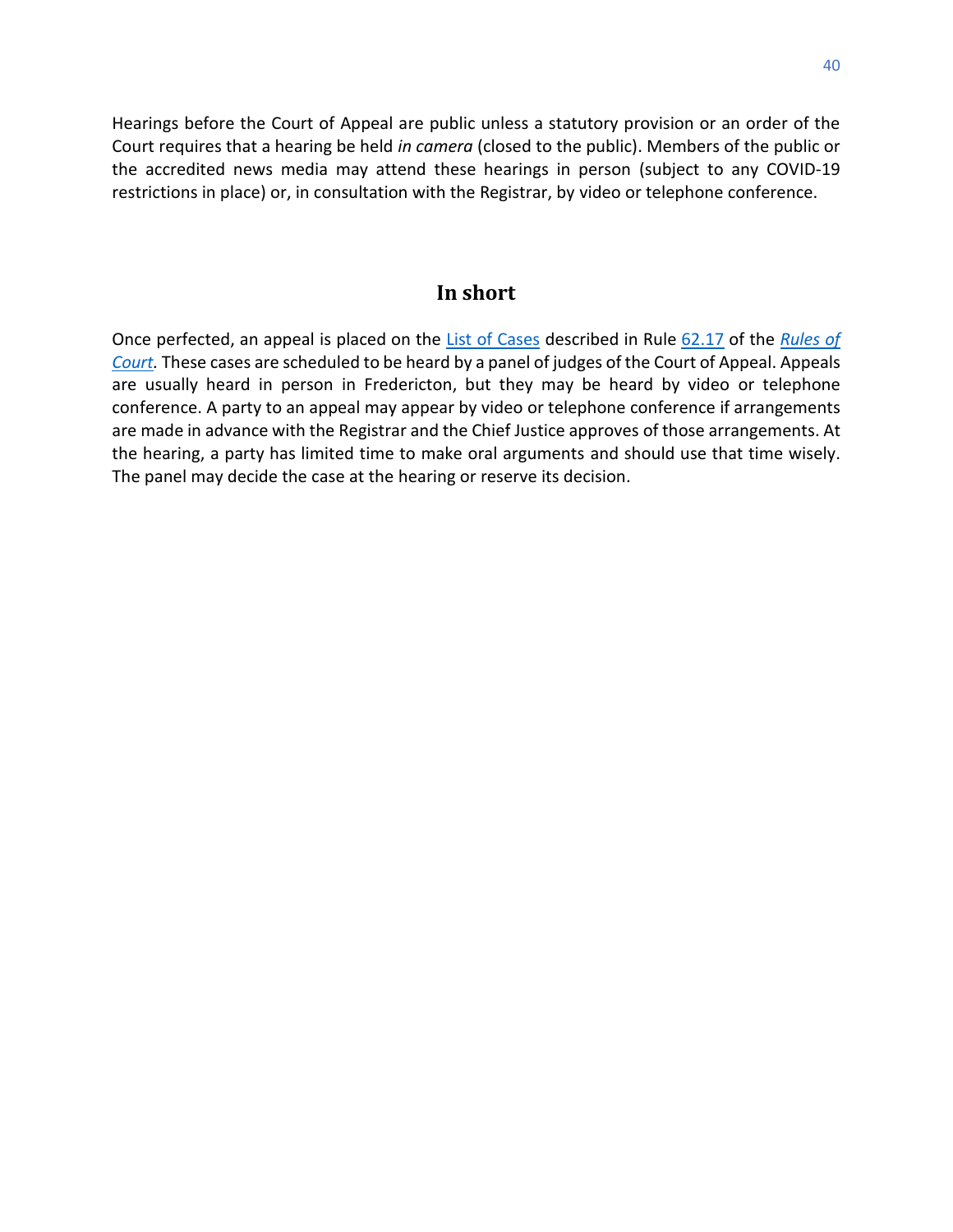# <span id="page-43-0"></span>**14. Getting a decision**

When a panel of judges of the Court of Appeal hears an appeal, it may give its decision either orally at the hearing, or later in writing. When a written decision on an appeal is issued, it may be either in the form of a disposition (the result of the appeal) with reasons (the detailed justification) to follow, or in the form of a full judgment with reasons.

Under Rule [62.28](http://laws.gnb.ca/en/ShowPdf/cr/Rule-62.pdf) of the *[Rules of Court](https://www2.gnb.ca/content/dam/gnb/Departments/ag-pg/PDF/en/rule/RULES.pdf)*, the Registrar either notifies the parties in writing of the result of the appeal when the Court gave its decision orally, or sends copies of the written decision or order to the parties or their lawyers, the court appealed from, and any other person as authorized by the Chief Justice. It may take months before a decision under reserve is made and written by the panel, and the written decision is sent by the Registrar. Make sure the Registrar has your correct address even after the hearing, or you may not be informed of the result of your appeal.

Decisions of the Court of Appeal are available to the public in the interest of open justice and to provide guidance to lower courts on legal questions. The Court publishes its judgments and rulings on motions in English and French on its website: see [decisions](https://www.courtsnb-coursnb.ca/content/cour/en/appeal/content/decisions.html) and [rulings on motions.](https://www.courtsnb-coursnb.ca/content/cour/en/appeal/content/rom.html) In general, the Court's decisions are also published by the Canadian Legal Information Institute (CanLII) on its website: [Court](https://www.canlii.org/en/nb/nbca/) [of Appeal of New Brunswick](https://www.canlii.org/en/nb/nbca/) – CanLII. They may also be found through paid subscriptions to legal research databases.

In some cases, the Court of Appeal prioritizes the privacy interests of participants in the justice system over the public interest in open justice and protects sensitive personal information from being disclosed in its decisions. This is the case when publication of certain information is restricted by law. In family cases, the Court's practice is to use initials for the names of the parties and their children instead of their full names in its decisions.

# **In short**

<span id="page-43-2"></span><span id="page-43-1"></span>The Court of Appeal issues its decisions either orally immediately after the hearing, or more often in writing at a later date. After a decision is issued, the Registrar is responsible for sending the decision or order in writing to the parties to the appeal and the court or tribunal appealed from. Decisions of the Court of Appeal are published on the Internet.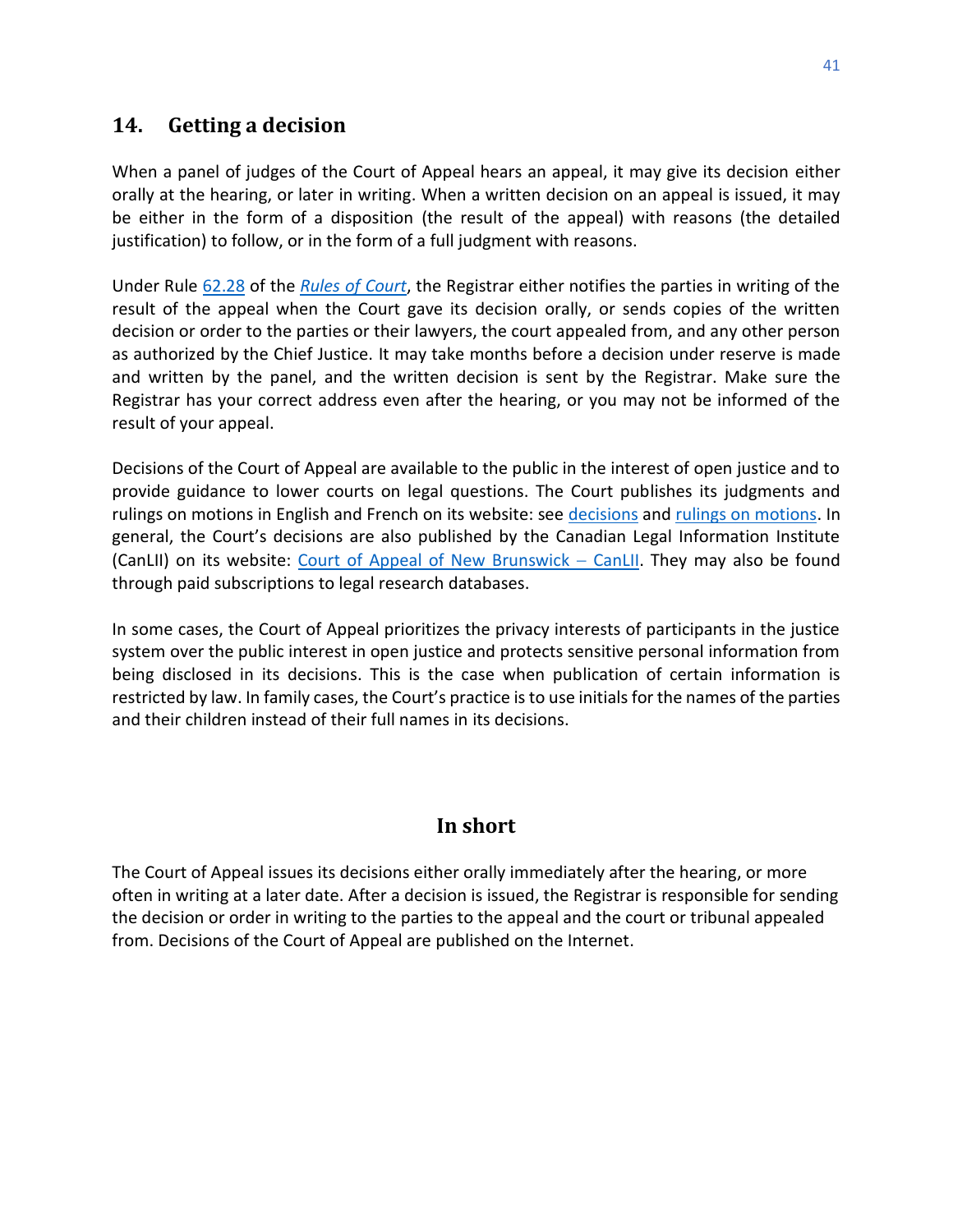# <span id="page-44-0"></span>**15. Appealing from the Registrar or the Court of Appeal**

Decisions of the Registrar and certain decisions of the Court of Appeal may be appealed. This section outlines which appeals may be available.

# <span id="page-44-1"></span>**A. Decision of the Registrar**

The Registrar has the general authority to reject a document, in whole or in part, with or without allowing the party who submitted it for filing to change it. The Registrar may exercise this authority for specific reasons, including non-compliance with the *[Rules of Court](https://www2.gnb.ca/content/dam/gnb/Departments/ag-pg/PDF/en/rule/RULES.pdf)*. See, on this topic, the [Court of Appeal's website](https://www.courtsnb-coursnb.ca/content/cour/en/appeal.html) for a [memo from the Registrar](https://www.courtsnb-coursnb.ca/content/dam/courts/pdf/appeal-appel/pd-aa/PD-AA-15.pdf) on her authority to reject documents under Rule [62.29.1](http://laws.gnb.ca/en/ShowPdf/cr/Rule-62.pdf) of the *Rules of Court*.

The Registrar is also specifically authorized to reject an Appeal Book if it does not comply with Rule 62.13 or is hard to read. Unless a judge of the Court of Appeal orders differently, the Registrar may also reject an Appeal Book, an Appellant's Submission, a Respondent's Submission or a Book of Essential References if it does not comply with Rule 62.25.

Decisions of the Registrar, including decisions made under Rule 62.13(2), 62.25(4) or 62.29.1, may be appealed. Under Rule 62.30, a person who is affected by a decision of the Registrar relating to a matter in the Court of Appeal may appeal from the decision to a judge of the Court of Appeal. To do so, the person must serve a Notice of Motion (**Form 37A**) with an affidavit in support:

- (a) within **15 days** after the date of the decision and **2 days** before the hearing of this appeal, or
- (b) within any other period allowed by a judge of the Court of Appeal.

A judge's decision on appeal from a decision of the Registrar may not be appealed.

# <span id="page-44-2"></span>**B. Decision of a judge of the Court of Appeal**

Judges of the Court of Appeal may make orders or decisions dealing with the application of Rule 62. For example, a single judge may (a) decide whether leave to appeal should be granted; (b) strike out (order removed from the record) a document, in whole or in part, without giving the party who filed it permission to change it; or (c) give directions on appeal. Under Rule 62.20.3, an order or decision made by a single judge of the Court of Appeal under Rule 62 may not be appealed to the Court of Appeal.

# <span id="page-44-3"></span>**C. Judgment of the Court of Appeal**

There is no automatic right to appeal to the **Supreme Court of Canada** from a decision of the Court of Appeal in a civil case. Leave to appeal must be obtained. Under section 40 of the *[Supreme](https://laws-lois.justice.gc.ca/PDF/S-26.pdf)*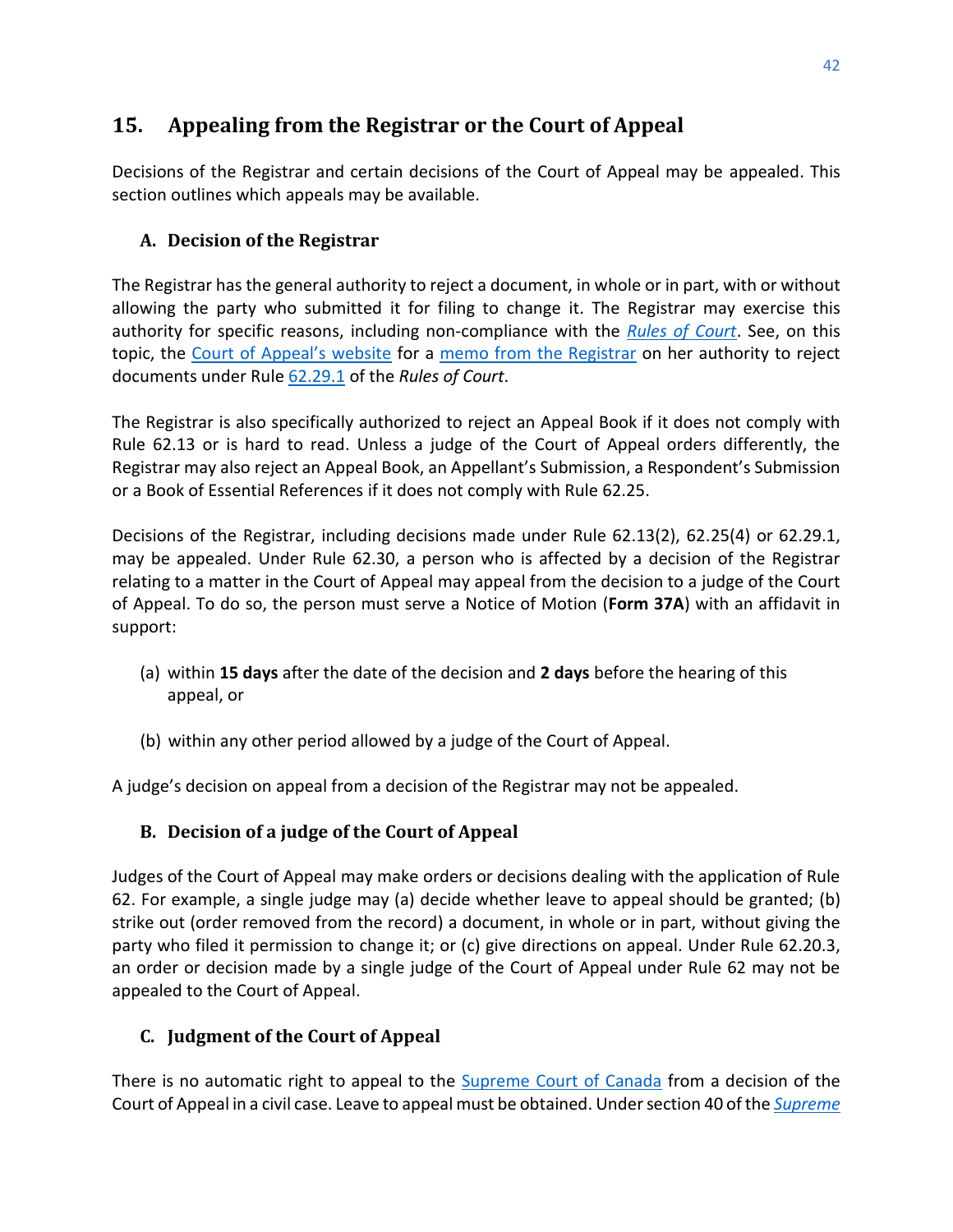*[Court Act](https://laws-lois.justice.gc.ca/PDF/S-26.pdf)*, R.S.C. 1985, c. S-26, the Supreme Court may grant leave to appeal a final judgment of the Court of Appeal. Sections 25 and 26 of the *[Rules of the Supreme Court of Canada](https://laws-lois.justice.gc.ca/PDF/SOR-2002-156.pdf)*, SOR/2002- 156, describe how to apply for leave to appeal to the Supreme Court. According to paragraph 58(1)(a) of the *Supreme Court Act*, an application for leave to appeal is to be served on the other parties to the case and filed with the registrar of the Supreme Court within **60 days** of the date of the judgment appealed from.

The Supreme Court grants leave to appeal only in rare cases, such as where a case involves a matter of public interest, or some important question of law. Few applications are allowed. If you wish to apply for leave to appeal to the Supreme Court, please see that court's website by clicking [here](https://www.scc-csc.ca/unrep-nonrep/app-dem/guide-eng.aspx) and try to consult a lawyer as soon as possible.

Under section 37 of the *Supreme Court Act*, an appeal to the Supreme Court may be taken from a final judgment of the Court of Appeal if the Court of Appeal is of the opinion that the appeal involved a question that should be submitted to the Supreme Court for decision. There are strict criteria to get leave of the Court of Appeal to appeal from one of its final judgments to the Supreme Court. Throughout the country, section 37 of the *Supreme Court Act* is rarely used nowadays because courts of appeal have generally decided that the Supreme Court should determine which cases it will hear.

# **In short**

<span id="page-45-0"></span>Rule [62.30](http://laws.gnb.ca/en/ShowPdf/cr/Rule-62.pdf) of the *[Rules of Court](https://www2.gnb.ca/content/dam/gnb/Departments/ag-pg/PDF/en/rule/RULES.pdf)* entitles a person who is affected by a decision of the Registrar to appeal the decision to a judge of the Court of Appeal. Under Rule 62.20.3, there is no right to appeal a decision made by a single judge of the Court of Appeal under Rule 62.

In civil cases, leave is needed to appeal a decision of the Court of Appeal to the Supreme Court [of Canada](https://www.scc-csc.ca/home-accueil/index-eng.aspx) under section 37 or 40 of the *[Supreme Court Act](https://laws-lois.justice.gc.ca/PDF/S-26.pdf)*, R.S.C. 1985, c. S-26. Although some resources are available on the Supreme Court's [website,](https://www.scc-csc.ca/unrep-nonrep/index-eng.aspx) a lawyer should be consulted at that stage.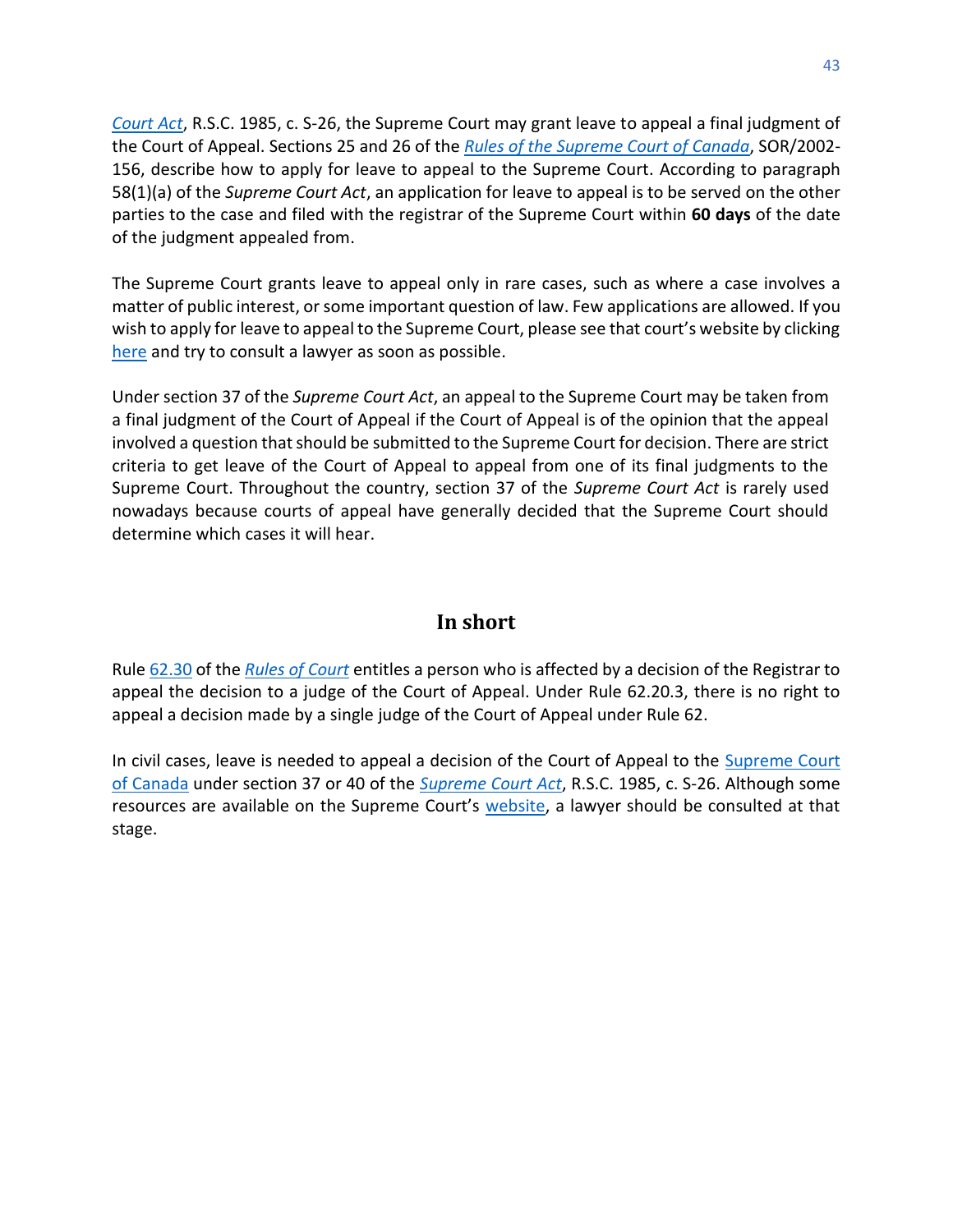# **Schedule A**

<span id="page-46-0"></span>This Schedule contains instruction sheets on how to complete a Notice of Motion for Leave to Appeal (Form **62A**) and a Notice of Appeal (**Form 62B**). Please refer to them before contacting the office of the Registrar for assistance.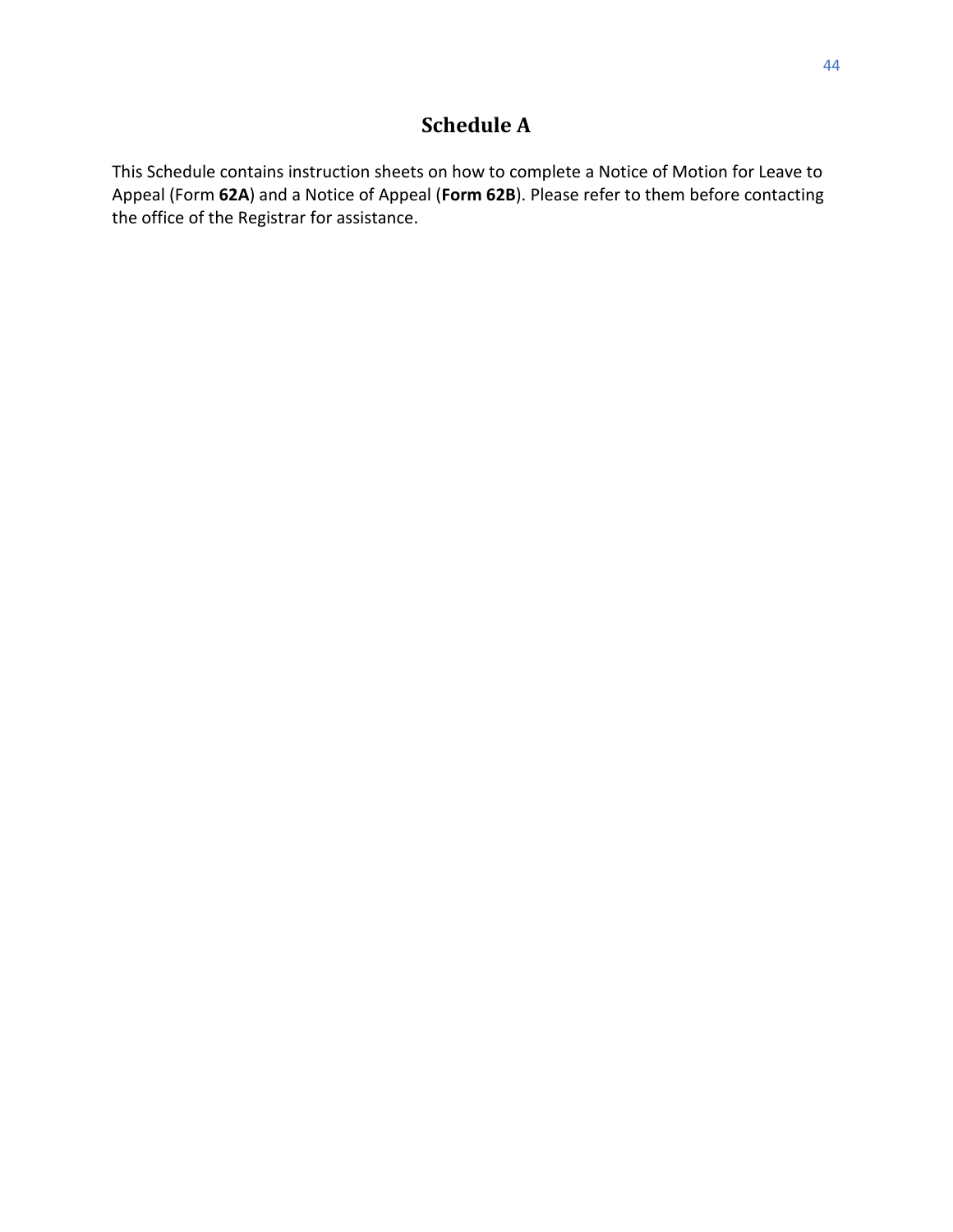# **Instruction sheet: Notice of Motion for Leave to Appeal (Form 62A)**

<span id="page-47-0"></span>The official English version of **Form 62A**, as prescribed by the *[Rules of Court](https://www2.gnb.ca/content/dam/gnb/Departments/ag-pg/PDF/en/rule/RULES.pdf)*, may be found by clicking here: [Form 62A.](https://www2.gnb.ca/content/dam/gnb/Departments/ag-pg/PDF/Forms/FORM-62a-e.pdf) An unofficial "fillable" version of this form is also available on the Court of Appeal's website: [Forms of Court.](https://www.courtsnb-coursnb.ca/content/cour/en/appeal/content/forms-of-court.html)

#### *(Court, Court File Number, Style of Proceeding)*

The name of the court, court file number and style of proceeding (which sets out the names of the parties) identify a case within the court system. This top part of **Form 62A** should look like this:

Court File No.

#### IN THE COURT OF APPEAL OF NEW BRUNSWICK

BETWEEN:

#### **NAME OF INTENDED APPELLANT**,

Intended Appellant (Plaintiff/Defendant),

- and -

#### **NAME OF INTENDED RESPONDENT**,

Intended Respondent (Plaintiff/Defendant).

#### **NOTICE OF MOTION FOR LEAVE TO APPEAL (FORM 62A)**

#### **Court File No.**

Leave this space blank. Do not insert a number. Upon receipt of your Notice of Motion for Leave to Appeal, the Registrar will insert a file number here. Once a file number has been assigned, include that number on every court form you use in the Court of Appeal.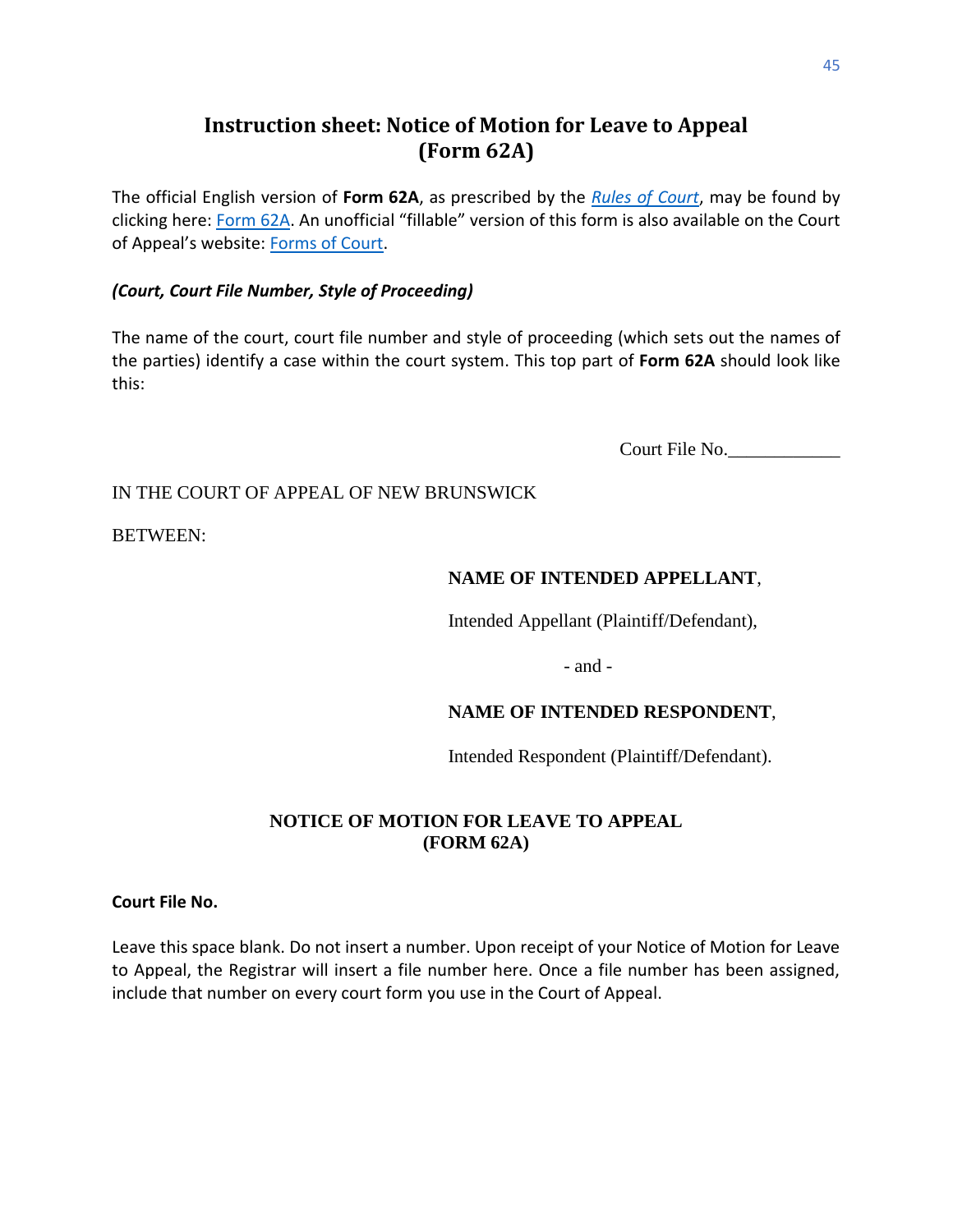#### **Names of intended appellant and intended respondent**

Give the names of the intended appellant and the intended respondent in block letters. In parentheses, as shown, specify whether a party was the plaintiff or defendant, or the applicant or respondent, in the proceedings below.

**The plaintiff (***or as may be***) will apply under Rule 62.03 to the Honourable the Chief Justice of New Brunswick, or such other Judge of the Court of Appeal as may be designated by the Chief Justice, in the Justice Building, Queen Street, Fredericton, N.B., on the . . . . . . . day of . . . . . . . . . . . . . ., 20 . . . ., at . . . . a.m. (***or* **p.m.) for leave to appeal from the order (***or decision***) of the Honourable . . . . . . . . . Justice . . . . . . . ., dated the . . . . day of . . . . . . . . . ., 20 . . . ., (***state the relief sought, any irregularity complained of or any objection intended to be relied on, specifying the grounds intended to be argued, including reference to any statutory provision or rule intended to be invoked***);**

You must state why you intend to appeal by setting out, in point form, why you think the decision or order you wish to appeal from is wrong. You must also state what you want the Court of Appeal to do, including whether you want the Court of Appeal to order costs in your favour. You must specify any section in legislation or any subrule of the *Rules of Court* on which you intend to rely.

**(***Where the plaintiff* **(***or as may be***)** *applies for leave to appeal from an interlocutory order or decision***) The plaintiff (***or as may be***) will apply in the alternative for an extension of time to issue and serve a Notice of Appeal in the event that the judge hearing the motion rules that the order (***or decision***) is not interlocutory;**

This is useful if you intend to apply for leave to appeal from an interlocutory order or decision under Rule 62.03(1)(a). See **section 3: Determining whether leave is needed to appeal** of this guide for details.

#### **Upon the hearing of the motion the following affidavits or other documentary evidence will be presented: (***List the affidavits or other documentary evidence to be used***.)**

List, in point form, each affidavit and/or other written document that you plan to use as evidence to support your application for leave to appeal at the hearing of the motion.

#### **Date and signature**

If you are not represented by a lawyer, give the name of the town/city where the form is dated, and date and sign the form.

#### **Name of solicitor for plaintiff (***or as may be***) (***or* **Name of plaintiff (***or as may be***),** *where not represented by a solicitor***)**

Write your name if you are not represented by a lawyer.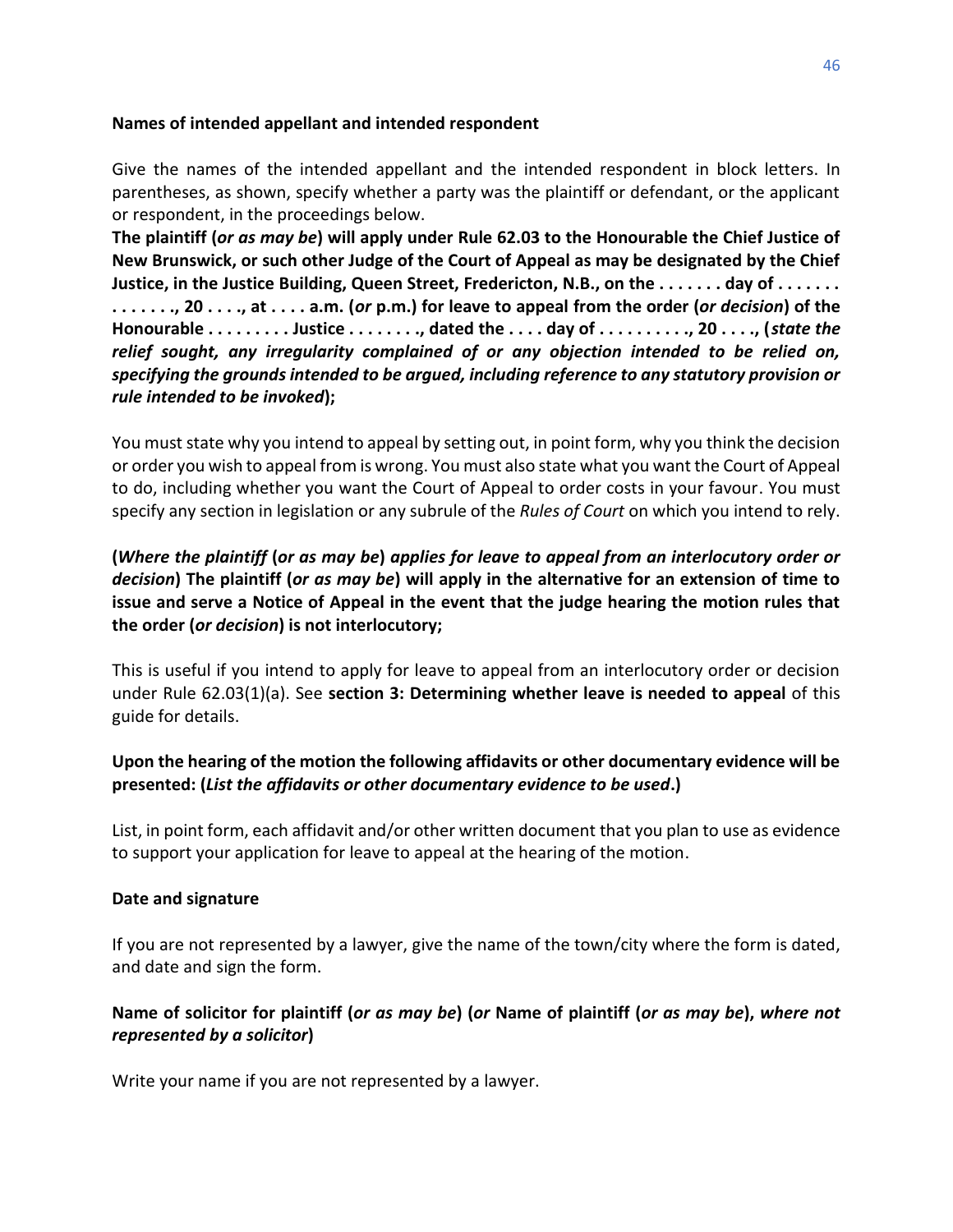#### **Name of solicitor's firm (***if applicable***)**

If you are not represented by a lawyer, leave this space blank.

#### **Address for service**

Give your mailing address (i.e., the address at which the other party and the Registrar may deliver documents to you). If you do not provide the Registrar with the correct contact information, or if you do not inform the Registrar and the intended respondent of changes to that information, you will not receive important information about your motion.

#### **E-mail address (***if any***)**

Give your email address. If you do not have one, leave this space blank.

#### **Telephone number**

Give your telephone number.

#### **Fax number (***if any***)**

Give your fax number. If you do not have one, leave this space blank.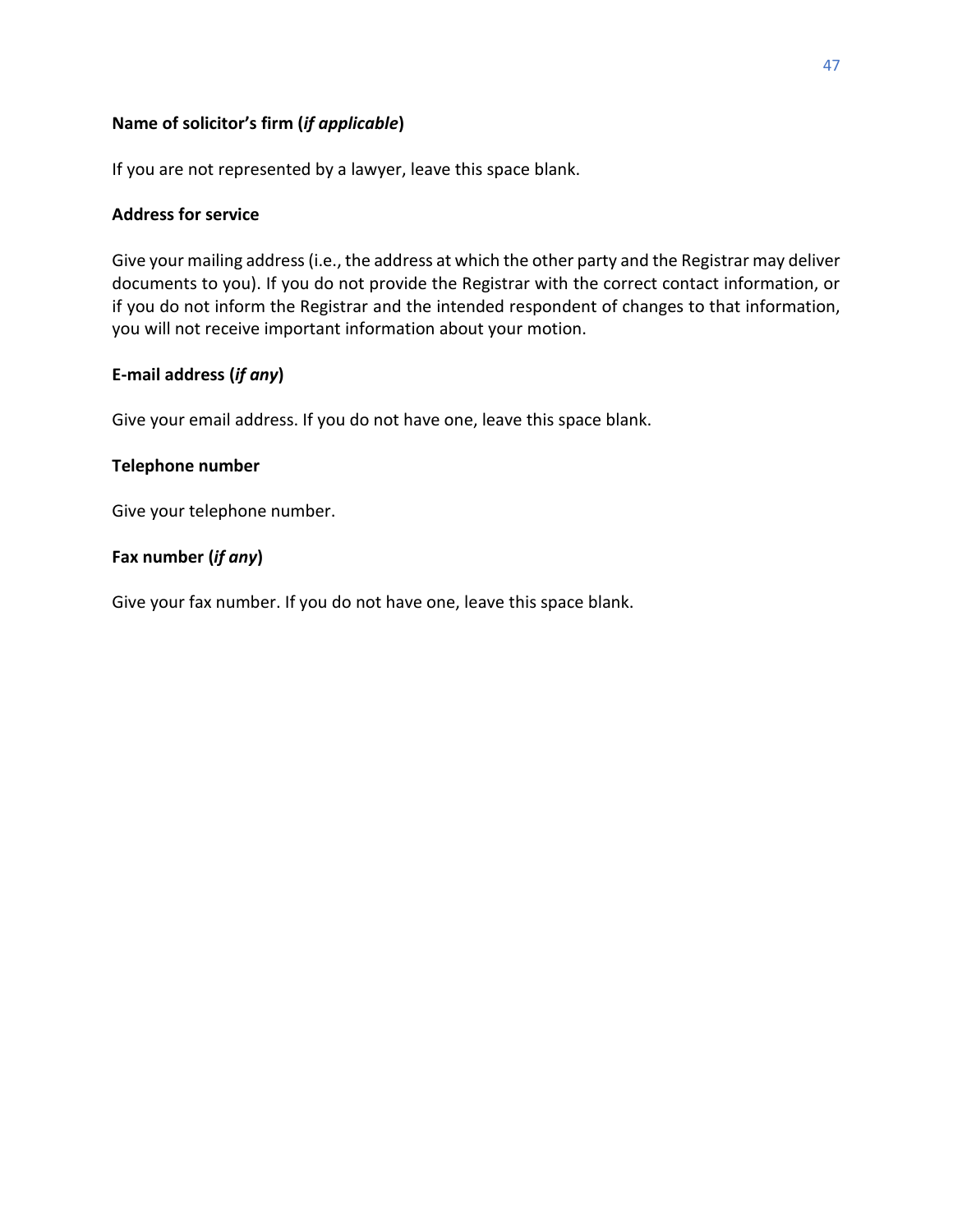# **Instruction sheet: Notice of Appeal (Form 62B)**

<span id="page-50-0"></span>The official English version of **Form 62B**, as prescribed by the *[Rules of Court](https://www2.gnb.ca/content/dam/gnb/Departments/ag-pg/PDF/en/rule/RULES.pdf)*, may be found by clicking here: [Form 62B.](https://www2.gnb.ca/content/dam/gnb/Departments/ag-pg/PDF/Forms/FORM-62b-e.pdf) An unofficial "fillable" version of this form is also available on the Court of Appeal's website: [Forms of Court.](https://www.courtsnb-coursnb.ca/content/cour/en/appeal/content/forms-of-court.html)

#### *(Court, Court of Appeal File Number, Style of Proceeding)*

The name of the court, court file number and style of proceeding (which sets out the names of the parties) identify a case within the court system. This top part of **Form 62B** should look like this:

Court of Appeal File No.

#### IN THE COURT OF APPEAL OF NEW BRUNSWICK

BETWEEN:

#### **NAME OF APPELLANT**,

Appellant,

- and -

#### **NAME OF RESPONDENT**,

Respondent.

#### **NOTICE OF APPEAL (FORM 62B)**

#### **Court of Appeal File No.**

Leave this space blank. Do not insert a number. Upon receipt of your Notice of Appeal, the Registrar will insert a file number here. Once a file number has been assigned, include that number on every court form you use in the Court of Appeal.

#### **Names of appellant and respondent**

Give the names of the appellant and the respondent in block letters.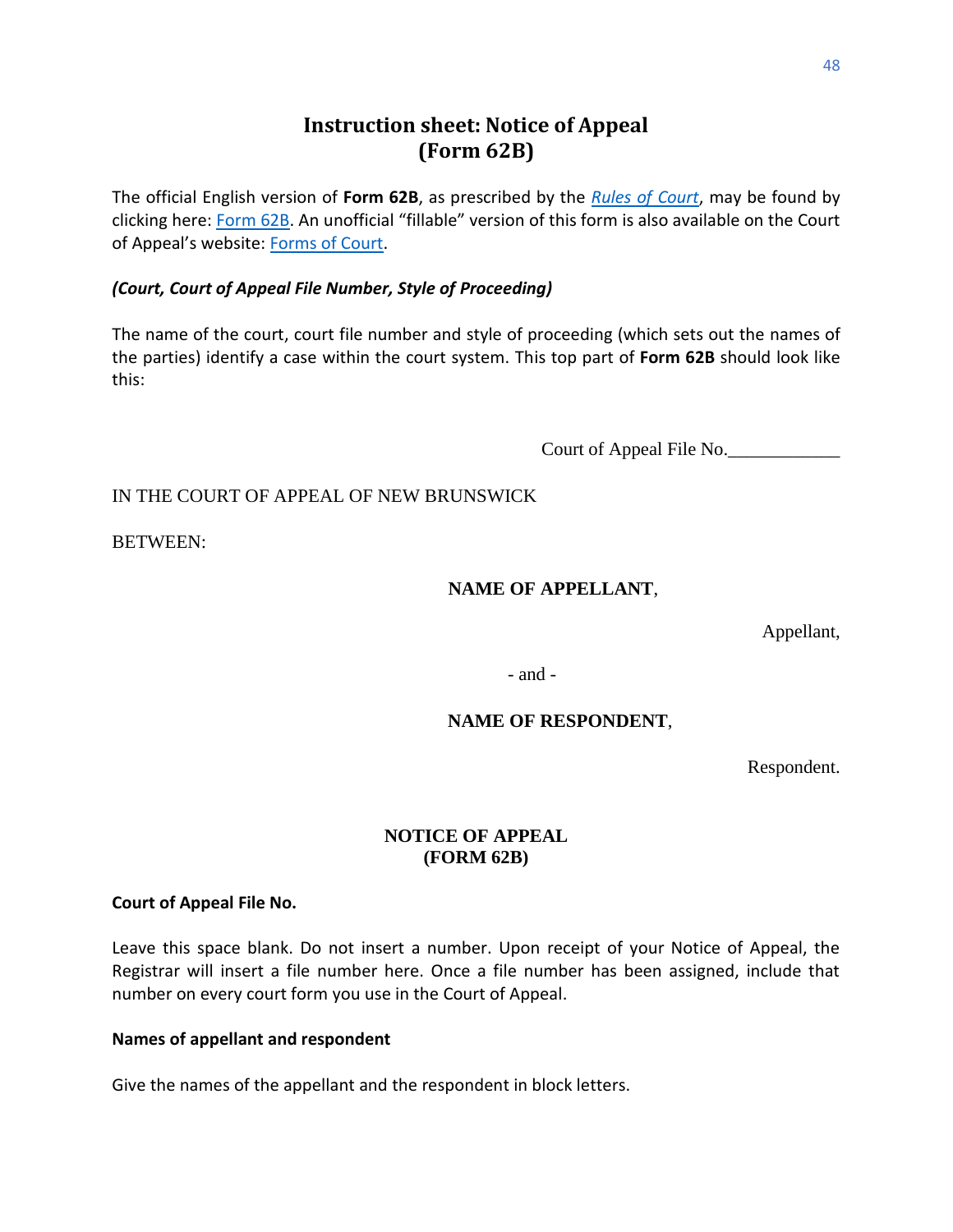**The appellant appeals to the Court of Appeal from the decision (***or order***) of . . . . . (***the court appealed from***). . . . . . . . . . dated the . . . . . . . . . . . . . day of . . . . . . . . . . . . . . . . . , 20.** .

Give the name of the court from whose decision or order you are appealing (the name of the court appealed from), and the date of that decision or order.

#### **The appellant asks that the decision (***or order as may be***) be reversed (***or as may be***).**

**or** 

**The appellant asks that the decision (***or order as may be***) be varied (***set out the nature of the variance requested***).** 

**or** 

**The appellant asks that the decision (***or order as may be***) be set aside and that a new hearing or trial be held (***or as may be***).**

Specify which of the following three options you choose.

**The appellant's grounds for this appeal are as follows: . . . . . . . . . . . . . . . . . . . . (***set out the grounds clearly but briefly***) . . . . . . . . . . . . . . . . . .**

Rule [62.05\(1\)](http://laws.gnb.ca/en/ShowPdf/cr/Rule-62.pdf) of the *[Rules](https://www.gnb.ca/0062/regs/Rule/Rules.pdf?_ga=2.23438010.1662541626.1637169385-880646705.1621285506) of Court* requires that a Notice of Appeal set out, among other things, the grounds of appeal. The grounds of appeal are the reasons why you are appealing the decision or order. Give the reasons why you wish to have the decision reversed, varied, or set aside. You should give your reasons clearly and briefly. Try to summarize, in point form, why you intend to argue the court appealed from reached the wrong decision, stating each error (if you think there were more than one) you think it committed. This is not the place to write a long argument since you will have an opportunity to present your case in writing in the Appellant's Submission, and orally at the hearing, if your appeal proceeds.

#### **Date and signature**

- A. Name of the town/city where the form is dated and signed.
- B. Your lawyer must date (in year/month/day format) and sign the form. If you are not represented by a lawyer, you must sign the form. If you cannot write, you must affix your mark in the presence of a witness. The name and address of the witness must be given.

#### **Name of solicitor for appellant (***or* **Name of appellant,** *where not represented by a solicitor***)**

Provide the name of your lawyer or your name if you are not represented by a lawyer.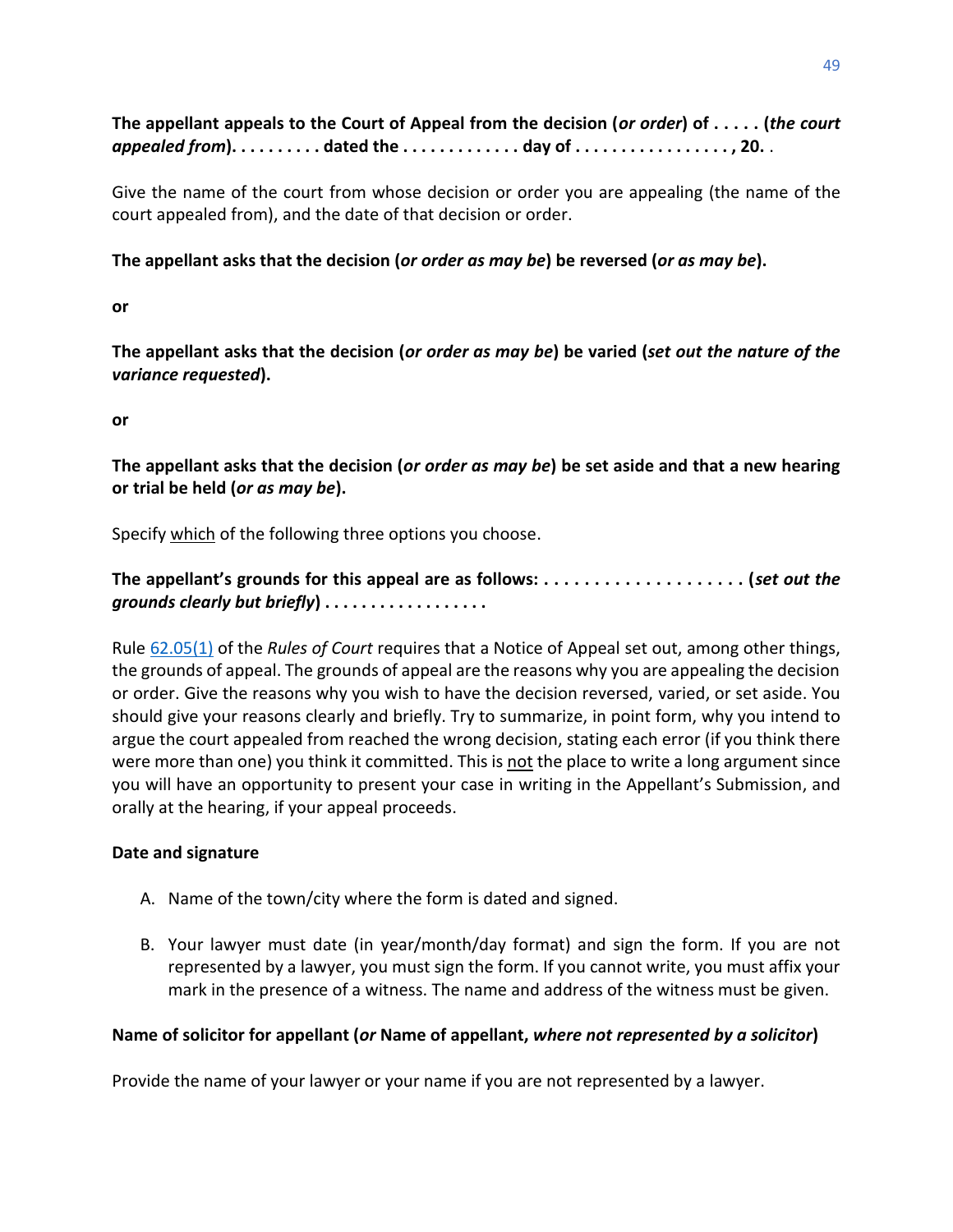#### **Name of solicitor's firm (***if applicable***)**

Provide the name of your lawyer's firm. If you are not represented by a lawyer, leave this space blank.

#### **Address for service**

Give your mailing address (i.e., the address at which the other party and the Registrar may deliver documents to the appellant). If you do not provide the Registrar with the correct contact information, or if you do not inform the Registrar and the respondent of changes to that information, you will not receive important information about your appeal.

#### **E-mail address (***if any***)**

Provide your email address. If you do not have one, leave this space blank.

#### **Telephone number**

Provide your telephone number.

#### **Fax number (***if any***)**

Provide your fax number. If you do not have one, leave this space blank.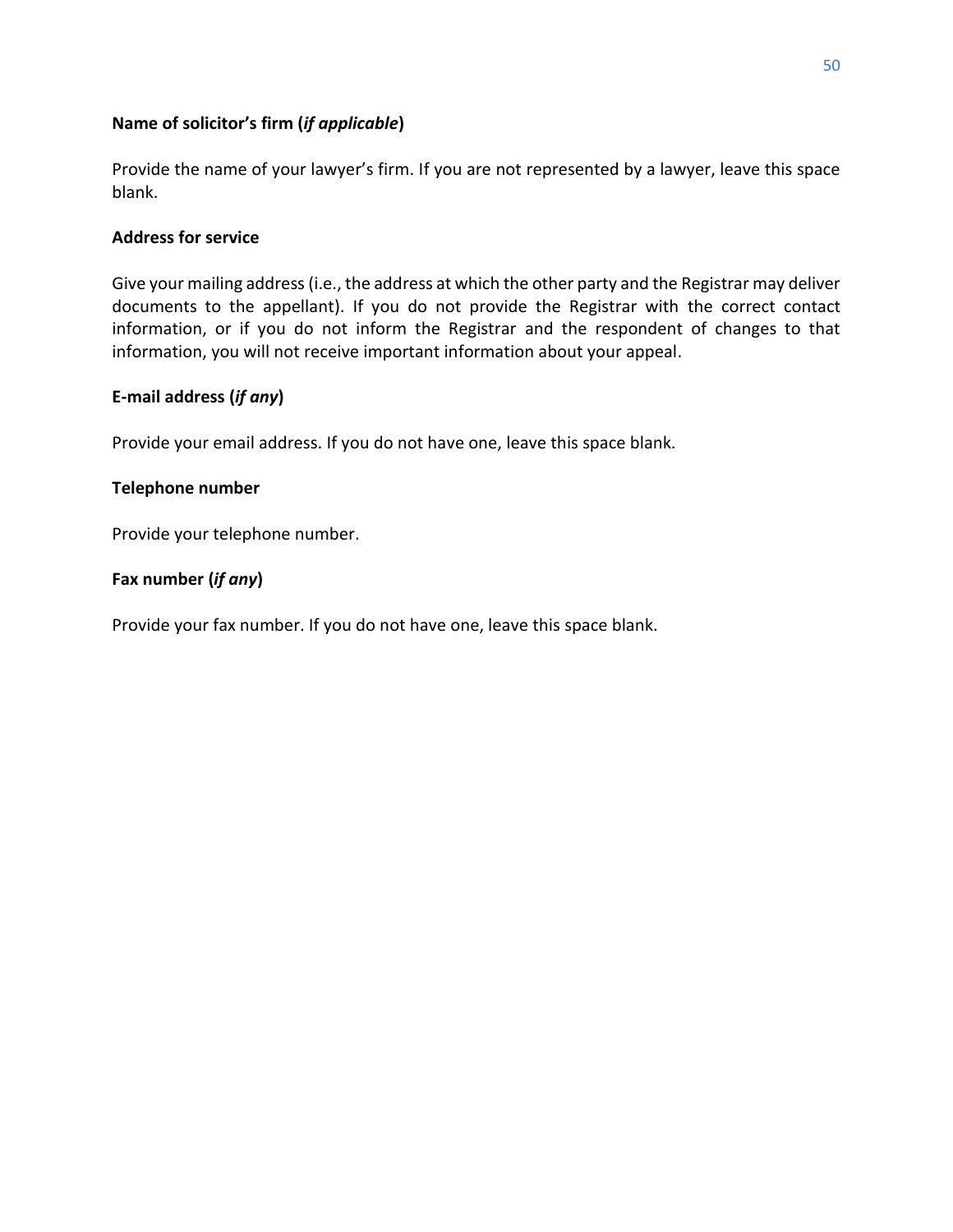# **Schedule B Civil Appeal Flowchart: General Procedure**

<span id="page-53-0"></span>

| Intended appellant determines whether leave to appeal to the Court of Appeal is required<br>[Rule 62.03(1) of the Rules of Court or applicable statute and regulations]:                                                                                                                                                                                                                                                                                                                                                                                                                                                                                                                                                                                                                                                    |                                                                                                                                                                                                                                                                                                                                                                                                                                                                                                                                                                                                                                                                                                                                                                             |  |
|-----------------------------------------------------------------------------------------------------------------------------------------------------------------------------------------------------------------------------------------------------------------------------------------------------------------------------------------------------------------------------------------------------------------------------------------------------------------------------------------------------------------------------------------------------------------------------------------------------------------------------------------------------------------------------------------------------------------------------------------------------------------------------------------------------------------------------|-----------------------------------------------------------------------------------------------------------------------------------------------------------------------------------------------------------------------------------------------------------------------------------------------------------------------------------------------------------------------------------------------------------------------------------------------------------------------------------------------------------------------------------------------------------------------------------------------------------------------------------------------------------------------------------------------------------------------------------------------------------------------------|--|
| If leave to appeal required:                                                                                                                                                                                                                                                                                                                                                                                                                                                                                                                                                                                                                                                                                                                                                                                                | If leave to appeal not required:                                                                                                                                                                                                                                                                                                                                                                                                                                                                                                                                                                                                                                                                                                                                            |  |
| Intended appellant must seek leave by taking<br>these steps:<br>file Notice of Motion for Leave to Appeal<br>(Form 62A) with supporting affidavit with<br>Registrar,<br>obtain hearing date from Registrar,<br>$\bullet$<br>serve Form 62A within 7 days from date of<br>decision sought to be appealed (except in<br>appeals from Financial and Consumer<br>Services Tribunal) [Rule 62.03(2)],<br>pay \$50.00 filing fee,<br>$\bullet$<br>file Record on Motion at least 48 hours<br>before hearing of motion [Rule 37.05], and<br>attend hearing on motion.<br>If leave to appeal granted:<br>Appellant must issue Notice of Appeal (Form 62B)<br>within 7 days of date of order granting leave<br>unless appellant obtained extension of time<br>(except in small claims appeals) [Rules 62.03(1.1)<br>and 62.05(2)(b)] | Appellant must issue Notice of Appeal (Form 62B)<br>within 30 days of decision appealed from (except<br>in workers' compensation appeals) and pay<br>\$50.00 filing fee [Rules 62.05(1), 62.05(2)(a),<br>$62.06(1)$ and $78.02(a)$ ].<br>In workers' compensation appeal (where leave<br>to appeal not required), appellant must:<br>apply to Appeals Tribunal for statement of<br>facts within 30 days after receipt of notice of<br>decision,<br>file Notice of Appeal (Form 62B) within<br>$\bullet$<br>30 days of receipt of statement of facts, and<br>pay \$50.00 filing fee<br>[s. 23 of Workplace Health, Safety and<br>Compensation Commission and Workers'<br><b>Compensation Appeals Tribunal Act and Rules</b><br>62.05(1), 62.05(2)(a), 62.06(1) and 78.02(a)] |  |

#### **Within 15 days of issuing Form 62B, appellant must:**

- serve all affected parties with copy of **Form 62B** and Certificate of Appellant (**Form 62F**),
- file **Forms 62B** and **62F** with Registrar, with proof of service, and
- send copy of **Form 62B** to clerk of original judicial district or court appealed from [Rule 62.06(3)].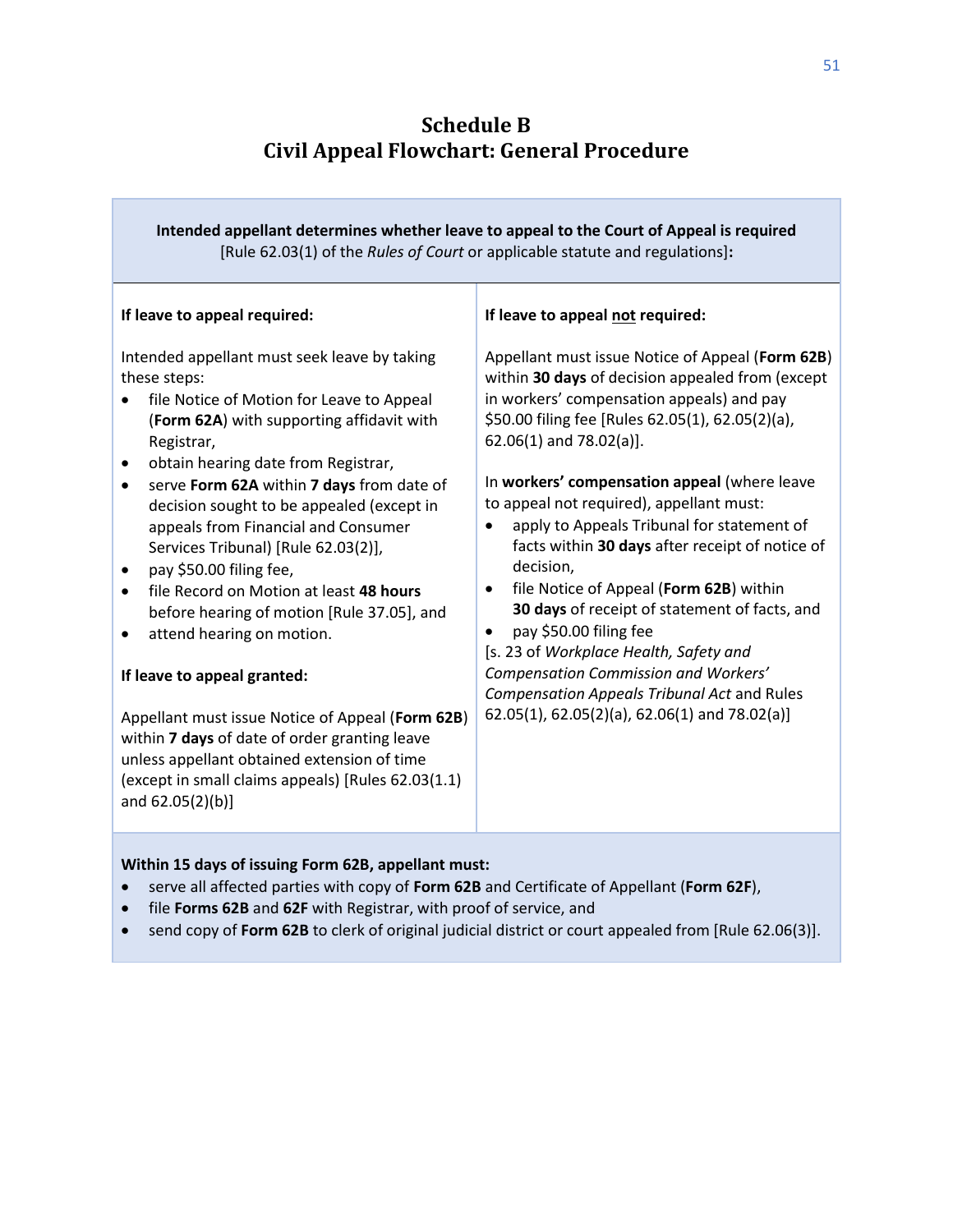#### **Within 15 days after being served with Form 62B, respondent may:**

- cross-appeal using Notice of Cross-Appeal (**Form 62D**) [Rule 62.07], or
- contend using Notice of Contention (**Form 62E**) [Rule 62.08].

#### **Within 15 days after being served with Form 62F:**

- respondent:
	- o serves Certificate of Respondent (**Form 62G**) on appellant, or
	- o is considered to have confirmed **Form 62F**; or
- parties file Agreement Re Evidence Necessary for Use on Appeal (**Form 62H**) [Rule 62.10].

After compliance with Rule 62.10 (except in tribunal appeals such as workers' compensation appeals):

- appellant must **immediately**:
	- o order all evidence required on appeal, or
	- o if evidence already ordered, change order to comply with certificates or agreement described in Rule 62.10 [Rule 62.11]; or
- parties may agree to Statement of Facts [Rule 62.12].

**Within 30 days of transcript of evidence being prepared or, if no transcript required, within 30 days of Form 62B being issued, appellant must perfect appeal by taking these steps** [Rule 62.15]**:**

- prepare Appeal Book [Rules 62.13 and 62.25], including Certificate of Readiness (**Form 62HH**), and Appellant's Submission [Rules 62.14 and 62.25],
- serve Appeal Book and Appellant's Submission on each party,
- file with Registrar:
	- $\circ$  unless documents filed electronically [Rule 62.20.2(1)], original and 4 copies of Appeal Book and Appellant Submission, and
	- o certificate of service of Appeal Book and Appellant's Submission; and
- pay \$50.00 filing fee [Rule 78.02(b)].

| Amending grounds of appeal:                                                                                                                                                                                                                                                                     |                                                                                                                                                                                                                                       |  |
|-------------------------------------------------------------------------------------------------------------------------------------------------------------------------------------------------------------------------------------------------------------------------------------------------|---------------------------------------------------------------------------------------------------------------------------------------------------------------------------------------------------------------------------------------|--|
| Before appeal is perfected, appellant may amend<br>grounds of appeal in Form 62B by:<br>serving Supplementary Notice of Appeal<br>$\bullet$<br>(Form 62C) on each party, and<br>filing with Registrar:<br>$\bullet$<br>Form 62C, and<br>$\circ$<br>proof of service [Rule 62.09(1)].<br>$\circ$ | <b>Once appeal is perfected</b> [Rule 62.15(2)], if<br>appeal neither dismissed nor discontinued,<br>appellant must apply for leave by Notice of<br>Motion (Form 37A) to amend grounds of appeal<br>in Form 62B [Rules 37 and 62.09]. |  |